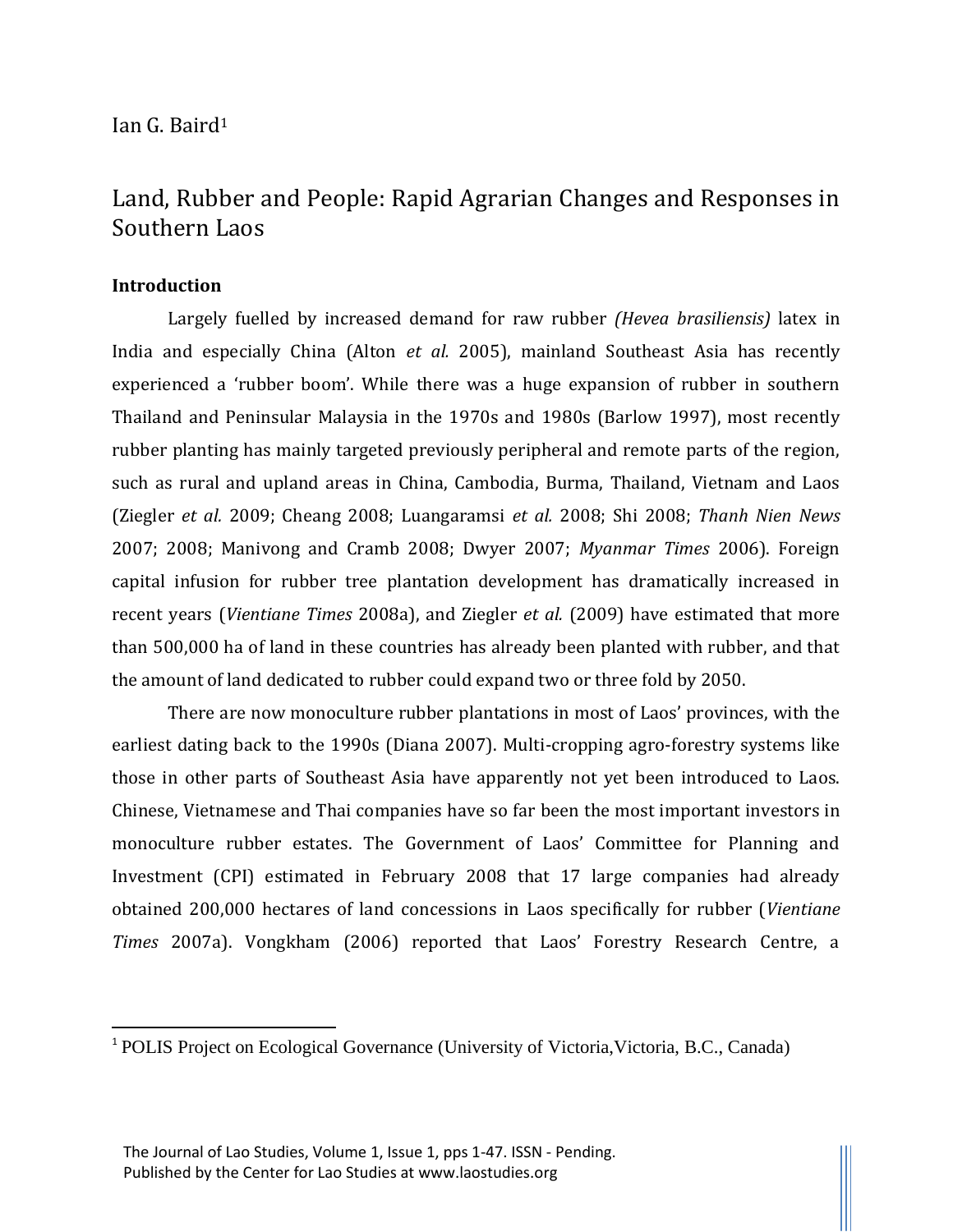government institution, estimated that 181,840 hectares of land would be planted with rubber just in northern Laos by 2010.

Large-scale investments in rubber have mainly come through joint ventures between private foreign investors and private Lao investors, or as investments with 100% foreign ownership. However, the development of rubber in Laos—when considered at the scale of nation-state—is complex, with many different small farmer initiatives, aid agencysupported development projects, and especially Foreign Direct Investment (FDI) arrangements being initiated (see Dwyer 2007 for a review). The example of Hat Nyao Village in Luang Nam Tha Province indicates that small holder farming families have the potential to benefit economically from the development of small-scale rubber plantations (Manivong and Cramb 2008; Alton *et al.* 2005).<sup>1</sup>

The promotion of rubber by the Government of Laos (GoL) is justified in various ways. It is seen as a tool for eradicating opium production in northern Laos, $2$  and more generally for decreasing swidden agriculture throughout hilly and mountainous parts of the country (Shi 2008).<sup>3</sup> It is also viewed as a tool for introducing neoliberal economic practices, including capitalising land resources and using them to generate state revenue, and more generally supporting Laos' production and long-standing promotion of foreign exports (cf. Harvey 2005). For most plantation investors, the main attractions of Laos are the low cost of land access, the perceived availability of large pieces of land, and to a lesser extent, the availability of cheap labour<sup>4</sup> and the close proximity of Laos to major markets. Even though the vast majority of land in Laos is used regularly by villagers to meet their livelihood needs, Lao development discourses frequently promote the myth that there is plenty of 'empty space', 'unused land' and 'untapped resources' available for foreign investors to exploit in Laos (see Barney 2009 for a more detailed discussion).

In this paper I do not argue against farmer livelihood strategies that include either rubber-based or off-farm opportunities. However, the large-scale rubber plantations in Laos are clearly having a massive and rapid impact on landscapes and livelihoods. Schipani (2007) has written about some of the conflicts that have emerged between rubber plantation development and biodiversity protection inside Lao National Protected Areas, and Chamberlain (2007) has reported that large rubber concessions have contributed to increasing poverty amongst poor groups, especially ethnic minorities living in upland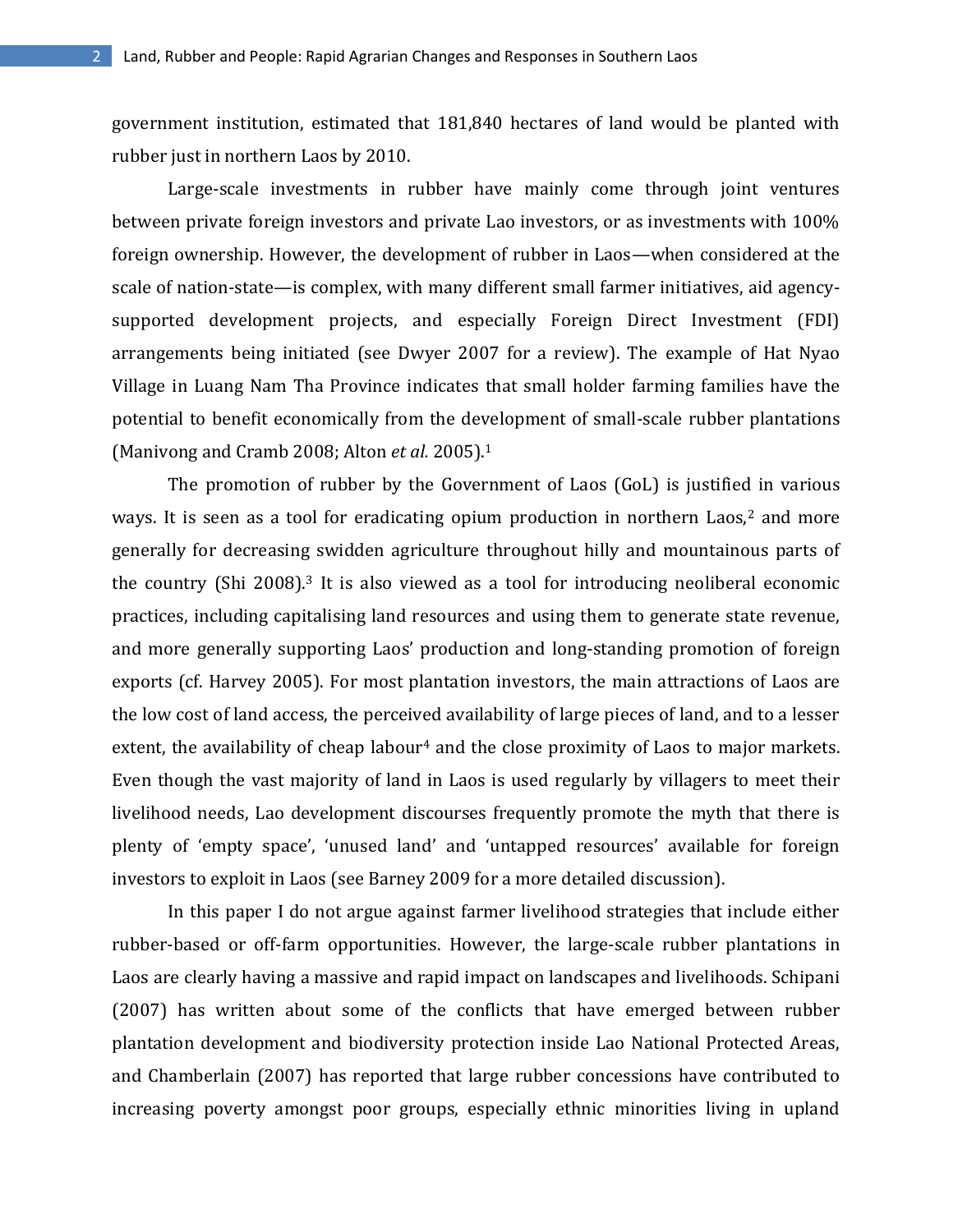areas. He has also emphasised problems related to sharing revenue from rubber plantations in northern Laos with villagers and labour issues. I, however, am dealing with a case of complete land disenfranchisement, something more common in southern Laos than elsewhere in the country. I want to draw attention specifically to the socio-cultural and economic impacts of the types of rubber development occurring in Bachiengchaleunsouk (Bachieng) District, Champasak Province, southern Laos, which I argue are largely benefiting foreign investors and local elites at the expense of most villagers. Foreign investors have been acquiring land with rich soils for low state rents, often without having to appropriately compensate local people, let alone ensure that they significantly benefit from the investments. These plantations are stripping local resources away, leaving local people—most of who are upland ethnic minorities—poorer and with fewer livelihood options than they had before.

Since the number and seriousness of land-related conflicts in Laos has increased dramatically in recent years (Mahaphone *et al.* 2007), many questions are being asked about the pros and cons of issuing large land concessions for agriculture, and more generally regarding contract farming in Laos (see, for example, Fullbrook 2007; Hanssen 2007; Dwyer 2007). However, this paper does not specifically deal with all aspects of contract farming. Instead, I am concerned with the political ecology of large-scale rubber plantation development in southern Laos.

Yet, even though rubber plantations are seriously impacting local people and the environment, it would be of limited interest to merely describe how the imposition of large rubber plantations has negatively impacted the livelihoods of rural people in southern Laos. Past decades of research regarding rural development have provided adequate evidence on how resource-intensive FDI, when injected into rural landscapes of less industrialised countries such as Laos, has a tendency to transform land and other resources important for local livelihoods into capital that can be acquired, traded and withdrawn in various ways by foreign investors and their local business and government cohorts and supporters.

Instead, this paper focuses on responses: that of villagers and GoL officials at various levels to large rubber concession expansion, and above all, the pro-active work of an international Non-Government Organisation (NGO) working in Laos, which has been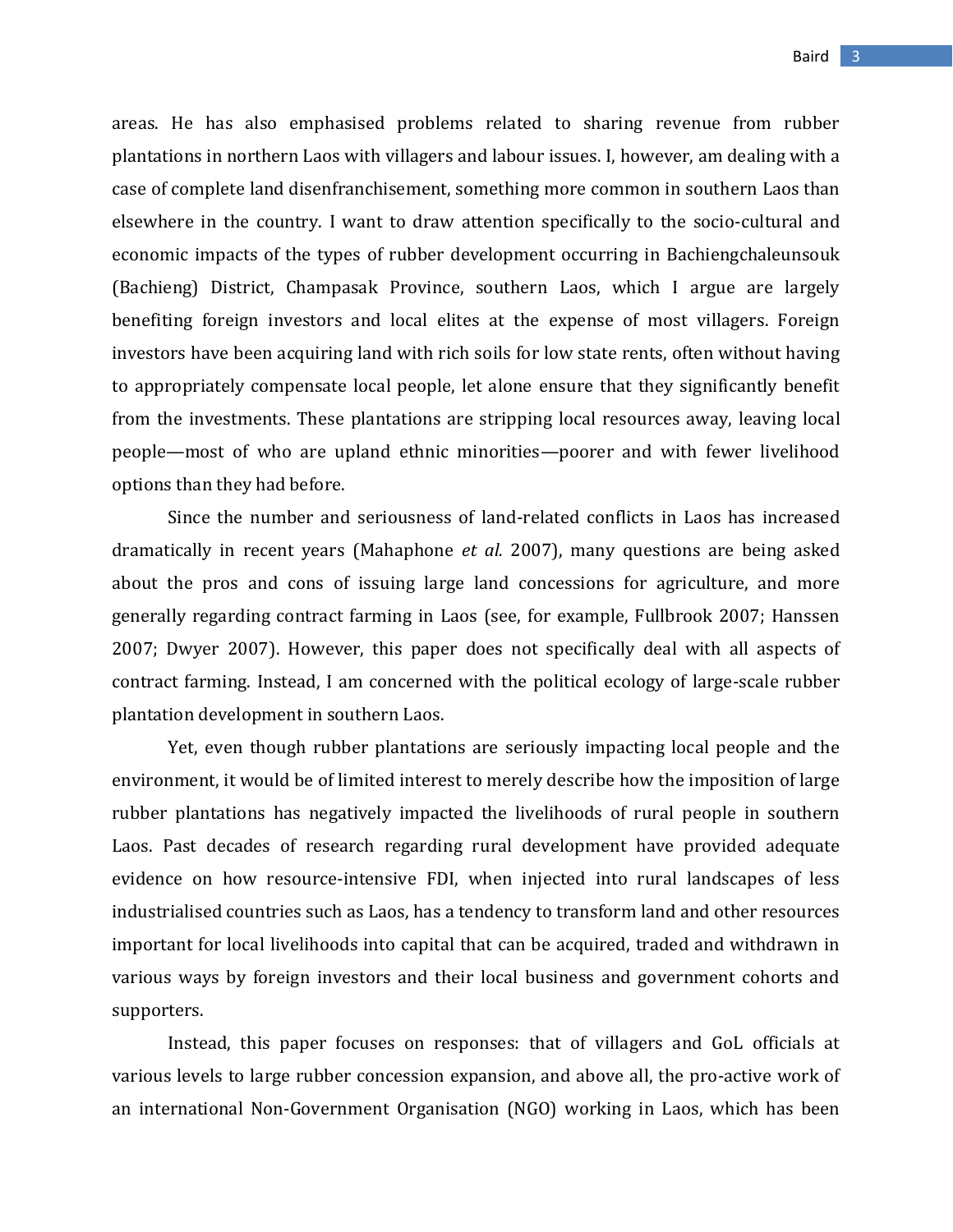able to partner with farmers affected by these plantations, local government officials, and Lao Non-Profit Associations (NPAs) (the Lao equivalent to a 'local NGO') to effect change within what most consider to be a restrictive political environment.<sup>5</sup> While the land-use and livelihood research in Bachieng described below did not progress particularly smoothly, the changes that finally materialised were surprisingly promising, even if they emerged in ways not originally expected and in tandem with events apparently unrelated to the research. In addition, many problems remain unresolved. Some important lessons are worth presenting, to indicate some possible approaches that international and local organisations can take to support people who are threatened by large land concessions implemented under a poor governance system (see Stuart-Fox 2005), and some potential pitfalls that should be avoided.

#### **Systems for Developing Rubber in Laos**

The partnership system that has emerged as the favourite of the central GoL for foreign investment in rubber production is often referred to as '2+3' in Laos. This generally means that farmers contribute two components: labour and land; and investors provide three: capital inputs (seedlings, fertilisers, etc.), technical support, and markets. This form of contract farming is seen as optimal by many, as it is supposed to ensure the transformation from subsistence to market-oriented agriculture focussed on cash crops and exports, while at the same time keeping land under the nominal control of farmers, and thus providing them with secure agricultural employment as labourers (*Vientiane Times* 2007c; 2008g; Phouthonesy 2007b; Pongkhao 2007a). In practice, this frequently means that latex is divided up between the investors and villagers. However, the devil is in the detail, as there are various other conditions associated with these agreements, such as requirements for farmers to sell their rubber to the investing company at an undefined 'market price', at least until farmers' debt to the company is repaid. Thus, detailed analysis of individual contracts and conditions is required.

There are also variations of what has come to be known as '1+4' systems, with the '1' referring to either land or labour. It can sometimes mean that rubber trees are divided up between villages and investors, rather than the latex (Shi 2008; Dwyer 2007). However,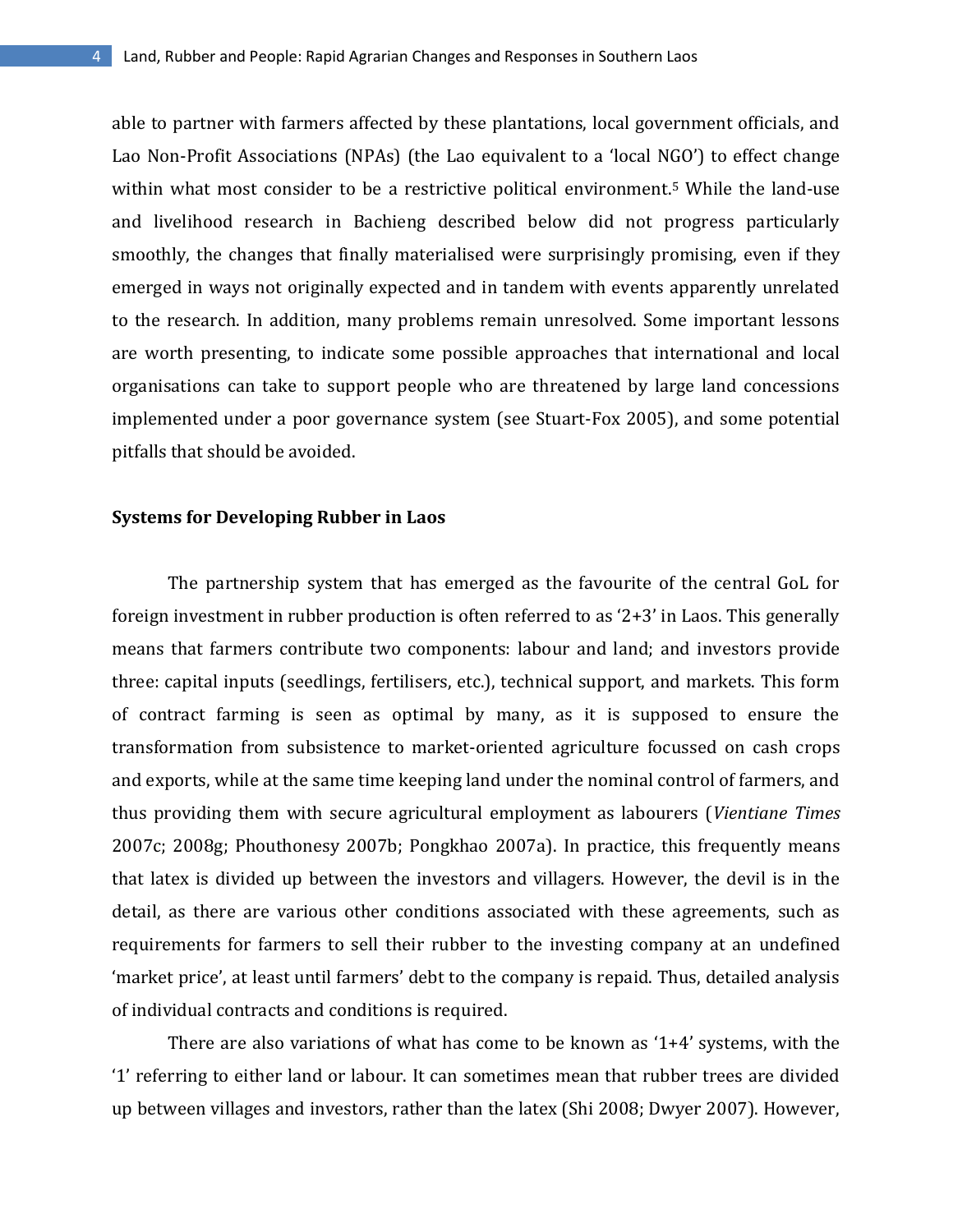as with 2+3, there are potentially many possible arrangements that might be classified as 1+4. Therefore, one should be wary about judging tenure arrangements based on 2+3 or 1+4, as these numbered classification systems tend to overly simplify the appearance of concession arrangements, since the numbers only refer to the inputs of different parties, without indicating the ways that concession benefits are divided between investors, the State and farmers. It has also been reported that many schemes slated for 2+3 systems are in fact being managed more like 1+4 projects (*Vientiane Times* 2009a).

Although the GoL and Dak Lak Company (one of the Vietnamese rubber plantation concessionaries in Bachieng) classify the plantations in Bachieng District as 1+4 arrangements—since some villagers are being employed on the plantations, and others are being given management rights over certain areas of rubber—in reality the plantations are better described as land grabs, as there are no guarantees that farmers will receive temporary or permanent employment. Their employers can choose to replace them with outside labour, including Vietnamese workers, thus putting the villagers in potentially precarious situations.<sup>6</sup> Furthermore, people's land has frequently being confiscated for the rubber companies, leaving locals with no rights over the land, or revenue from the sale of latex.

These concessions are not the only plantation model. In northern Laos, for example, there are many more varieties of 2+3 and 1+4 systems for developing rubber. However, rubber development based on land grabbing appears to be the norm in southern Laos. There may be less large rubber concessions in northern Laos because local governments there have been generally less willing to give out large rubber concessions to investors as compared to local governments in southern Laos. Chinese investors are more prominent in the north, while Vietnamese investors dominate the south. While it is unclear whether the nationality of investors has been a significant factor in the geographical location of companies in different parts of the country, it certainly makes sense for Chinese companies to locate near China. One senior GoL official, who asked to remain anonymous, commented in early 2009 that Lao officials often feel obliged to approve Vietnamese projects. The Vietnamese often make them feel that they need to agree with their requests in order to repay the Vietnamese for their sacrifices in helping the Pathet Lao liberate Laos over 30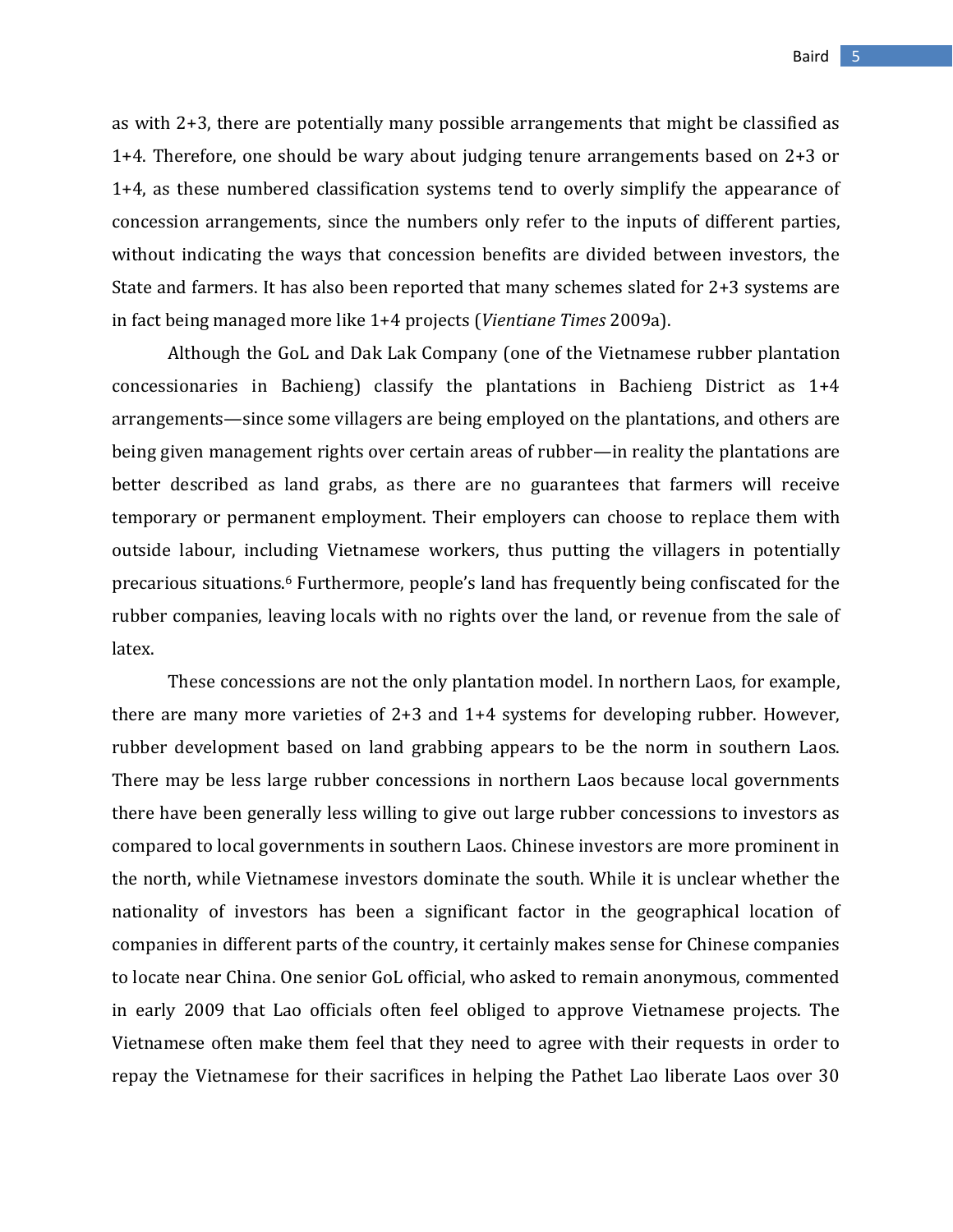years ago. Discursive pressure is clearly an important factor, with the Second Indochina War still being used as justification for special favours to the Vietnamese.

Government revenues for the concessions are low, amounting to about US\$6-9 a hectare per year for good quality land (Phouthonesy 2007b; *Vientiane Times* 2008d),<sup>7</sup> which is over 10 times less than the US\$100/hectare/year rate that the GoL's present draft land concession decree stipulates for land concession fees in areas with little infrastructure<sup>8</sup> (*Vientiane Times* 2008f), even if the actual concession fee may end up being considerably less.<sup>9</sup> Furthermore, this revenue goes to the central GoL, without guarantees that any share will be provided to the villages being impacted by rubber development.

#### **Bachieng District**

Bachieng District has been the centre of Vietnamese rubber developments in southern Laos, although new large Vietnamese rubber plantations are being developed in other parts of southern Laos, including a 10,000 hectare concession inside Dong Ampham National Protected Area,<sup>10</sup> another 10,000 hectare in Phou Vong District, Attapeu (*VN Business News* 2008), and a 30,000 hectare concession in Somboun Sub-district, Phou Vong District (*Vientiane Times* 2008i). Bachieng is attractive for rubber developers because much of the district is located on the edge of the Boloven Plateau, considered to have some of the best conditions for rubber cultivation in Laos (Vongkham 2006).

Bachieng District has a human population of approximately 46,500, of which over 31,000 can be defined as being members of ethnic minority groups. These include large numbers of Mon-Khmer language speakers from the ethnic Jrou (Laven), Souay, Ta-oy, Katang, Brao (Lave) and Harak (Alak) groups. While Bachieng's population was, until a few years ago, spread out in 90 villages, recent GoL efforts to administratively consolidate villages<sup>11</sup> has resulted in there presently being only 47 official villages in the district. Until the arrival of the large rubber developments, the vast majority of local people were primarily small-scale semi-subsistence farmers.

There are many other districts in Laos that have a higher proportion of poor people than Bachieng, but Bachieng's population of poor is significant nonetheless, and the district is considered one of the poorest in Champasak Province. It is classified as one of the GoL's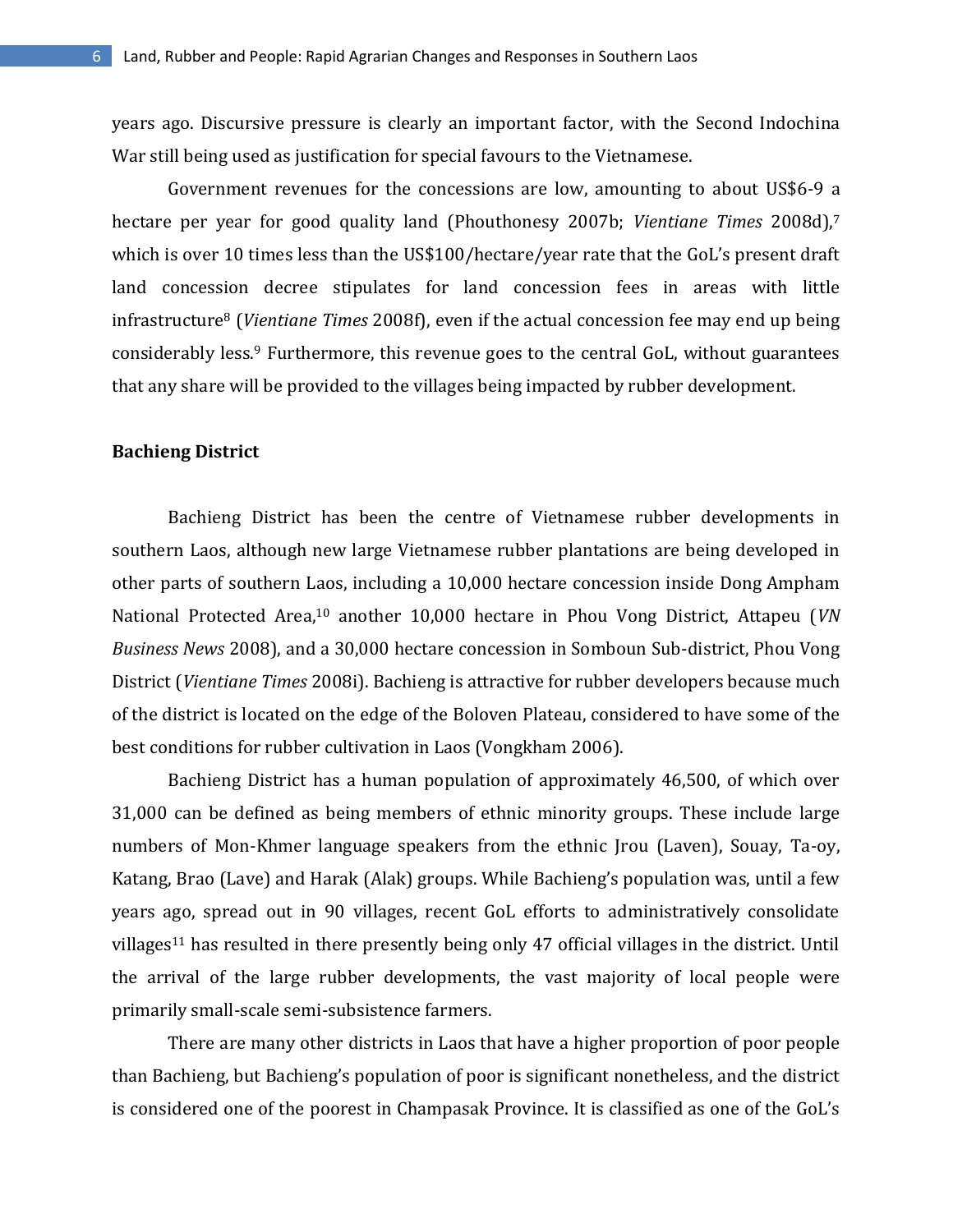priority 47 districts for reducing poverty, of which there are only two in Champasak (Chamberlain 2007).

The history of the peoples of Bachieng is complex and varied, with some, such as many from the Jrou and Souay ethnic groups, having lived in the area for a long time. Others are more recent migrants, and during the 1960s and early 1970s many ethnic minorities who sided with the Royal Lao Government either fled to Bachieng to escape the Pathet Lao and North Vietnamese, or escaped from areas to the east that had become unsafe because of US bombing along the Ho Chi Minh Trail (see Van Staaveren 1993 for a US military account of where bombing occurred). The result is that the human population of Bachieng includes both those who supported the Communists and others who did not.

Even before the arrival of 'big rubber' to Bachieng, the complex human geography and history of the district had already left some villages with relatively little agricultural land and forests. Land and Forest Allocation (LFA), which is explained below, was conducted in almost all the villages in the district in the 1990s in an attempt to improve natural resource management practices and promote agricultural investment and production.

#### **Background of Rubber Development in Laos**

Rubber was first introduced into Laos by French investors in 1930, with the first 0.5 hectare rubber plantation being established in present-day Bachieng District (Vongkham 2006). However, there was little rubber development in Laos under the French, especially compared to the large-scale expansion in Cambodia and Vietnam (see Hardy 2003; Salemink 2003; Slocomb 2007; Tran 1985). The relative lack of rubber development in Laos was probably a direct consequence of the country's remoteness, the abundance of land in Vietnam and Cambodia, and the relative lack of abundant, reliable and cheap sources of labour in Laos.

The First and Second Indochina wars were not conducive to rubber estate expansion, and it was not until 1990 that rubber planting began again, this time in central Laos. Then, in 1994 rubber planting began in northern Laos at Hat Nyao Village. In southern Laos, it was not until 1995 that the state logging company, Development of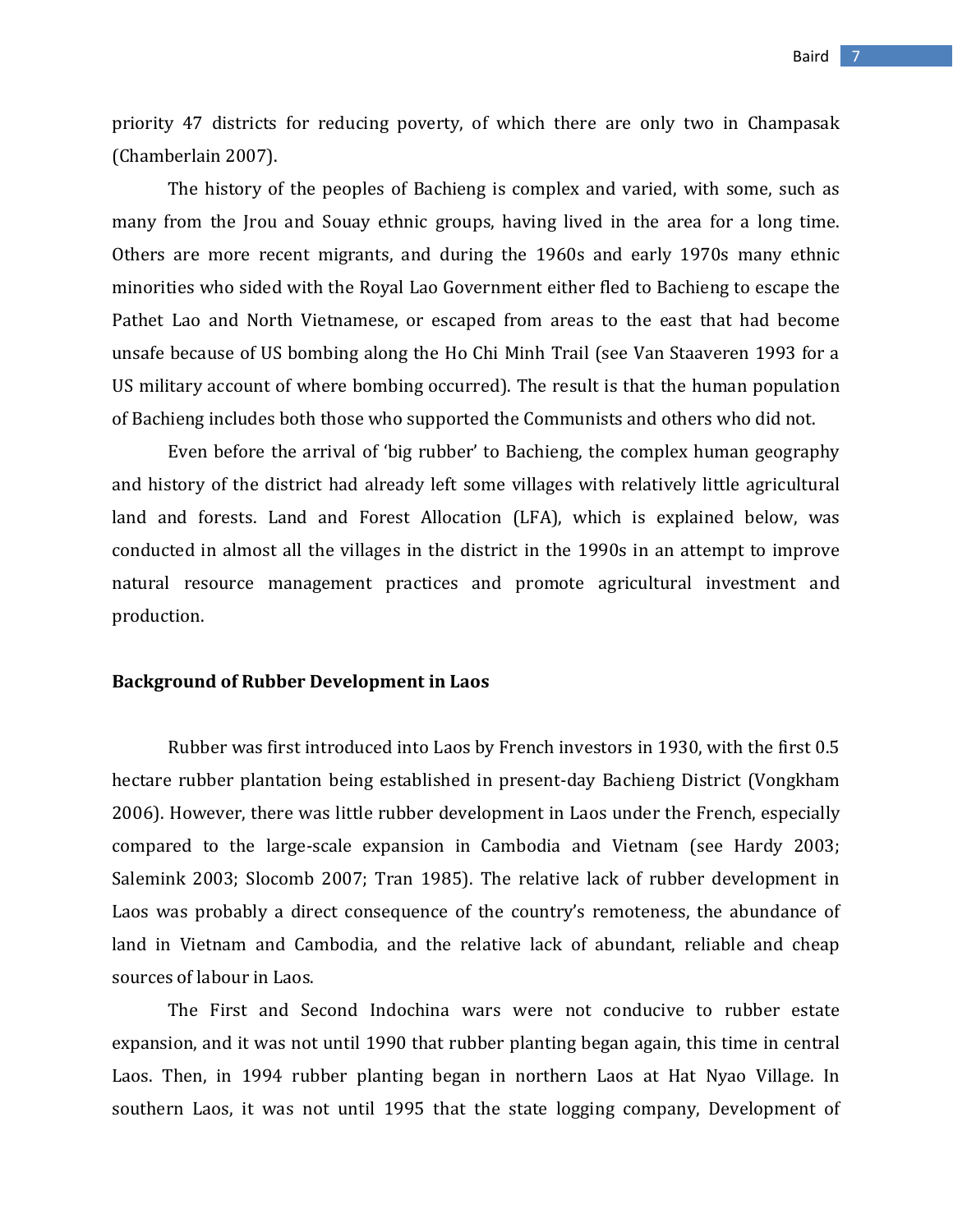Agriculture, Forestry and Industry (DAFI), funded the establishment of a 74 hectare rubber plantation in Houay Tong Village, Bachieng District (Alton *et al.* 2005; Vongkham 2006). There was little more expansion of rubber in southern Laos in the 1990s.

In 2003, people in northern Laos became increasingly interested in cultivating rubber, especially after it was found that Hat Nyao villagers, which were by that time producing latex for sale to China, were able to generate income equivalent to between US\$1,825 and US\$3,389/hectare/year (Alton *et al.* 2005). This comparatively high income acted as a catalyst for encouraging the State and farmers to develop more rubber (Alton *et al.* 2005; Vongkham 2006). The Hat Nyao experience also demonstrated that villagers are not opposed to rubber cultivation per se, and can be quite successful cultivating it provided that they are able to privately manage their own small plantations.

In June 2004, a business delegation from the Vietnam Rubber Plantation Company visited Laos. During the visit, GoL representatives apparently proposed that between 50,000 and 100,000 hectares of land be made available for rubber development. The GoL announced that it would be happy to accommodate foreign investors, particularly those from Vietnam (Lang 2006). In fact, on May 10, 2004, before the delegation arrived in Laos, the central GoL had already signed a bilateral agreement with the government of Vietnam in support of Vietnamese investment in rubber development in Laos (Obein 2007). This would become the basis for future investment arrangements between Vietnamese rubber companies and the GoL.<sup>12</sup>

On June 21, 2004 the Vietnam-Laos Rubber Joint Stock Company (commonly referred to as the Viet-Lao Rubber Company13) was granted a 50-year concession from the central GoL to cultivate 10,000 hectares of rubber in Bachieng District, at a cost of either US\$22 million (Obein 2007) or US\$34.7 million.<sup>14</sup> The local government of Bachieng announced the allocation of land to the Viet-Lao Rubber Company on October 27, 2004, 15 and the company entered into an Authorisation and Licence Agreement with the GoL to develop rubber on January 18, 2005. The specific social and environmental impacts of this company's rubber plantations in 33 villages in Bachieng have been investigated by Obein (2007).

On July 20, 2004, the provincial governments of Champasak and Salavan approved another 50-year rubber concession, this time for the Dak Lak Rubber Company<sup>16</sup> to invest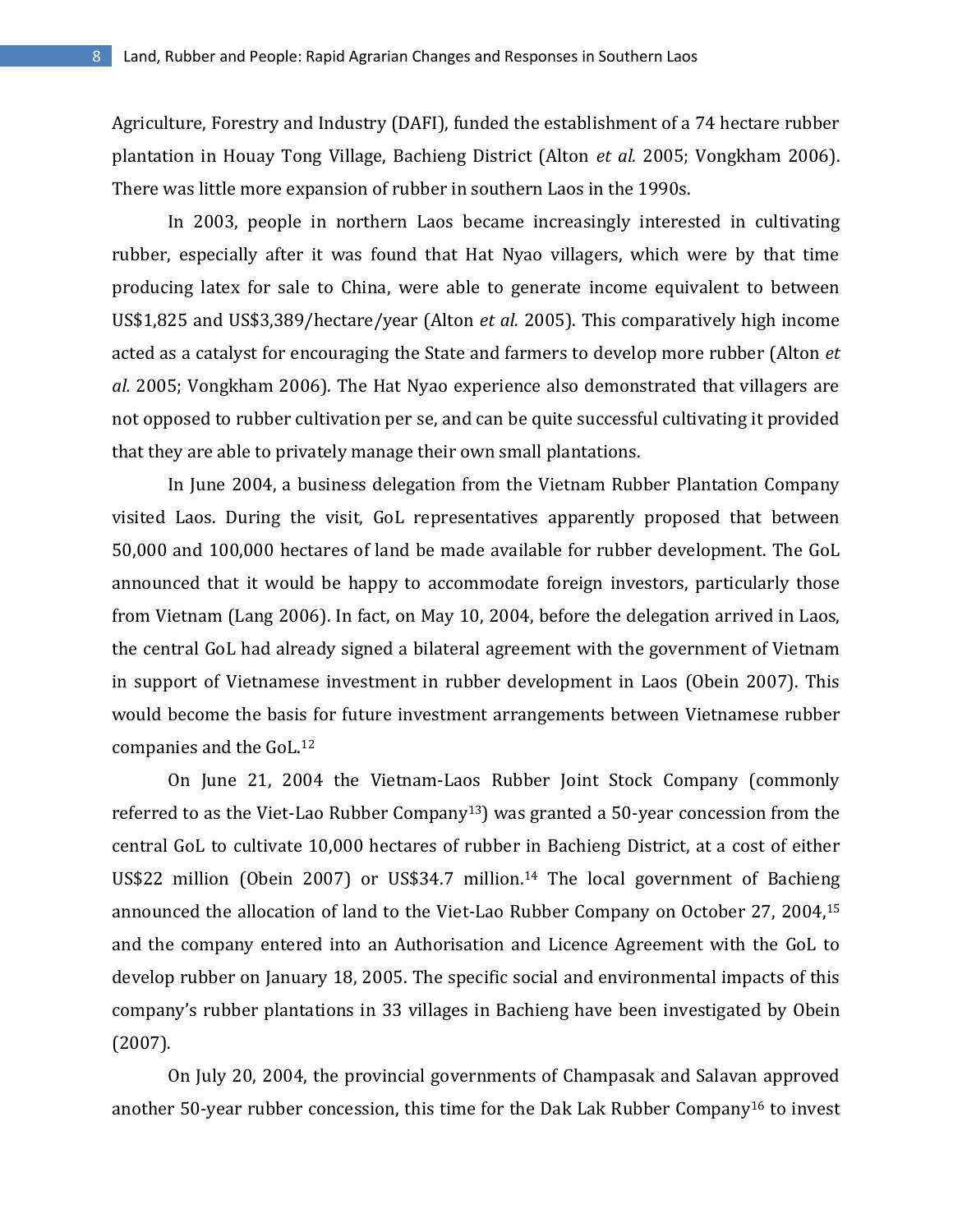US\$32 million in developing 10,000 hectares of rubber, as well as thousands of hectares of coffee, cocoa and cashew trees (*Thanh Nien News* 2007). Final provincial approval for implementation was obtained in January 2005.<sup>17</sup>

Finally, in 2006 the Kaosouyaotiang Viet-Lao Company (commonly referred to as the Yao Tiang Company), a partnership of three Vietnamese companies, signed a 40-year agreement with the GoL to develop another 10,000 hectares of rubber plantations in Bachieng District, at the cost of over US\$35 million. However, according to the local news media, the company did not start operations in Champasak Province until June 14, 2007 (*Champamay* 2008).

Together the three Vietnamese companies have a concession area for rubber of 23,653 hectares in only Bachieng District.<sup>18</sup> It should be noted that for all three concessions the amount of land was determined on paper without identifying the land on the ground. Therefore, once the concessions were approved, there was pressure on lower level officials, especially those in the district, to find "available" land, even when there was not actually much available. This, in turn, has led to government officials pressuring village headmen to agree to sign away their land.

By October 2006, the Viet-Lao Rubber Company had planted 8,000 hectares of its plantation, with the remaining 2,000 hectares slated to be planted in 2007, even though 3,000 hectares of land had been cleared (Obein 2007).

At around the same time, Dak Lak Rubber Company reported that it had planted 3,200 hectares (*Thanh Nien News* 2007), and two years later the company announced that it was cultivating 8,000 hectares of rubber in Champasak, Salavan and Attapeu Provinces,<sup>19</sup> as well as 1,000 hectares of other perennial crops, including cashews, coffee, and eucalyptus. The company's management expects that it will have planted its 10,000 hectares of rubber in 2010 (*Vietnam News Agency* 2008b). It expected to expand its growing area in southern Laos by 1,500 hectares in 2009. The company is also planning to build a rubber processing factory, which is expected to be operational by 2011 (*Nhan Dan* 2008).

In March 2008, the *Champamay* newspaper in Pakse reported that the Kaosouyaotiang Viet-Lao Company had surveyed 2,318 hectares of land, and planted 1,305 hectares with rubber. This was considerably less than expected, and the Vietnamese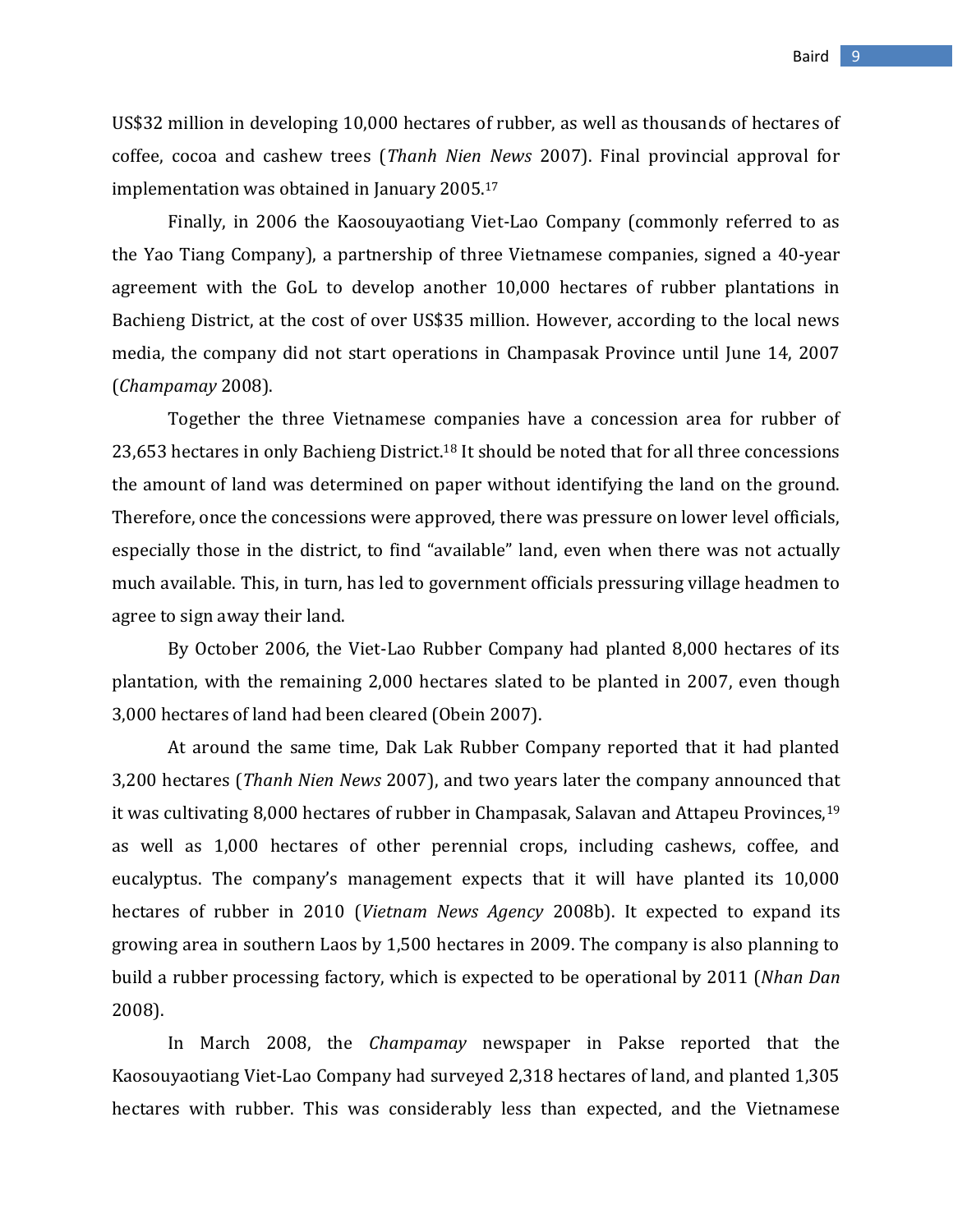blamed delays on the high costs of equipment, materials and fuel in Laos, as compared to Vietnam. The newspaper also stated that, "Some groups of villagers have not yet cooperated." (*Champamay* 2008).

#### **The Research Process**

The Global Association for People and the Environment (GAPE) is a small Canadianregistered international NGO that has had a Memorandum of Understanding (MoU) with the GoL to support non-formal education in Champasak Province since 2001. I am a cofounder of the NGO, and its current executive director. GAPE began working in Bachieng District in February 2006, well after the first two Vietnamese rubber companies mentioned above began operating there. However, it was not until an ethnic Brao cultural exchange trip was organised in the villages of Km 19 (Houay Ten) and Km 20 (Phya Keo) in April 2006 that the extent of the impacts of large-scale rubber development in Bachieng became evident to those working for GAPE, including the author of this paper.

From then, GAPE began considering ways to address this important land issue, and in August 2006, the Rural Research and Development Training Centre (RRDTC), a private Lao Non-Profit Association (NPA) based in Vientiane, received funding from a close ally of GAPE's, the Canada Fund for Local Initiatives in Laos, $20$  to begin disseminating legal information to five villages affected by rubber development in Bachieng. This groundbreaking work began in October 2006, and was implemented in cooperation with GAPE.

In December 2006, the International Work Group for Indigenous Affairs (IWGIA), based in Copenhagen, funded GAPE to implement a one-year project specifically related to land issues in Bachieng. However, it took some time to obtain approval from the provincial government, and in the end they would only authorise a study of land-use and livelihoods in Bachieng that did not specifically mention 'rubber'. The project was approved on April 19, 2007, and dealt with the same issues outlined in the first draft of the project proposal, but the word 'rubber' was removed. Village questionnaires were developed and field-level research commenced. The project was specifically focussed on documenting the changes taking place as a result of rubber concessions, as well as building on the legal dissemination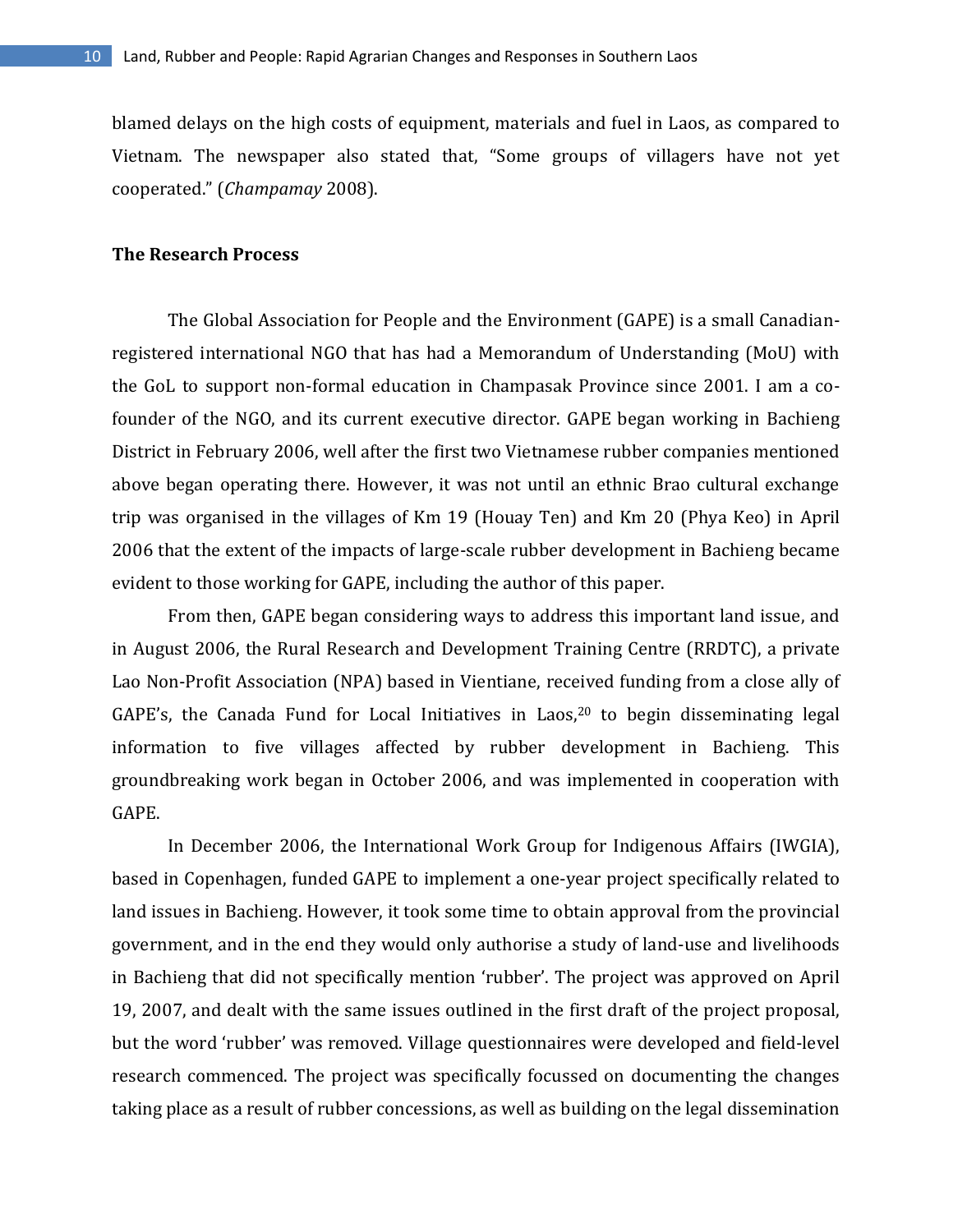work that RRDTC had initiated. However, GAPE hoped that its work would directly benefit those at risk of losing their lands to rubber expansion.

The plan was to cooperate with the district government in Bachieng in order to jointly conduct rural assessments in a large number of villages being affected by rubber development, with the goal of determining the extent of the impacts facing communities, and working with the government to address any problems identified. The underlying objective was to raise awareness within the Bachieng government, in the hope that if exposed more intimately to the problems faced by villagers, government officials and policy makers might become more sympathetic to villagers' circumstances, and alter their policies and practices accordingly. Still, the officials in Bachieng remained suspicious.

In June and July 2007, GAPE commissioned the Champasak Province Science Technology and Environment Agency (STEA)<sup>21</sup> to conduct a study on the environmental impacts of rubber development on five villages in Bachieng District and four others in neighbouring Pathoumphone District. Although the Lao authors of the report clearly recognised the serious negative impacts of rubber development, they dared not strongly implicate the Vietnamese plantation developers. In line with the agreement between GAPE and the province, they also refrained from making it explicit at the beginning of their report that they were specifically researching the negative impacts of rubber development. Instead, their research was framed as a general study of development-induced environmental impacts in Bachieng. For example, the title of the report, translated into English, was "Research and environmental data collection in five villages in Bachieng District and four villages in Pathoumphone District", and the two stated objectives of the study, equally vague, were "to study the environmental impacts from development projects in two districts" and "to create a report about the present status of environmental change" (STEA Champasak 2007: 1-2). However, if one digs deeper into the report, it becomes evident that it is actually focussed on investigating the impacts of rubber development. The authors wrote that, in contravention of the GoL's regulations for implementing Decree 192/PM on compensation and resettlement of people affected by development projects (GoL 2005b), required social and environmental assessments had not prepared prior to the development of the rubber plantations (STEA Champasak 2007). Obein (2007) was more direct in declaring that Lao environmental, compensation and resettlement legislation had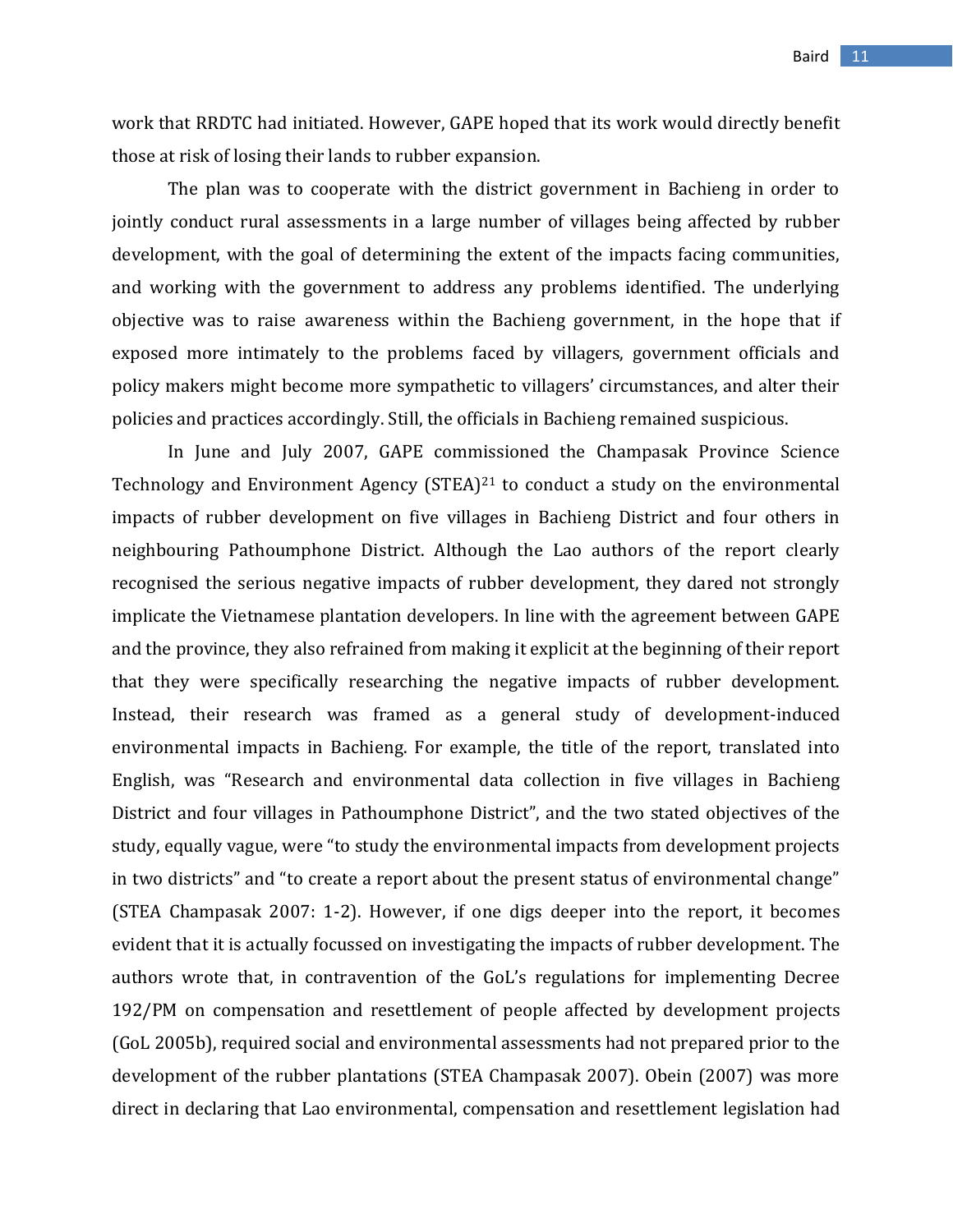not been complied with in the case of the Viet-Lao Rubber Company, and that mitigation measures had not been developed to deal with the negative environmental and social impacts of rubber development.

A few months later, GAPE contracted RRDTC to conduct legal dissemination work using drama in Bachieng, to complement its previous efforts, and as part of its continuing work in partnership with the Bachieng government. However, efforts to formally disseminate information about the labour law were blocked by provincial authorities who were apparently concerned that the implementation of the law would reduce company profits. They summoned GAPE staff to the provincial education office and the issue was referred to the Non-Formal Education Department in Vientiane. GAPE officers were able to convince the Department that there was nothing inappropriate about GAPE's activities, and the provincial government was informed that GAPE should be allowed to continue its work.

While not all parts of the Lao laws are beneficial to local people, some are. For example, Article 67 of the Land law states that foreign land concession holders are obliged: "to not violate the rights and interest of other persons" (GoL 2003). In addition, Article 14 states,

"The change of [the use of] land from one category to another category can be made only if it is considered to be necessary to use the land for another purpose without having negative impact on the natural or social environment and must have the prior approval of the concerned management authorities" (GoL 2003).

Article 22, which relates to the allocation of forest land use rights, also states: "The district or municipal administration, in coordination with the village administration, is charged with considering and approving the allocation of forest land use rights in respect of forest land" (GoL 2003).

Even though article 22 does not deal specifically with large land concession issues, it implies that village administration permission is required to give forest land away for concessions.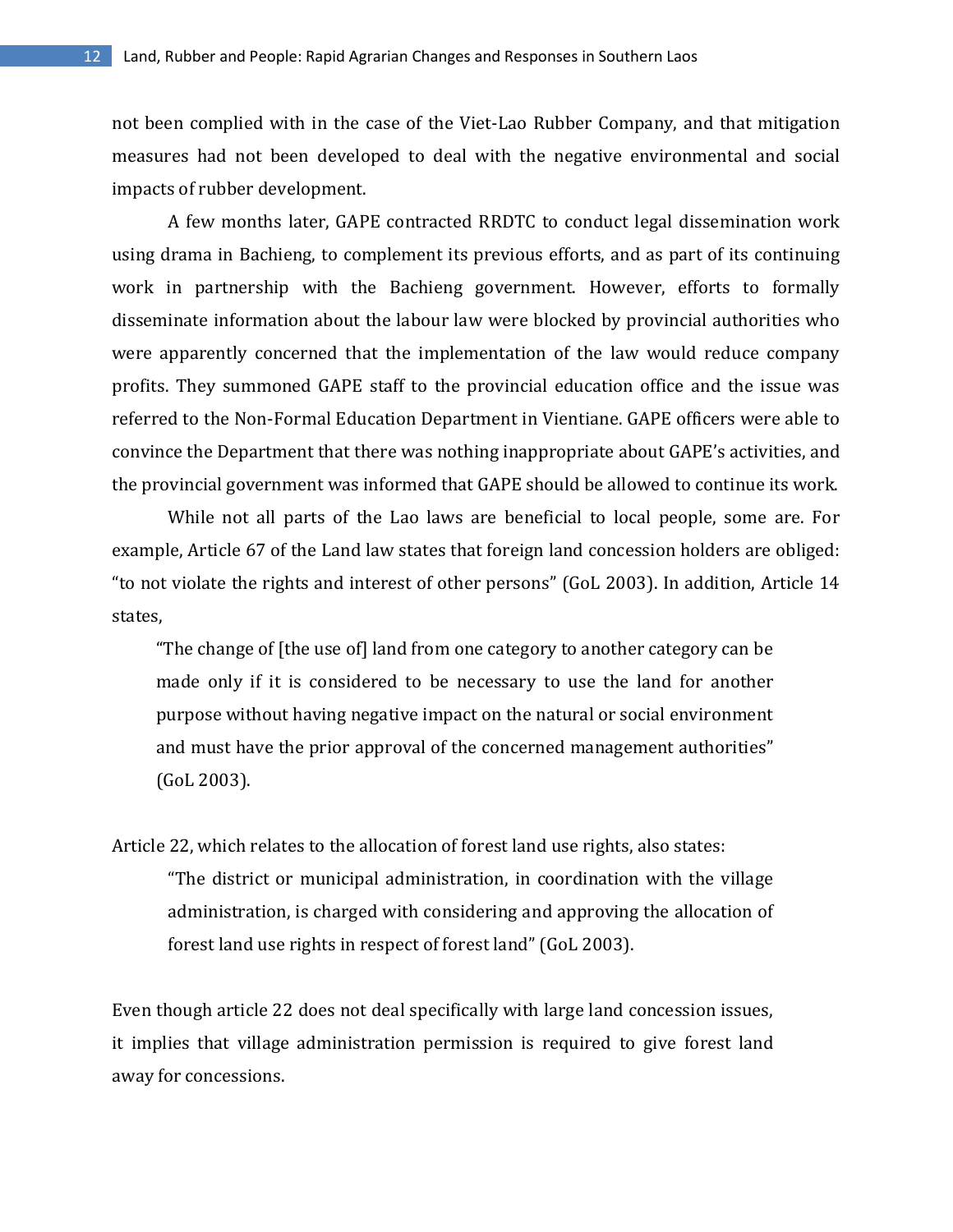In November 2007 GAPE hired the Gender Development Group (GDG), a Vientianebased NPA, to study five Bachieng villages. Their goal was to investigate the impacts of rubber development on women (GDG 2007). While this study was more open about its objectives than the STEA study, the authors acknowledged in their final report that district government officials had prevented them from asking direct questions about the impacts of rubber development, in line with the revised agreement between GAPE and Champasak Province. The officials insisted that GDG frame their questions more generally. This probably affected the answers that the researchers received, but in any case, the issue of rubber, because it is so paramount in relation to peoples' lives, came out in most responses (GDG 2007).

Meanwhile, GAPE's research project with the Bachieng District government proceeded, with focal group and individual men and women interviews being the main tools used for collecting data. Interviews were generally done at night after villagers had returned from work with 2-3 days allocated for each community. Data collection focussed on livelihood issues, changes in farm-based income, and compensation for losses. Since many of the GAPE and government researchers were ethnic minorities from the area, local languages apart from Lao were often used, thus making it easier for women and older people to participate. However, the presence of some government officials, especially those from the district governor's office, sometimes had the effect of stifling villager participation, or at least reducing their criticism of rubber investors or government official involvement in the concessions. However, these officials were not always present, and when they were absent villagers tended to be much more critical. Twenty-five copies of the Labour Law were made and handed out to a few of the worst impacted villages, even though some Lao GAPE fieldworkers were too afraid to do this, fearful that government officials might disapprove. This indicates that the law can represent a powerful tool.

By August 23, 2007, when the IWGIA-funded work in Bachieng ended, 37 villages had been studied by GAPE and its government counterparts, of which 29 were already being directly affected by rubber concessions.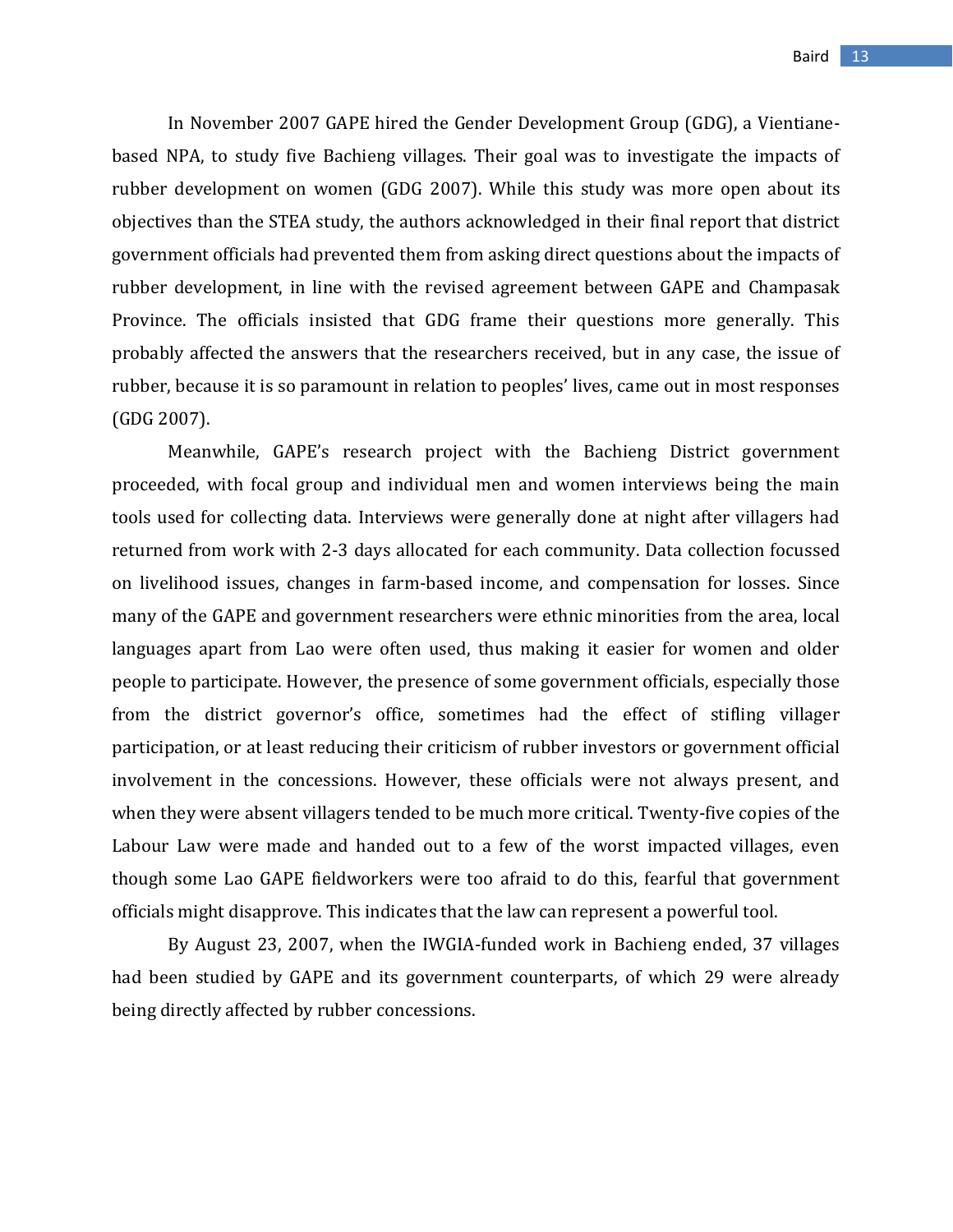#### **The Impacts of Large-Scale Rubber Development in Bachieng**

Through the course of the research, GAPE researchers and their government counterparts became familiar with the impacts and challenges that people in rubber development areas in Bachieng are facing. The following is a summary of the main issues identified.

#### **Losses of Common Property Lands**

Villagers have lost access to important communal lands, including forests and pastures. In the past, these lands were crucial for local livelihoods. Pastures were grazing areas for cattle and water buffaloes. Forests provided important resources like fire wood and wood for making houses, etc., and also non-timber forest products (NTFPs), including wild mushrooms, forest fruits, wild rattan, malva nuts, wild cardamom, wild honey, imperata grass for roof making, reeds for making brooms, various kinds of bamboo, medicinal plants, game and fish, and other items. Some villagers previously made NTFP gardens in the forest, using the mosaic of upland fields and regenerating trees of various sizes to cultivate crops like cardamom in the understory, relying on limited weeding and pruning to improve cultivation conditions. Obein (2007) also reported that rubber plantations were having serious negative impacts on wildlife habitat.

Nowadays few NTFPs are collected or cultivated, and women in almost all of the villages visited complained about having to spend much more time collecting fire wood. Others have been forced to buy charcoal for cooking, and while this could have some health benefits for cookers, it also increases family expenses, and this is especially problematic for poorer families.

Some villages that engage in commercial blacksmithing, such as Km 19 and Km 20, have also found it difficult to find wood for firing their tools. They too must buy charcoal, thus reducing their profit margins. This is an example of indirect livelihood impacts caused by the loss of forest access.

The loss of grazing lands has been a major problem for communities. Prior to the arrival of the concessions livestock were mainly allowed to 'free range'. However, once the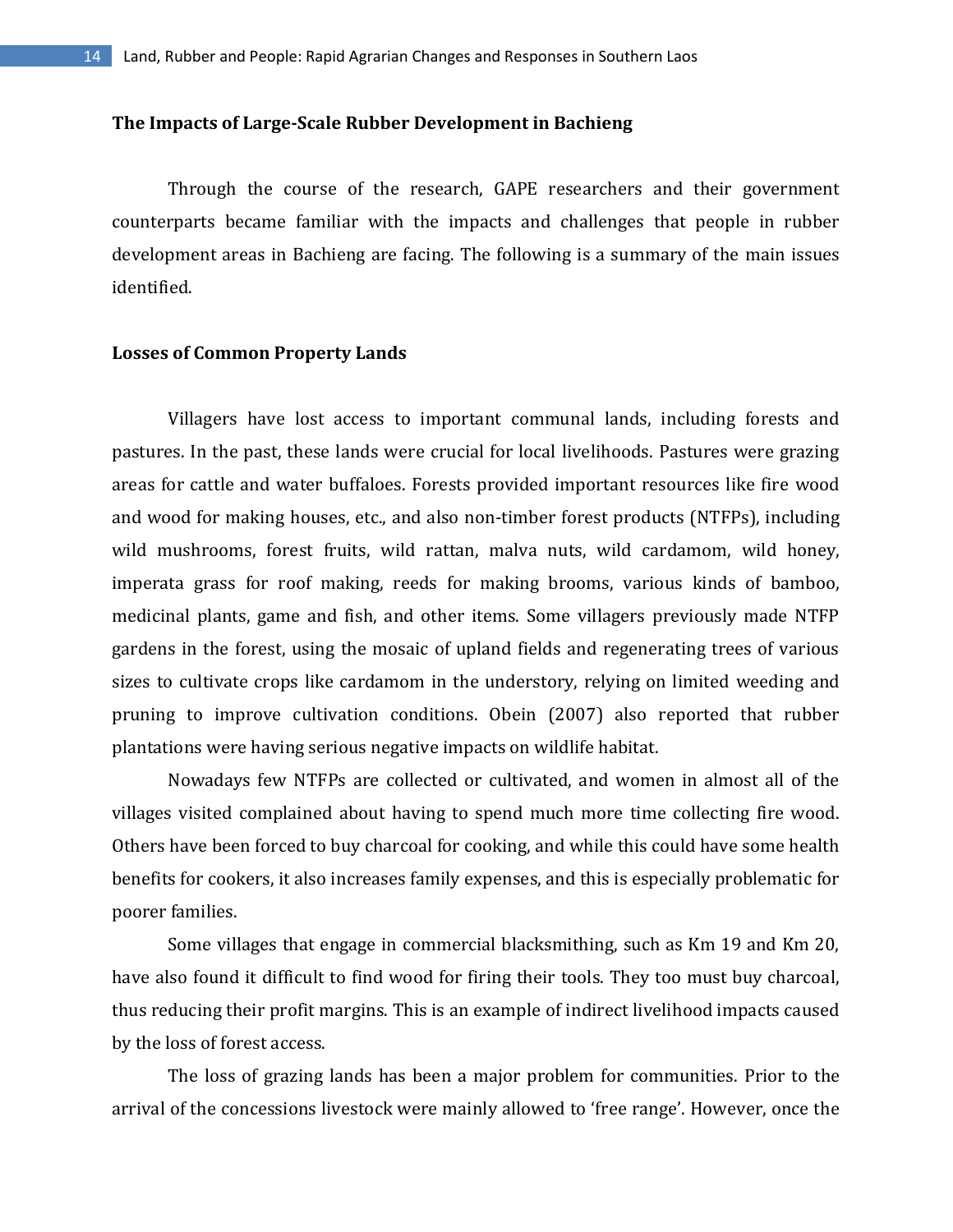companies gained control of the land, cleared it, and planted rubber tree seedlings, they no longer allowed villagers' livestock to enter the plantations for fear that they would damage the seedlings. Since villagers often had nowhere else to release their livestock, many had no choice but to ignore the companies' attempts to control concession land spaces. When some seedlings were damaged, the companies stepped up their efforts to control access by demanding payment of 300,000 kip (about US\$30)<sup>22</sup> fines for every damaged seedling. Most farmers were either too poor to pay these fines, or refused to pay. The companies took additional steps to protect their seedlings, including digging 1 m wide and 1.5 m deep trenches around the plantations. Villagers have reported that Vietnamese company employees have taken and eaten livestock that have fallen into these trenches.

In one village it was reported that 17 animals died after consuming grasses in plantations that had been sprayed with herbicides.<sup>23</sup> No compensation was provided to the owners of the animals, which violates Laos' resettlement and compensation legislation (GoL 2005a). Obein (2007) also reported that agriculture chemicals were negatively affecting livestock in the Viet-Lao Rubber Company's plantation area. Many farmers in Bachieng have dramatically reduced the number of livestock they have, thus diminishing village savings and safety nets, since people often relied on selling livestock for emergencies. Furthermore, when large amounts of money are required, such as to pay wedding dowries or other marriage expenses, livestock are frequently sold. Livestock are also important for many upland minority peoples who sacrifice livestock when conducting rituals. According to Chamberlain (2007), livestock are the most important source of wealth identified by villagers in Laos. The reduction of livestock as a result of land concessions pressures has, thus, significantly contributed to increasing poverty amongst villagers in Bachieng.

Crucially, villagers have not been given free and prior informed consent, or the option to retain their communal lands, and they have not received any compensation for the loss of communal forests and pastures, which the State claims to own.<sup>24</sup> This is despite the Lao resettlement law, which specifies that those who lose income due to land loss should be compensated (GoL 2005a).

Overall, biodiversity losses have been heavy, and while this has affected almost all community members, it has been especially serious for the poor, since they are frequently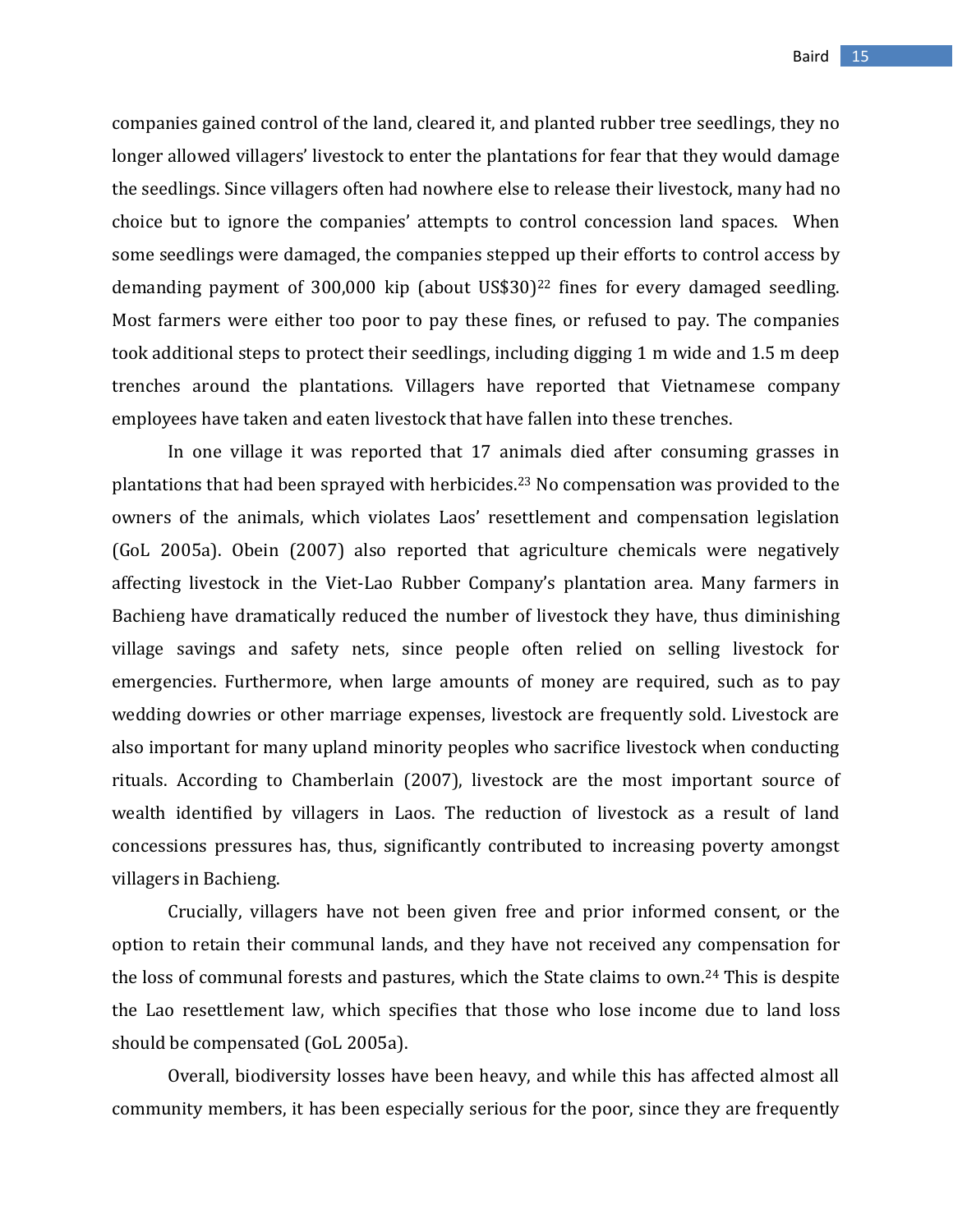more dependent on communal lands than others. It is unclear who benefited from selling the logs acquired when converting primary forests to plantations, but it certainly was not the villagers.

Finally, important natural aquatic habitats have been decimated. Many water bodies have been poisoned by herbicides (used against 'weeds') and pesticides (used against termites) applied to plantations. Vegetation directly adjacent to water bodies has also been cleared and planted with rubber, with no buffer zones being established as required by the Lao Environmental law. Spraying equipment has frequently been washed in the streams, and the STEA Champasak (2007) found that the companies had not properly trained workers in the use and disposal of agricultural chemicals. Obein (2007: 20) also criticised the storage of agricultural chemicals by the Viet-Lao Rubber Company, claiming that "spillage cannot be contained, putting at risk ground water and surface water." There have also been serious problems with soil erosion, especially in steeper areas that have been cleared for planting rubber. According to Obein (2007), environmental impacts associated with large-scale plantation development, including serious erosion, were already evident in areas affected by the Viet-Lao Rubber Company in late 2006. Overall, habitat and stream hydrology have been badly affected, resulting in dramatic declines in fish, crabs, shrimp, shellfish and turtles, and edible stream bank vegetation, thus negatively affecting local livelihoods and food security. Obein (2007) also expected that erosion was damaging aquatic habitats and reducing villager fish catches. Villagers are also afraid to consume water from the streams, believing that doing so might negatively impact their health. Those who have stood in the water for long periods while fishing have experienced burning and severe peeling on their lower legs.

# **Losses of Agricultural Lands**

Bachieng District is known for its relatively rich soils (many being volcanic), and prior to the arrival of the large rubber plantations, locals cultivated a wide variety of annual and perennial crops, including upland rice, various kinds of vegetables, pineapples, coffee, different types of fruit (especially durian, cashew, banana and *bong* trees), legumes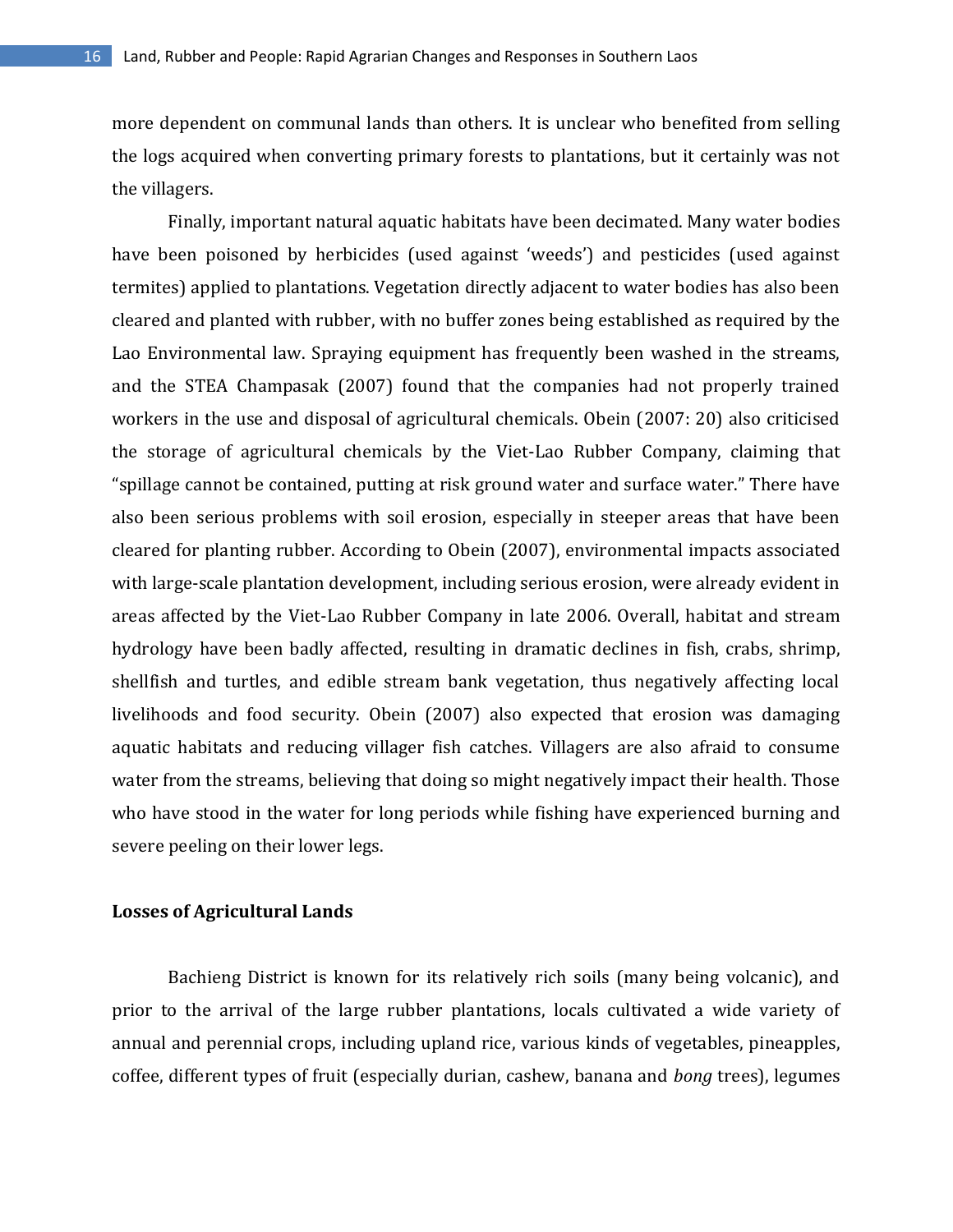(mainly peanuts, mung and black beans), and small-scale hardwood plantations (mainly teak). These agricultural activities were the primary basis for most villager livelihoods.

According to Obein (2007), the 33 villages, populated by 12,644 people, affected by the Viet-Lao Rubber Company plantations had lost 83% of their agricultural land to rubber by the end of 2006. Of those, 18 villages were left with 10% or less of their agricultural lands, and of these villages, four had no agriculture land at all. The situation was deemed so serious that Obein (2007: 33) made the following recommendation:

"For each village which has lost all or almost all of its agricultural land, this represents at least 18 villages, and for which the various households have lost their source of income, the opinion of the Consultant is that resettlement to a new location might be a solution, albeit such relocation is usually a very delicate, expensive and risky process. The option of returning plantations to the villagers is highly preferred."

Essentially, it would appear that rubber plantation development in Bachieng could lead to large-scale internal resettlement, and indeed, in 2009 when a village was resettled in Bachieng due to having inadequate agricultural land to continue occupying their former village site.<sup>25</sup>

As with communal lands, villagers have often not been given options for keeping their agriculture lands. Furthermore, even though all those who lost agricultural land were, according to Laos' resettlement legislation (GoL 2005a), supposed to receive cash compensation for lost land, many farmers had trouble obtaining it. None were paid in the first couple of years, and cash compensation for losses only began being dispensed in 2006, and in some cases it did not commence until February 2007. But even after compensation was forthcoming, many farmers have been unhappy with the amount provided, and the treatment of different farmers and villages has varied. Obein (2007) reported that villagers have been very dissatisfied with the compensation process for a number of different reasons. However, villagers have not been allowed to renegotiate the amount or appeal for higher rates, and farmers have often been told that they must accept whatever the company determines is appropriate. Similarly, Luangaramsi *et al.* (2008) found that some companies paid compensation to villagers for the foregone harvest only, while others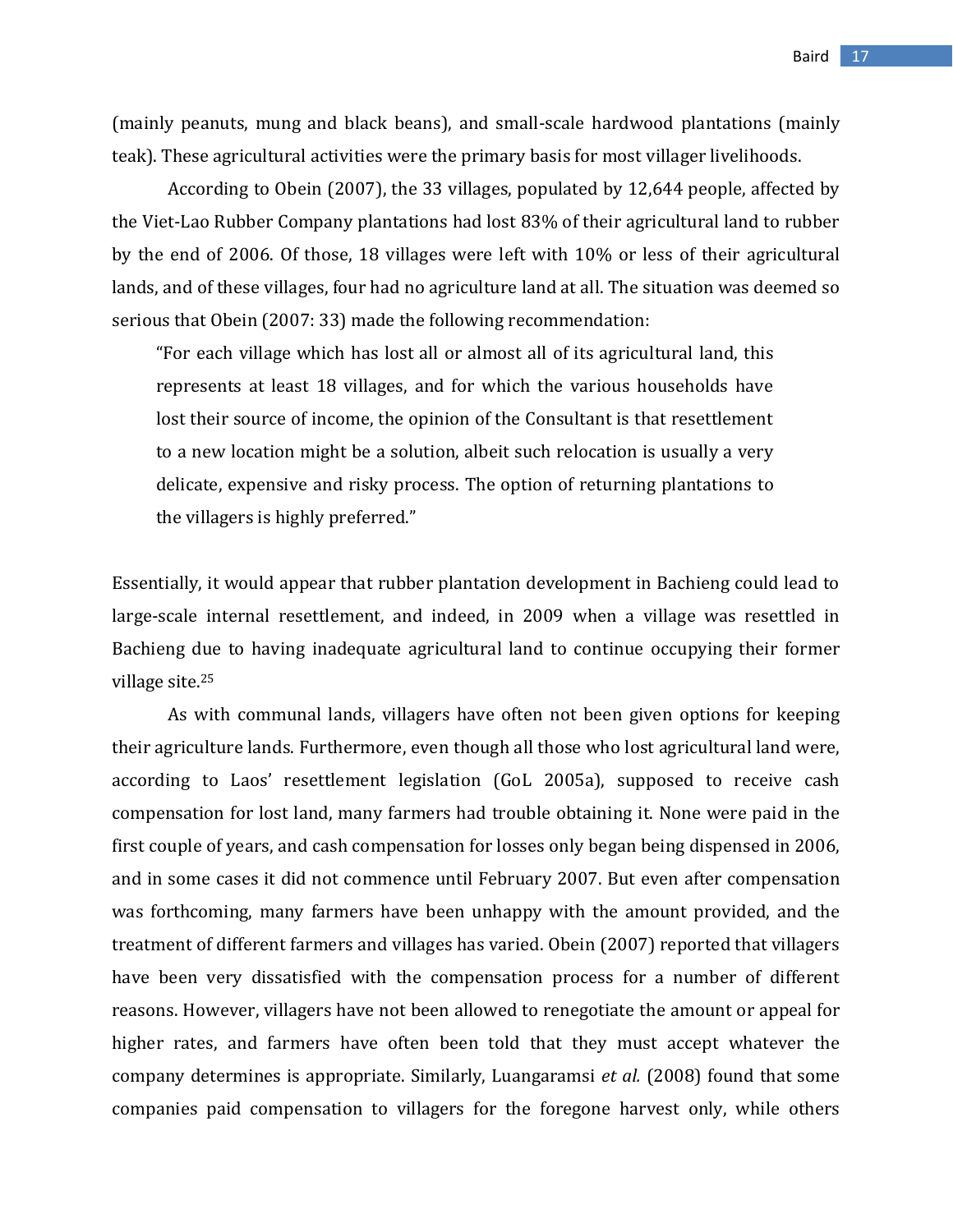assessed the land and crops together. Still others paid for the land only. Some received low compensation for lost swidden land; others received nothing for the loss of swiddens. Much depended on the status of individual villagers.

Some farmers have not received any compensation, even though their village area was subject to LFA, thus establishing a basis for issuing land titles to farmers. This is because some individual lands were not officially registered with the GoL prior to the arrival of the rubber companies (neither permanent nor temporary titles had been issued), and farmers had thus not established tenure in the eyes of the State, through paying land taxes.<sup>26</sup> In particular, swidden lands had often been inappropriately classified as 'empty' or 'unused' state-public land. In accordance with government rules, villages are supposed to rotate upland fields annually and following a 3-year cycle. But even in places where it has not been strictly enforced, the discourse itself restricts people to officially owning only three fields, one per year, even though three year fallow systems are generally not sustainable (Chamberlain 2001; Baird and Shoemaker 2007; Fujita and Phanvilay 2008). This resulted in a dilemma for many villagers; few dared to admit that they actually had more land than allowed by GoL policy.

Even though compensation has frequently been provided, it has almost always been at a rate well below market value, a rate deemed insufficient by most farmers. Although compensation levels have varied, farmers have typically received 1,000,000 kip (US\$100) for a hectare of swidden land, and 500 kip (US\$0.05) for each lost coffee tree or pineapple plant. This is not even enough to compensate for lost income for a single year of harvests. Similarly, Obein (2007) reported that villagers sometimes received just 500,000 kip per hectare of compensation for coffee plantations that produced over two million kip a year of revenue. This contradicts the GoL's legislation regarding resettlement compensation (GoL 2005a).

The conditions in various villages in Bachieng have differed, with some communities such as Km 19 and Km 20 having lost the vast majority of their agricultural and communal lands. There, most families now have little more land than what their houses are located on. However, some communities have managed to retain part or even most of their land. A few were even able to keep rubber out of their village territories altogether. But in almost all cases when lands were lost, losses have been significant. It has left the vast majority of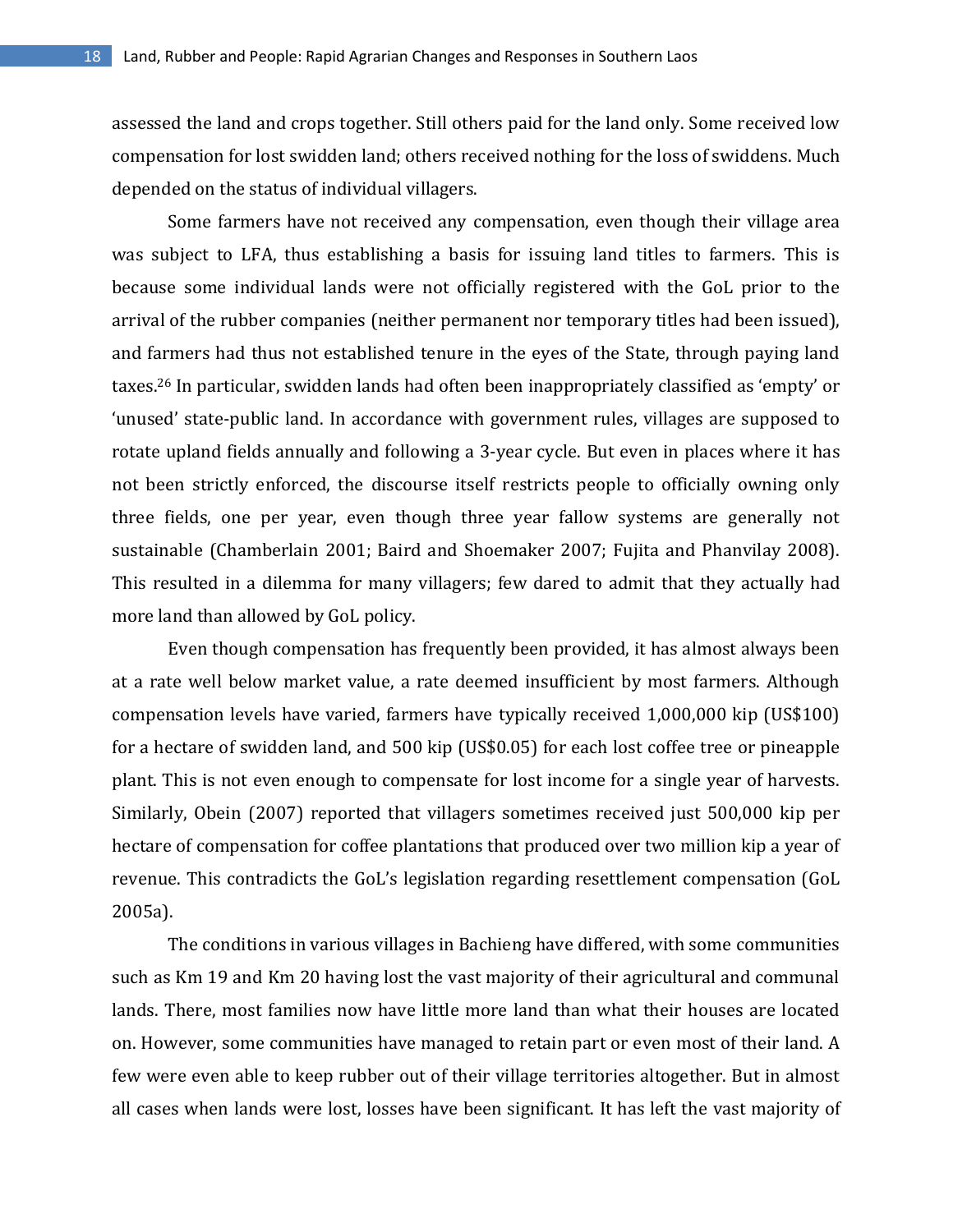farmers with insufficient land for agriculture. Many have had to abandon swidden agriculture and use what small pieces of land remain for more intensive agricultural activities, such as cultivating small vegetable gardens. Most do not have enough land to make their livings primarily from their own agriculture.

Farmers have sometimes been allowed to intercrop annuals between the rubber seedlings (Obein 2007). This is sometimes allowed for three years, or until the canopies of rubber trees close up, but the concession owners do not always allow intercropping, and in any case, many farmers feel that they are being taken advantage of, since they end up providing the companies with free weeding around their rubber trees. This is also only a temporary solution to the people's land alienation problems.

Chamberlain (2007) considered poverty issues in the ethnic Ngkriang village of Ban Don in Bachieng District, and determined that the village had become very poor as a result of losing almost all of their agricultural land to Vietnamese rubber plantations, apparently with no compensation being provided, at least at the time of the study, in 2006. One villager was quoted as saying,

"Now we have no land for crops at all because all of our land has been taken by the Vietnamese rubber project. … We can't think of what to do, when we have no land we cannot think. … We brought this problem to the District Chief but he refused to listen and just let the Vietnamese continue to plow up our land, now they have plowed almost to the edge of the village" (Chamberlain 2007: 43).

#### **Labour Problems**

Villagers have faced various labour problems, and a number of labour issues have emerged that have made villagers unhappy. For one, only those between 18 and 35 years of age are eligible for employment as day-wage labourers with the Dak Lak Rubber Company, while those working on the Viet-Lao Rubber Company plantations are required to be between 18 and 45 years old. Thus, older farmers are being excluded, and many are bitter.<sup>27</sup> In addition, women are not allowed to bring young children to work, as is common practice in Laos. This makes employment difficult for women with small children (older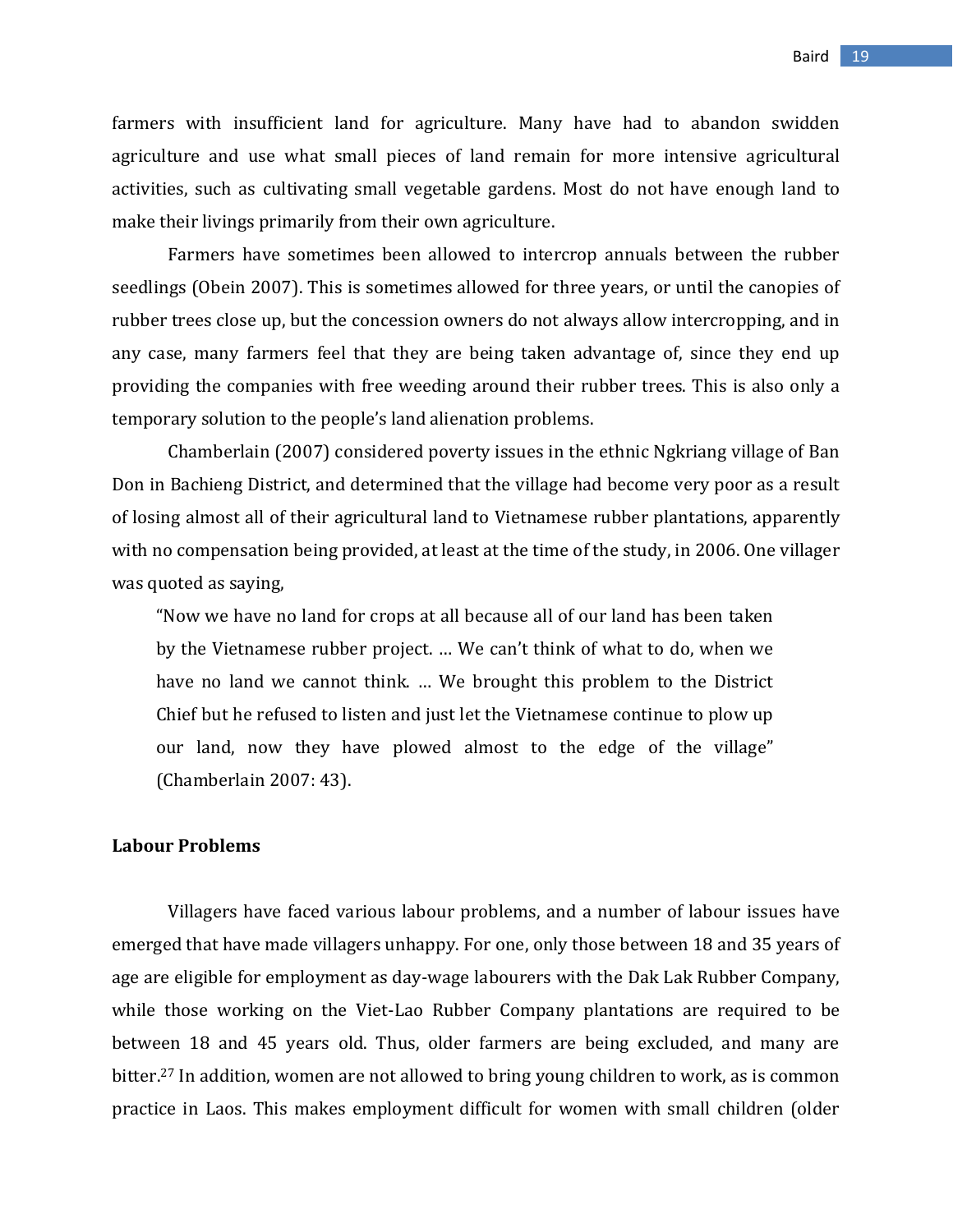children are, however, sometimes allowed to accompany their parents). The weak, sick or disabled are also prohibited from working on the plantations. Overall, in February 2008, 64% of the working aged population in Km 19 and Km 20 Villages were not being employed by the companies as full-time labourers.

Still, sometimes under-aged teenagers are allowed to work, and many have quit school to labour in the plantations to support their families, especially when their parents are unable to work due to their ages or for other reasons. Children as young as 15 have been hired, even though the companies claim to only be hiring labourers 18 years or older. This has encouraged younger people to abandon plans to achieve higher education.

Labourers claim that they are not receiving full payment for their work. For example, people are sometimes paid less for holes they dig for planting rubber trees compared to originally agreed rates. Villagers claim that they are expected to work long hours, which violates the Lao Labour Law (GoL 1994). Another problem is that few labourers have been given permanent contracts. This is because the labour demands of the plantations vary from season to season, and labour demand depends on the stage of plantation development. Labourers are often hired on a piece work basis, with some obtaining 300,000 to 500,000 kip (US\$30-50)/month for weeding in the dry season. However, much of the weeding work is done in the rainy season, with labourers receiving about 3,700,000 kip (US\$370) for weeding 25-hectare plots. In addition, contracted labour cannot look for other work during the slow season. This is a serious concern, because during the slow season villagers cannot generate enough income to survive. In addition, according to the Labour Law, temporary workers are supposed to make a minimum of 25,000 kip (US\$2.50)/day, but in reality many only obtain 18,000 kip (US\$1.80)/day. The companies often fail to pay labourers on time, or they only give them part of what they are owed. This is a common method for ensuring that labourers do not quit without notice, as they would not want to lose the money still outstanding.

Luangaramsi *et al.* (2008) also found various labour problems associated with rubber plantation development in Bachieng. Apart from receiving low wages, they found that amongst the non-permanent villager labourers that they interviewed in Bachieng, the average number of working days per year was less than a quarter of the working year, thus making it very difficult for people to make a living through working on the plantations.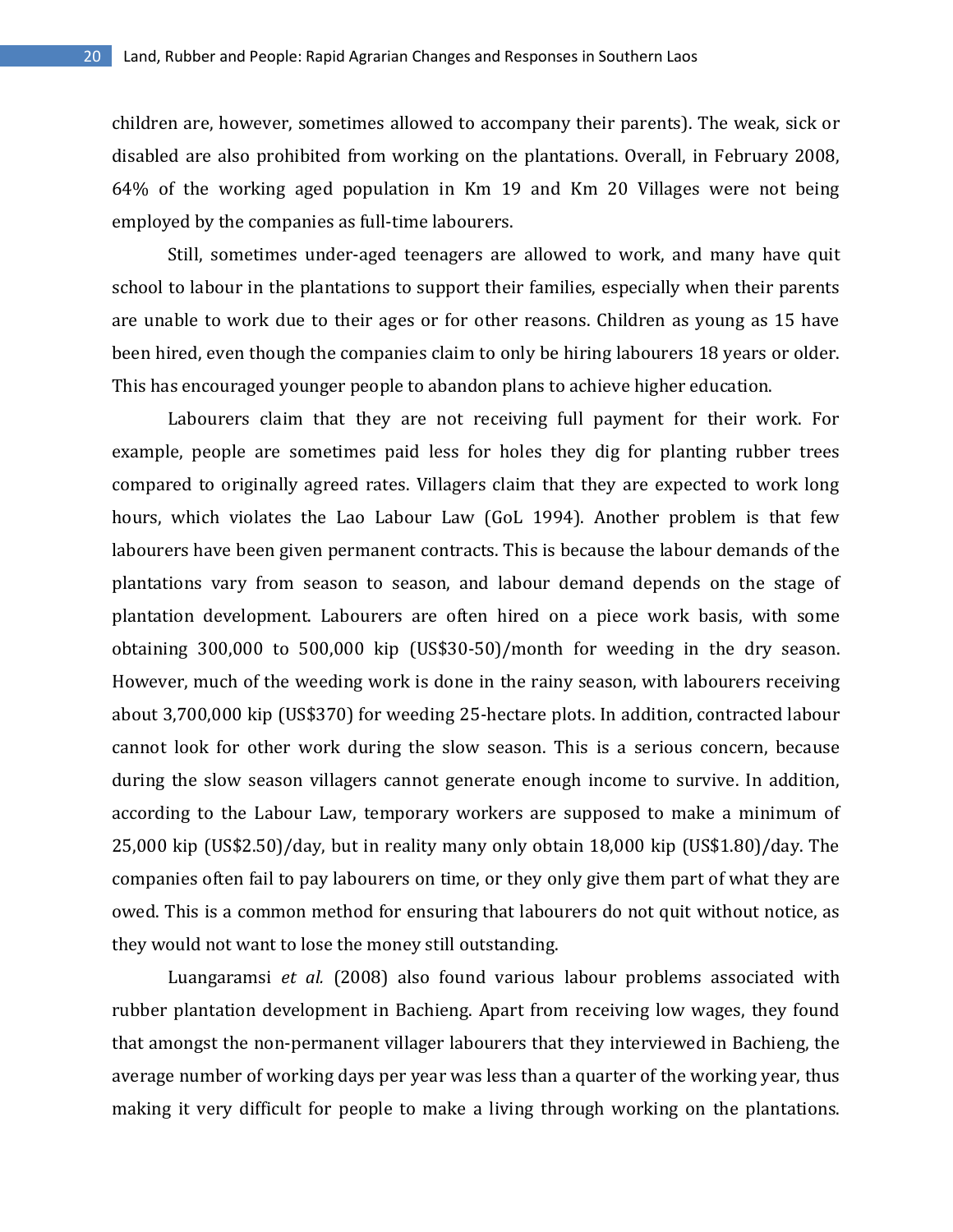Permanent workers also receive uncertain wages, and in some villagers all permanent workers have been fired and replaced by outsiders.

Some observers are concerned that the rubber plantations demand for labour may decline in the future, as less labour is required to tap rubber trees (150-200 days/hectare/year) compared to preparing land and planting rubber seedlings (400-500 days/hectare/year) (NAFRI 2007; Vongkham 2006). Labour requirements may have already peaked in most of the plantations in Bachieng. However, some expect that labour demand may increase substantially once tapping begins (Luangaramsi *et al.* 2008).

Finally, labourers are frequently exposed to dangerous herbicides or other chemicals applied to the rubber plantations, causing various health problems. Protective materials (gloves and masks) have, for the most part, not been provided, and sometimes labourers have been asked to apply chemicals without receiving adequate safety training. In some cases labourers are forced to work in areas where chemicals have recently been applied. Spraying has also been done next to villages on windy days, irritating and likely harming people. However, those who work on the rubber plantations do not receive any health benefits, and those not working for the companies but who have been negatively affected by spraying have not received any company assistance.

Overall, villagers are unhappy about being forced to become reliant on unsecure and poorly paid employment on plantations. However, there are those who favour rubber development, especially poorer people who had little or no land before rubber development began. Many of these labourers are relatively recent migrants with less attachment to the places that are being transformed, and more of a need for paid employment as labourers due to lacking land-bases to make a living. This has, for example, led to some differences of opinion in villages like Houa Khoua.

## **Rapid Transformation Pressures**

Because land clearing is often done using bulldozers, changes in landscapes and associated livelihoods have taken place over very short periods of time, with most villagerland being converted within a year, and often within a week or two, a few days, or even just one night. In some cases peoples' lands have been clandestinely cleared at night during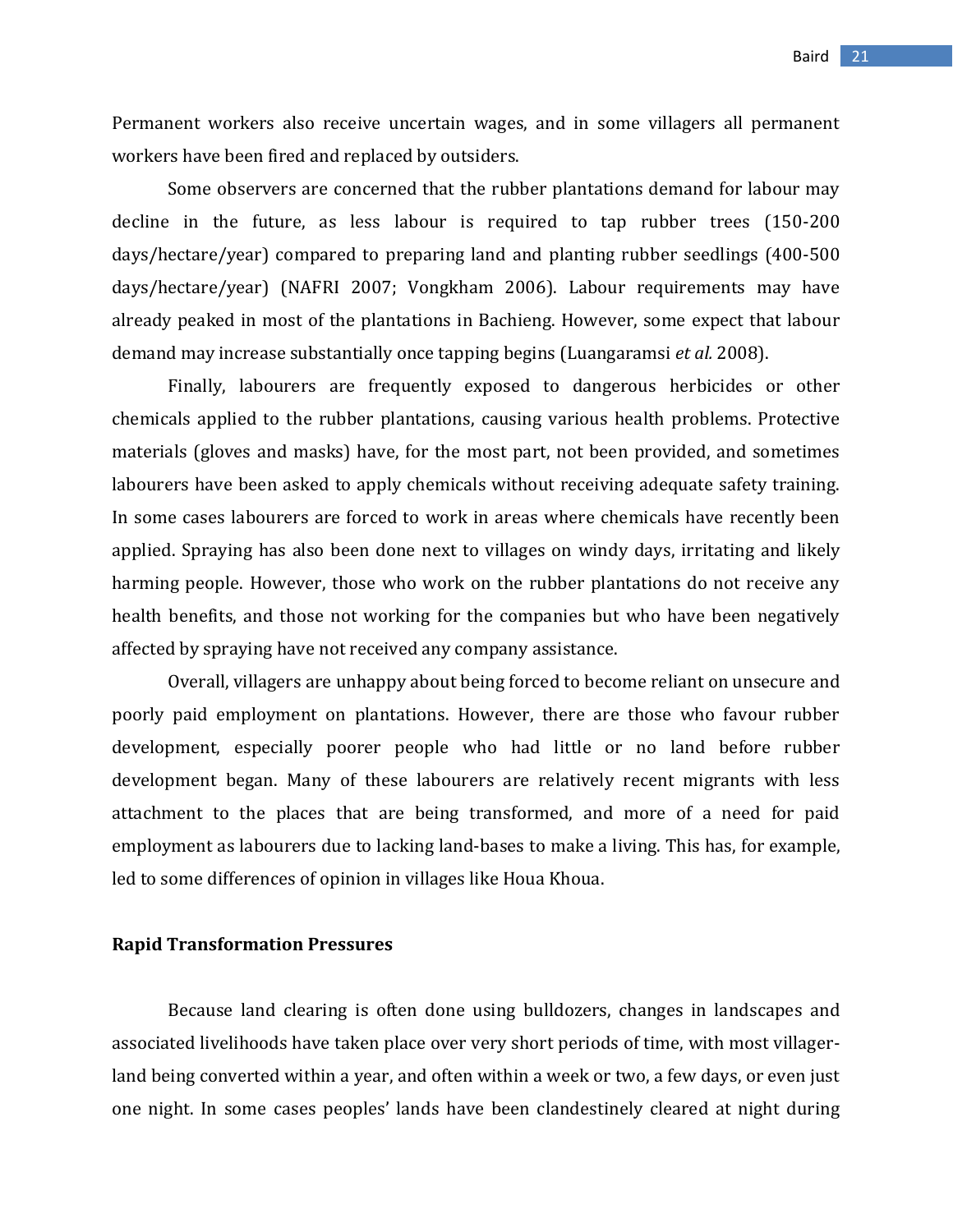village festivals (*boun ban*), when villagers let their guard down. They awake the next morning to find the landscape completely transformed. Peoples' lives have changed from being more or less self-sufficient to becoming heavily dependent on rubber company labour, or when that has not been possible, many have become idle due to a lack of farming and foraging opportunities. Villagers reported that whereas in the past they bought very little food, now they have to buy 90% of what they consume, thus dramatically increasing their need for cash. This coincides with changes reported by Luangaramsi *et al.* (2008). Based on a survey of 189 families in six villages affected by rubber plantations in Bachieng, they found that the number of families who were able to grow enough rice to eat for 11-12 months a year fell from 4 in 5 in 2003 to just 1 in 5 in 2007.

Of course, switching from on-farm to off-farm employment is not inherently problematic, and can even lead to improved livelihoods and more options for farmers (see, for example, Rigg 2005). But, there is a big difference between farmers making these changes on their own and over many years, and people being forced into rapid change, with little consideration of whether those being transformed are in a position to successfully adapt or not (see Polanyi 1944). In the past, everyone had particular roles in society, but now it is becoming difficult for some to adapt to finding new roles. For example, older women used to help weed the fields, but now there are no fields to weed.

Most people previously worked their own hours, but now that they are forced to work for the companies to survive, they have to follow the work schedules dictated by the companies. In addition, it has been reported that labourers are punished by not being allowed to work for 15 days if deemed to have missed a day of work without justification. If workers miss three consecutive days, they are usually fired. Therefore, villagers can no longer rest when they feel like it, choose to take an afternoon nap, or take days off at will. Essentially, the companies are doing their part to transform local people through introducing new forms of discipline to their labour force. Some government officials see this as positive, as a way to force 'lazy' or 'backwards' villagers into modern subjects.

However, idleness, especially among those too old to work on the plantations, has led to other social problems, such as excessive alcohol consumption. Petty theft has also increased and more poor people in Bachieng are travelling to Pakse to beg. In addition, those labouring now have less access to food produced by themselves, but regular access to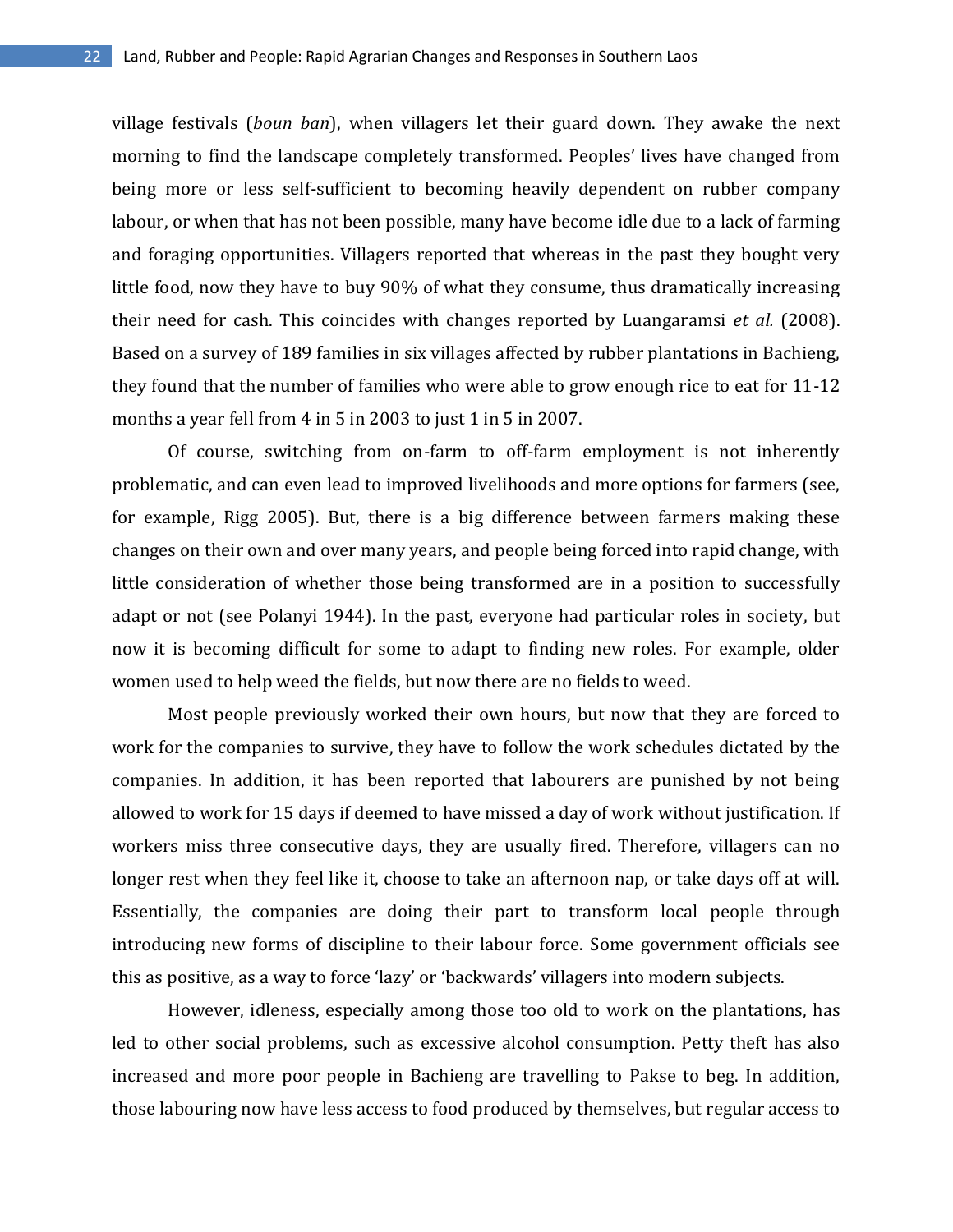cash wages. Learning to manage this change has not been easy, and some women in Bachieng complained that unlike before, their husbands now drink whiskey everyday because they have the cash to buy it. This is a new burden for women, and family conflicts have often increased.

Apart from livelihood adjustment problems, villagers are experiencing other sociocultural challenges, such as losing Animist connections to agriculture and the land, and becoming displaced from special places with spiritual importance. For example, agriculture rituals linked to rice harvesting have been abandoned in some villages because most people are no longer able to grow rice. As a result, social cohesion in these villages has deteriorated. Douglas Porteous and Sandra Smith (2001) called such developments "domicide: global destruction of home", which is an important concept for understanding what is happening in Bachieng. People are grounded in particular places, often with close relations to the land. As landscapes are transformed abruptly, and lands are taken, this 'destruction of place' can leave people with a sense of groundlessness or emptiness. There are various psychological impacts that can emerge as a result of loss of 'places'. However, these are rarely adequately considered. Certainly, the transformation is not just about material changes and losses, although those are certainly important and can exacerbate other socio-cultural and psychological problems.

Elderly people feel especially anxious that they will have no land to pass onto their children, and that as a result the younger generation will not remain in the villages to look after them. Without land or opportunities to work on the rubber plantations, middle to older people are having a particularly hard time adjusting to changes. It is also this group that tends to be the most attached to the landscapes that are being transformed.

However, younger people are not immune to impacts. Chamberlain (2006), for example, has pointed out that in parts of northern Laos upland ethnic minorities have become increasingly involved in human trafficking and other forms of exploitation as a result of rapid changes in landscapes and livelihoods linked to the development of rubber plantations. Certainly, those being affected by rubber development in southern Laos are equally vulnerable to these sorts of problems.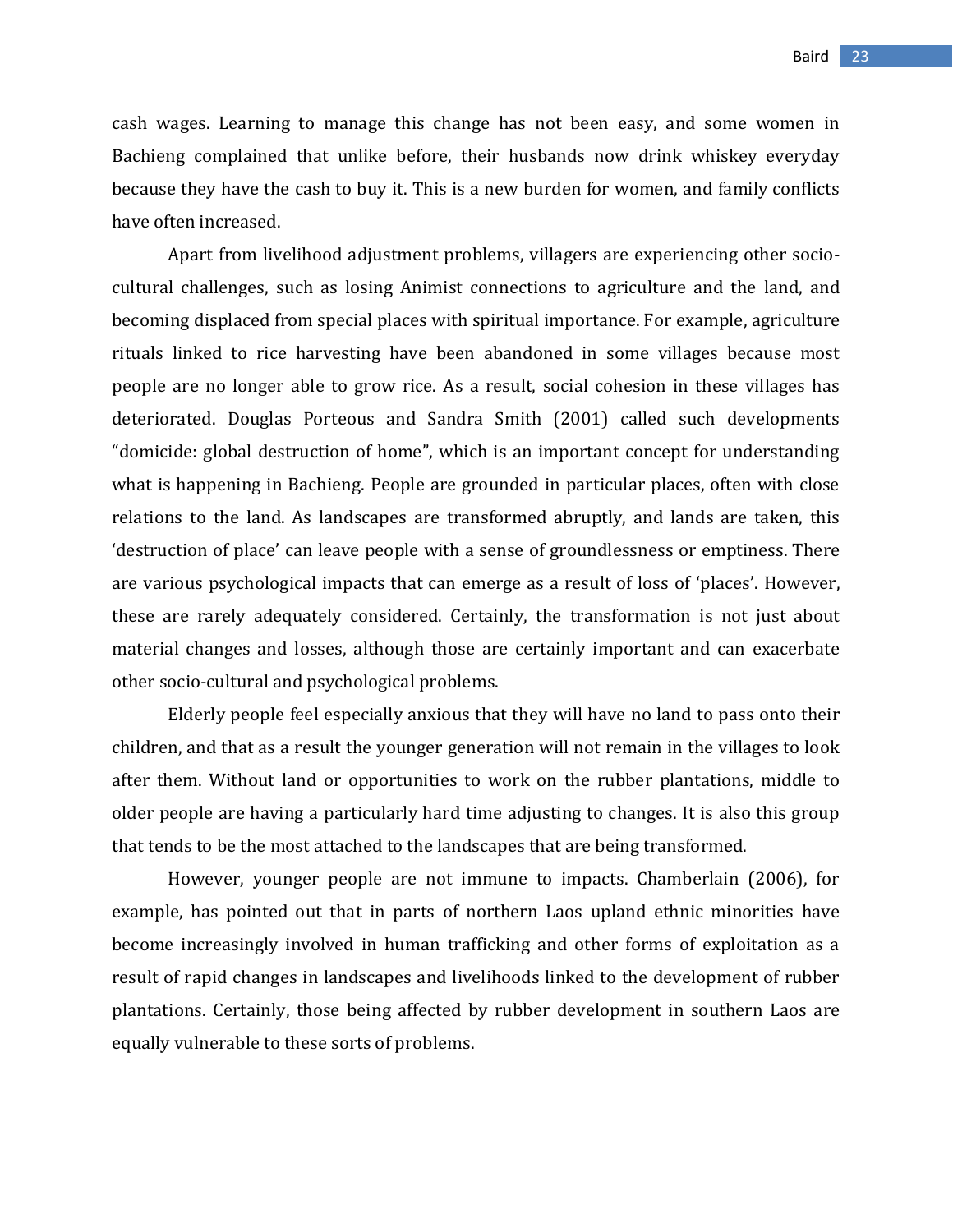# **Problems with the Research**

GAPE's research on rubber development began to run into serious problems in September 2007, after all the data had been collected in the villages. A few things transpired that created considerable tensions. Most seriously, once all the villager questionnaires began to be examined by GAPE officers and their government counterparts, a senior Bachieng District official became alarmed. When he read the completed interview forms, he realised that a large proportion of the villagers interviewed had expressed serious criticisms of large-scale rubber development. Tremendously frustrated with the situation, some villagers had directed their criticisms at the government, accusing senior officials of personally benefiting from becoming aligned with the companies. Strong criticism against government policies and practices is relatively rare in Laos, and the official was shocked, choosing to confiscate all the interview forms that included comments that he considered too critical. According to one of GAPE's Lao officers, the official was particularly concerned that the district might get into trouble with the Ministry of Justice, as the Deputy Minister had visited the district the previous day.

It is unclear exactly how many interview forms were seized, but it was in the hundreds, about half of the total from the 37 villages. Those documents were never returned, and all that remained were the forms of interviewees less critical of the rubber plantations. This was a huge blow to the research, as the backbone of the study was supposed to be the quantitative data collected through interviews. With so many questionnaires gone, and the ones remaining tending to be more positive than those lost, it eventually became clear that it would only be possible to make limited use of the data.

This was, however, not the only problem that the project experienced. In September 2007 GAPE contracted RRDTC to organise a "Drama for Legal Advocacy", with the goal of using theatre as a tool for raising awareness of legal issues linked to land and rubber in Bachieng villages. The drama was, in fact, developed in cooperation with government officials, including district officials and those from the provincial Department of Justice. However, when it was tested at Km 11 Village, and viewed by the same senior Bachieng District official who had confiscated the field data just days earlier, he reacted harshly, and reported his dissatisfaction to the Education Division of Champasak Province. The official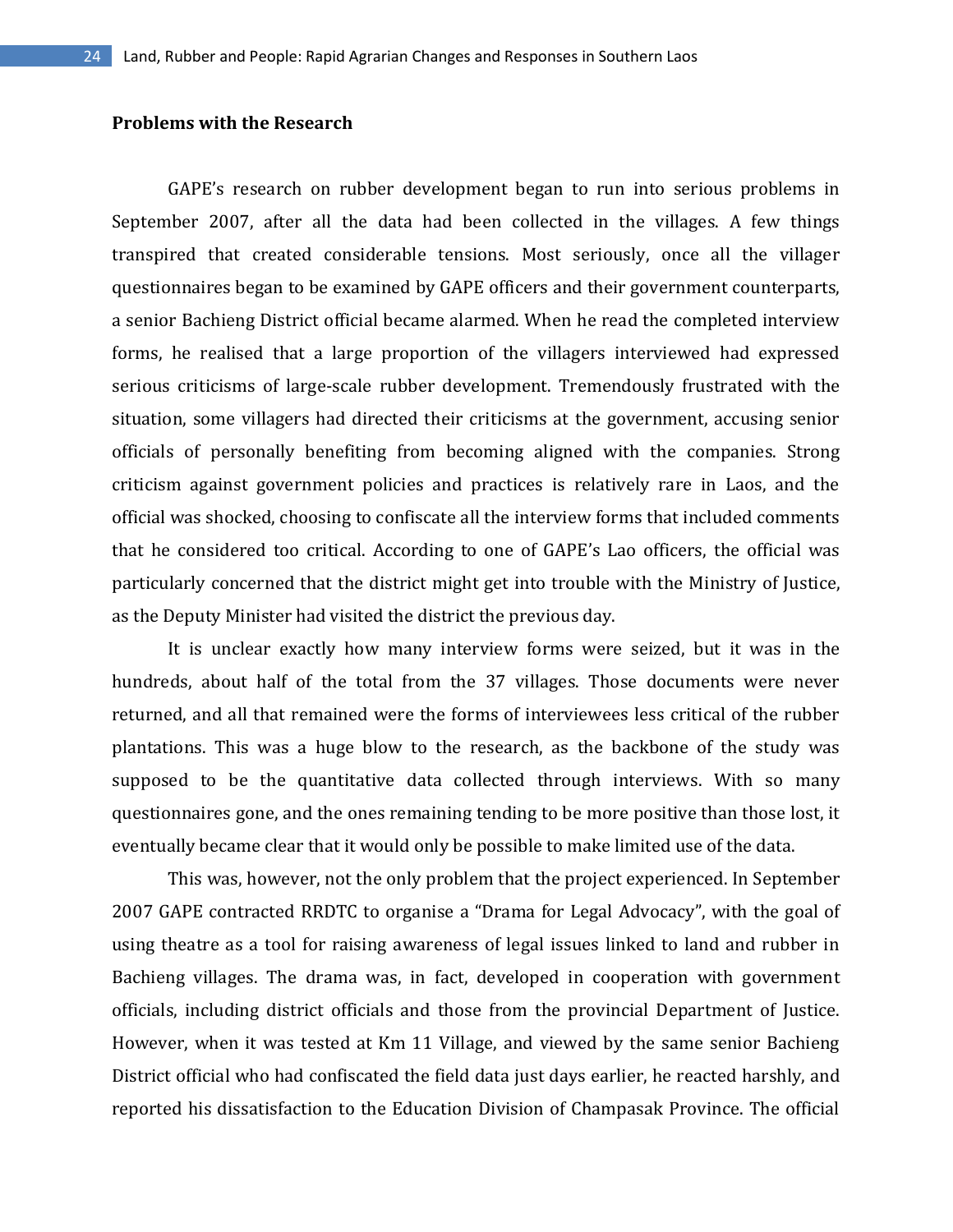thought that the performance was too provocative, and too implicitly critical of the rubber plantation developers. The provincial Education Division ordered that the drama not be shown to villagers again. Thus, another part of the project quickly came to an end.

In the same month, at a regularly quarterly (every three months) meeting between GAPE staff and Bachieng District officials, the deputy district chief asked GAPE to change its Lao language quarterly activity report. Referring to the research that had been conducted on land issues in Bachieng, GAPE's report briefly stated that one of the serious problems facing villagers was that they did not have enough agricultural land. The deputy district chief said that he wanted all references to villager land shortages removed. He claimed that there was plenty of land but that the villagers were too lazy to utilise it.

The morale of the 5-6 members of the GAPE team working on Bachieng land issues hit a low-point. Everything seemed to have gone wrong. With so much of the quantitative data gone, even writing the final project report had become problematic. Many within GAPE considered the project a failure. The district government had seemingly been successful in stifling the voices of villagers, and GAPE was powerless to do much. Furthermore, GAPE's overall relationship with the Bachieng District government had taken a turn for the worse. This was not only affecting GAPE's research activities, but also its standard primary education and non-formal education activities in Bachieng.

## **Taking a Second Look**

However, the results of this initiative inevitably turned out to be more complicated than originally recognised.<sup>28</sup> It took some months to realise that the project had actually achieved more than initially thought. For one, despite the negative response of senior district officials to the research results, over time some officials came to realise that people in the villages were really suffering due to rubber plantation development, although the issue of rubber remains a contested one, with various positions being argued by different actors. Whereas district officials were previously often the ones intimidating villagers to give up their land to the companies, they are now more likely to urge village headmen not to sign away village land. For example, in one case when the village headman of Thong Phao Village signed away most of the community's land, local officials actually berated the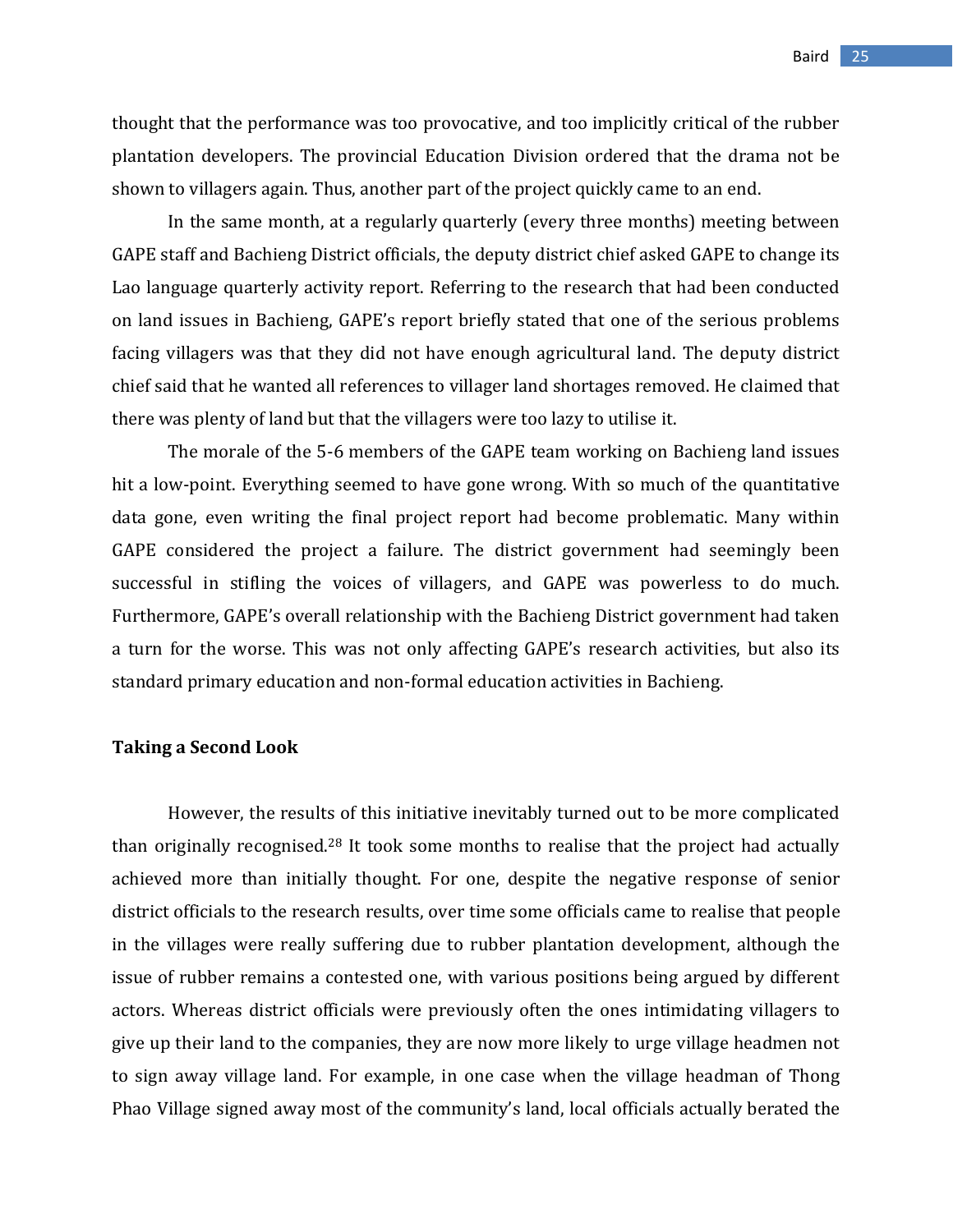village chief and sent him back to the company to renegotiate the return of at least some of the village's land. He managed to get half back.

In October 2008 the young brother of the district chief, who previously facilitated many land deals on behalf of the rubber companies, but is now a headman in Kengkia Village, was overheard telling the deputy director of the district Education Office that the Bachieng government should stop supporting the expansion of rubber, as there is not enough land left, and it would be economically and socially more advantageous to promote other crops on the remaining lands, including corn, black beans and peanuts. He also warned that the unstable global economy could cause the price of rubber to crash, along with the entire local economy. He commented, "There is a new theory called *'sethakit pho phiang'* (sufficiency economy, probably an idea borrowed from Thailand) which says that it is safer for villagers to remain independent and to produce many different things in order to be more resilient." In fact, it is clear that the global economic crisis is already causing dramatic declines in rubber markets, with global prices plummeting from US\$3,200 per tonne in April 2008 to just US\$1,800 per tonne in October 2008 (Chun and Nguon 2008).

Money remains an important factor. Some village headmen have been bribed by rubber companies to sign off on land deals that are not in the best interests of their communities. The opportunities for corruption are high because the Agricultural and Forestry Division officials and Provincial Land Management Authority (PLMA) officials frequently inform only the village headman about the plans to develop land in a village, rather than informing the whole village administration. However, in some cases community pressure has helped to ensure that village headmen have acted in support of villagers.

Villagers have also become less compliant with company plans, and are now more willing to argue with rubber developers, and even refuse to give up their land. For example, the headman from Houa Khoua Village told me in mid-2008 that he had decided not to give up any village land to the rubber developers. Or if people are willing to sell land, they tend to negotiate with more confidence, since they now feel that they can refuse to sell their land if the terms are not favourable. For example, an ethnic Ta-oy woman from Bachieng explained how important the legal information provided to poor villagers has been, citing the example of her sister, who was brave to negotiate the price a company gave her for half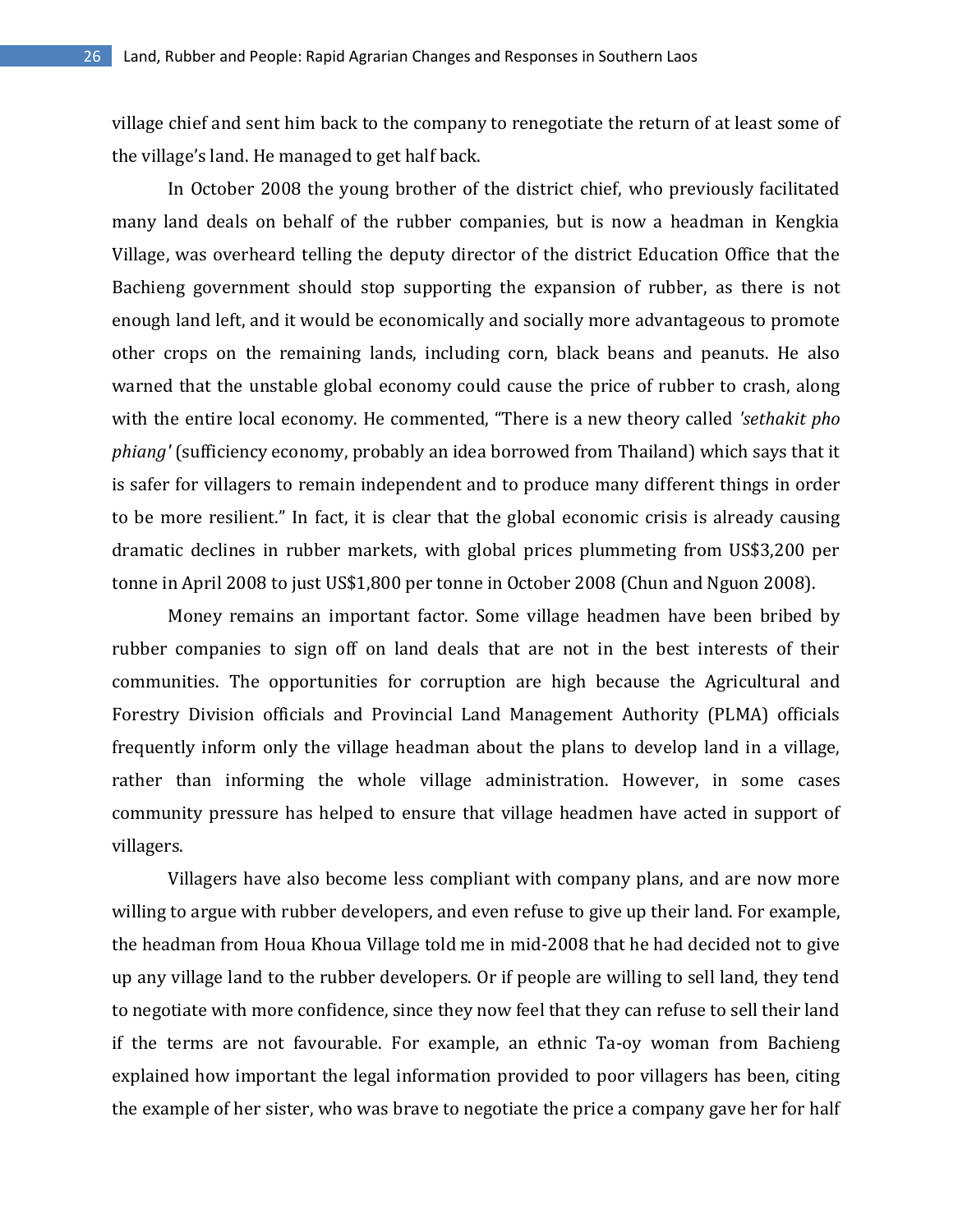a hectare of marginal land that she was not using. They offered her 500,000 kip (US\$50), but she eventually negotiated for over 3,000,000 kip (US\$300). According to her, the limited amount of legal information provided by RRDTC via GAPE has been spread by villagers ad hoc, and has played an important role in increasing village legal knowledge and confidence. Although such victories may seem small, they are significant for previously disempowered people. The overall result is that the rubber companies are now finding it more difficult to acquire land, and they must pay much more for it.

There are a number of interlinked factors that have contributed to these changes. Not all are a direct result of GAPE's work. What is clear is that the research has helped 'soften-up' local government officials to the concerns of villagers. Practical day-to-day problems that they have observed have also affected officials, and have contributed to them becoming more sympathetic to villagers. For example, some have lost land themselves or have relatives or friends who have been victimised. In addition, GAPE's work has helped villagers better organise their thoughts and articulate the problems that the plantations are causing.

There has so far not been any violence associated with villager protests, but in at least two cases farmers have used guns to stop Vietnamese bulldozer drivers threatening their lands. One of these farmers was an ethnic Ta-oy Education official who, with GAPE sponsorship, attended a regional land rights workshop in Cambodia in mid-2007, where he vigorously presented the problems of rubber plantation development. Other villagers have protested in groups, while still others have taken safer routes, such as criticising the investors behind their backs.

Rumours spread that villagers in Km 14 Village shot and killed a Vietnamese bulldozer operator working for a company. However, upon investigation I learned that no shots were actually fired. It appears that the exaggerated version of the story is a classic example of James Scott's (1985) 'Weapons of the Weak', in which stories are created to discursively support what many villagers might hope would happen, even if nobody dares to take the risk associated with actually shooting someone.

One villager who is too old to work on the plantations said that there are now many illegal Vietnamese labourers working for the companies. He told me that one way to get a laugh in these hard times is to dress up in a Lao police uniform and walk towards the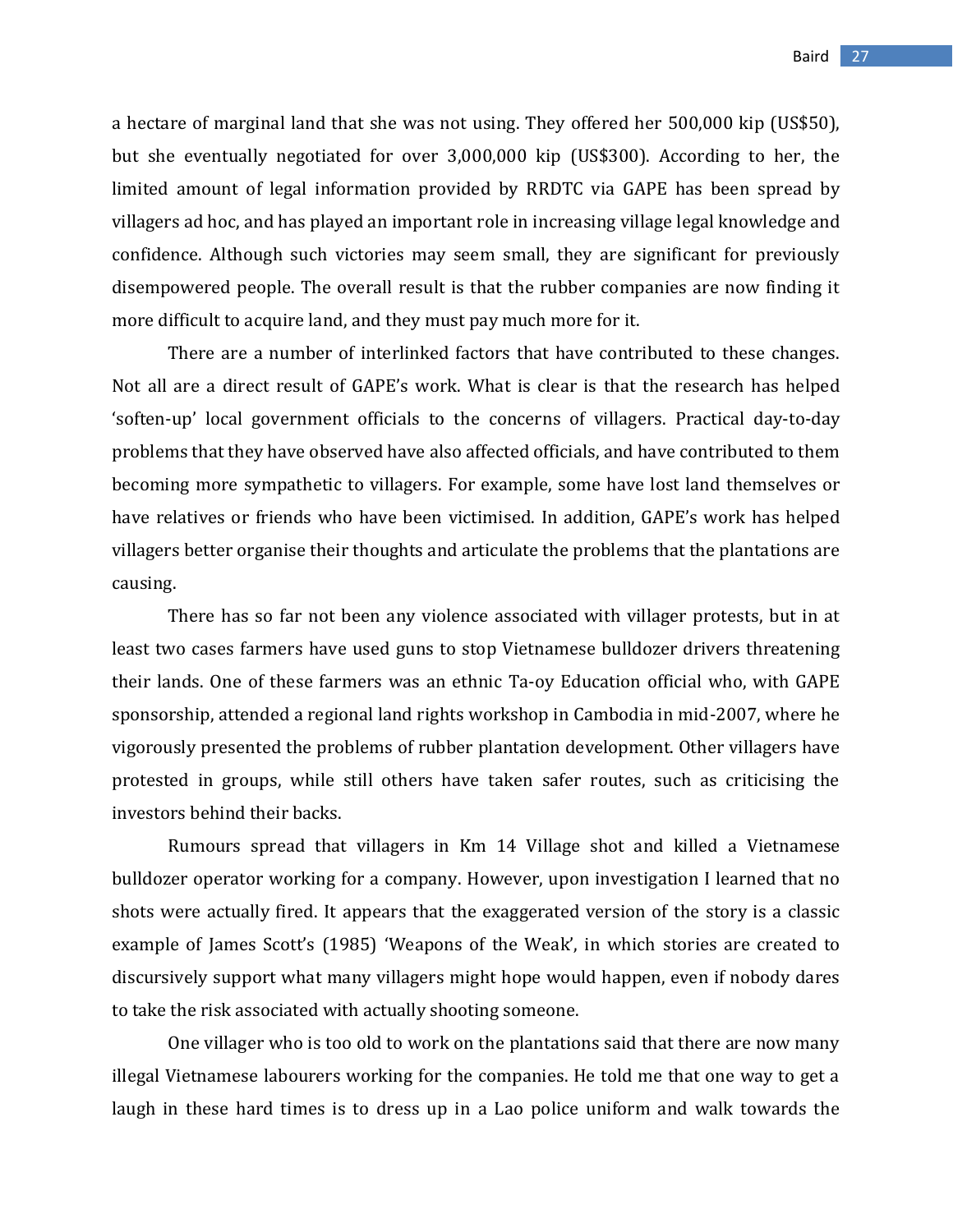Vietnamese labourers when they are working in the plantations. He said it was fun to watch the labourers run away in fear of being asked to present work permits, which many do not possess. People know that the effect is only temporary and that their actions do not really pose a serious threat to the companies, operations, or the Vietnamese employees, but these forms of resistance are relatively safe, and the resister can still gain some temporary satisfaction in getting some digs in. This is even true if people claim that something has happened, when in fact it actually did not.

In addition, RRDTC and the Ministry of Justice provided legal training on the Environment Law to many villagers, and the additional advice about the Labour and Land laws that the RRDTC team offered to villagers informally has had an impact on local government officials and villagers. Both had previously very little understanding of Lao law as applied to large land concessions granted to foreign companies. The main lesson that government officials learned was that village headmen are not obliged to sign away village land for concessions if they choose not to. This replaced the previous view that government approved projects must be vigorously implemented without any questioning or negotiation. In fact, the laws allow more room for negotiation and even resistance than anyone expected.

However, the power of officials still worries many villagers, with some continuing to feel that the police and the courts do not operate within the law, and have the power to do whatever they want regardless of what the laws stipulate. This cannot be denied, but at least the law provides villages with new ways of justifying their positions, and this can certainly help in some cases.

There have also been other changes that were neither planned nor anticipated by GAPE. A journalist who works for the English language division of *Khao San Pathet Lao* newspaper became aware of the rubber plantation problems in Bachieng and investigated. He learnt about many different problems from villagers, and as a result wrote a critical article that he originally hoped to publish in *Khao San Pathet Lao*. However, the editor did not allow the article to be published there, as he was afraid it could damage Laos-Vietnam relations. However, the journalist was determined, believing that it was important to report on this issue. After discussing the article with the editors of the *Vientiane Times*, they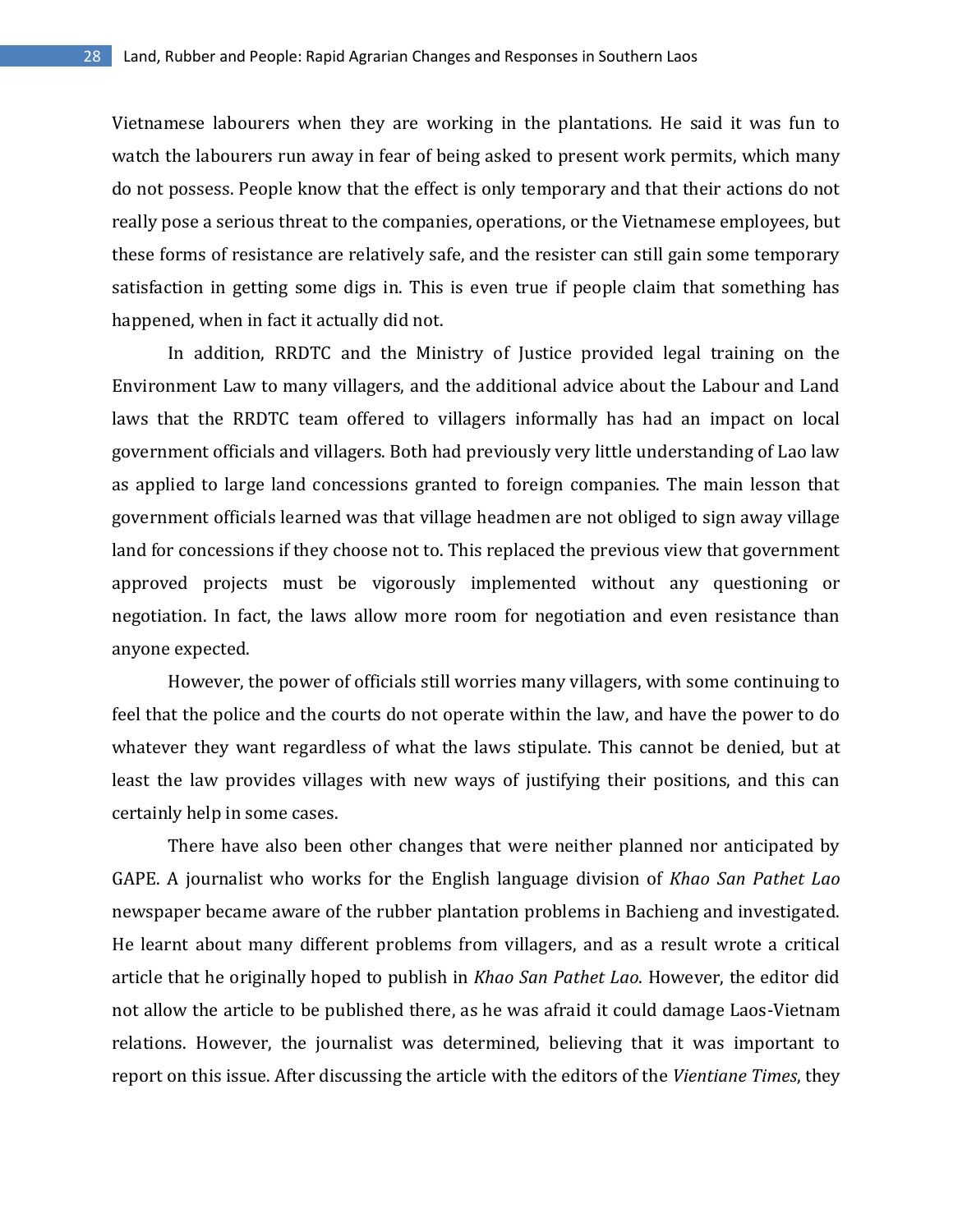Baird 29

finally agreed to publish it on April 23, 2007. The first few sentences of the article indicate its tone,

"Villagers in Bachieng district of Champassak province envisage a dark future now that their lands have been taken over by investors for a rubber plantation.

Local authorities have allowed the investors a concession on the land and encourage villagers to work as labourers for the investors.

The resulting shortage of land for agriculture will force some families to leave their homes in search of alternative land to earn a living." (*Vientiane Times* 2007b).

The article went on to quote the village headman of Don Village, who explained that the community had lost 100 hectares of land to rubber, leading two families to move to another district. Three other families were expected to relocate. GAPE field workers have heard that other farmers have moved to various other districts in Champasak and Attapeu Provinces. However, poorer families frequently claim that they do not have the resources to start a new life elsewhere.

The village headman complained about the low compensation that villagers had received for lost land planted with cardamom and teak. The article reported that other villages in Bachieng were facing similar problems, including having their perennial agricultural crops bulldozed by the rubber developers. The article quoted the Director of the Agriculture and Forestry Division of Champasak Province as stating that, "We accept that there will be some problems with villagers initially, but if we don't change today from local production to industrial production, when will we do it?" This indicates that the scheme was partially justified through the deployment of particular development discourses. The GoL wants these 'ethnic minorities' to rapidly transform their livelihoods and become modernised.

However, the head of the Champasak Governor's office was also quoted as saying, "We know only about the investment possibilities in Bachieng district, but we know nothing about the actual implementation of the project." He promised to launch an investigation to determine whether payments to labourers by the rubber developers were appropriate. He also commented that rubber developers should not be allowed to take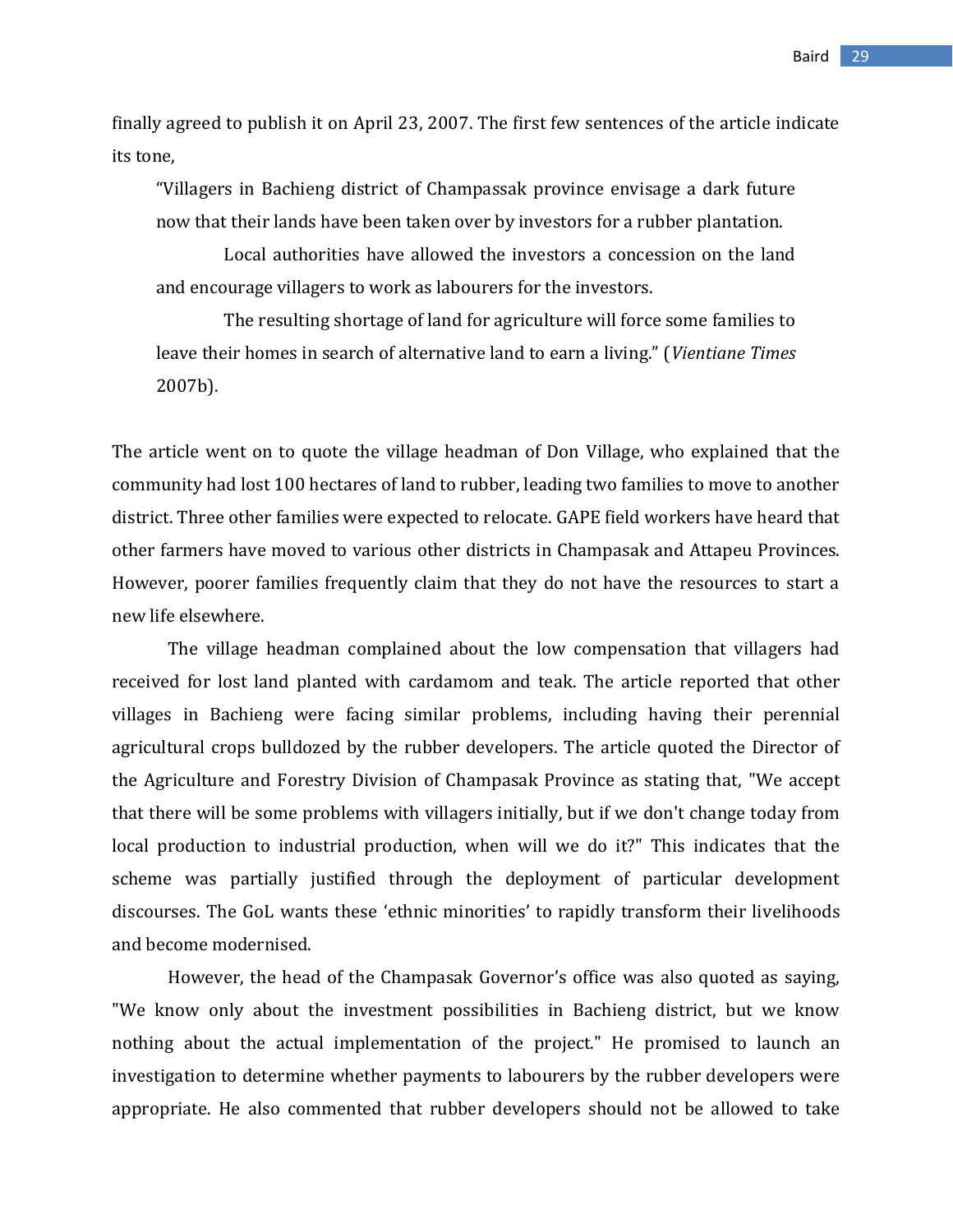control of land already being cultivated by villagers. The senior official's comments indicated that the provincial government was already distancing itself from rubber development, in order to avoid conflicts with the central government, even though some of the most senior officials in both the district and province had used their positions to become involved in rubber production through being given private rubber plantations by the companies in return for support in obtaining land.

Once the article appeared, one of the rubber company officials read it and became angry. He brought the article to the Prime Minister's Office to complain that the article was written too strongly. The complaint ended up backfiring against the investor, as it caused the Prime Minister, Bouasone Bouphavanh, to set up a committee made up of senior officials from different ministries to investigate the situation in Bachieng. It addition, the Prime Minister personally visited Bachieng and Lao Ngam Districts to investigate the rubber developments shortly thereafter. This trip was instrumental in leading the Prime Minister to declare—at a national land meeting on May 8, 2007—that the government "would stop approving land concessions for investors on an indefinite basis, or until a more comprehensive strategy could be devised" (*Vientiane Times* 2007b). His announcement fit with a proposal by the National Land Management Authority (NLMA) a month earlier to temporarily halt all new land concessions to private companies nationwide, in order to prevent serious environmental impacts (Phouthonesy 2007a). Specifically citing land conservation disputes in Bachieng and Lao Ngam, and problems with planting rubber on high quality lands that would better be allocated to growing other crops, Bouasone stated,

"We can generate a lot of money from the [Boloven] plateau, if only we diversify from rubber tree plantations, for which we only get five or six dollars per hectare in land tax. This doesn't add up to much over a year ... We also need to start calculating in detail how much villagers will actually earn from rubber plantations."

He also commented that,

"We are calling a halt to these projects to improve our strategy and address the shortcomings of our previous strategy ... We don't yet know when we will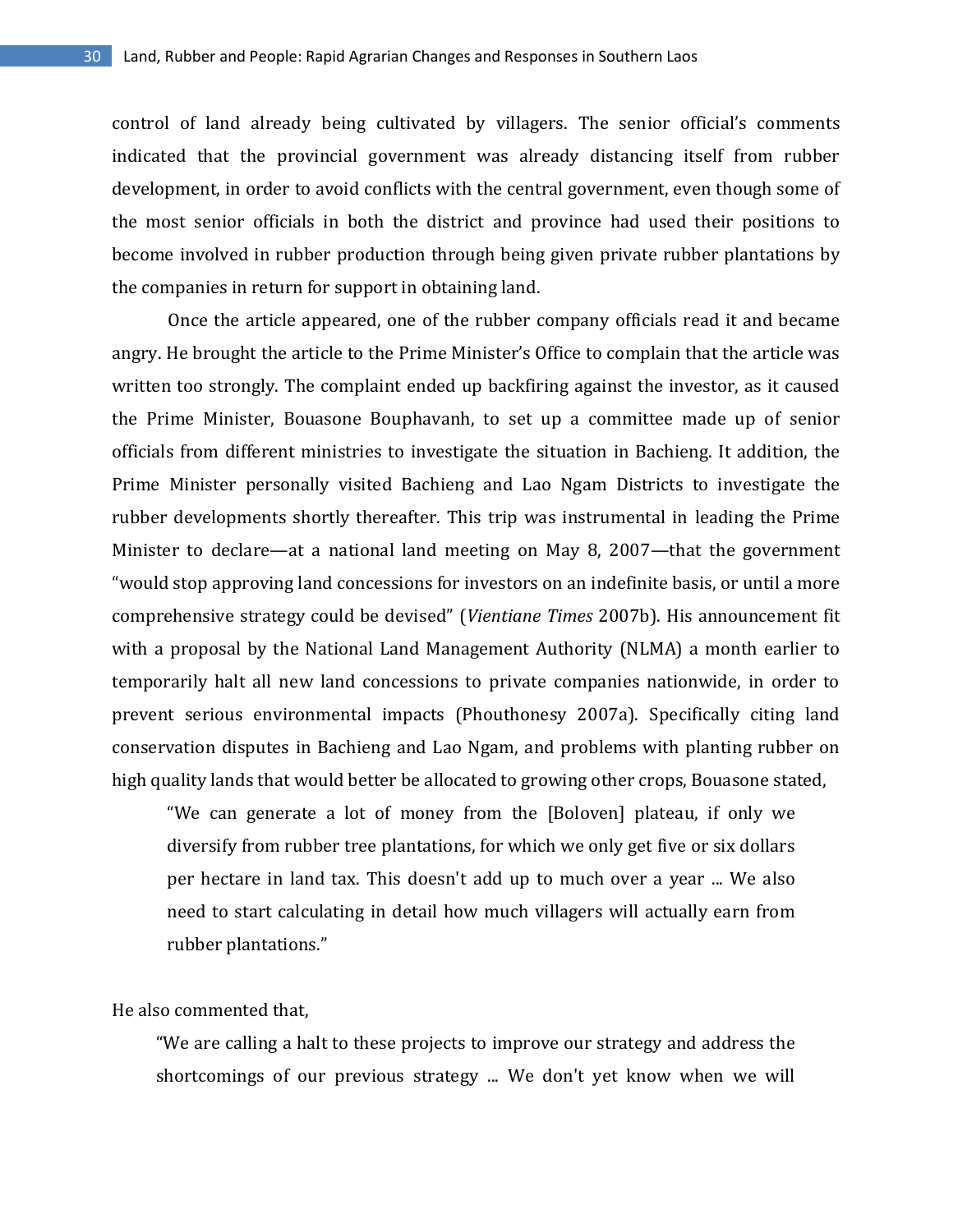resume approval of these projects, as this will depend on whether we can improve our strategy."<sup>29</sup>

On the following day, the Governor of Champasak announced that there would be continued discussions to resolve land concession disputes in Bachieng, and that he would encourage the rubber developers to implement the 2+3 system.<sup>30</sup> The Governor also indicated that the Vietnamese had already consented to implement this on a pilot project basis. In addition, the Governor commented that 50 years was too long for concessions, and that he wanted to cut them down to 35 years.<sup>31</sup> He acknowledged that parts of the plantations in Bachieng overlapped with land already used by villagers for agriculture. However, he partially defended the development, claiming that the livelihoods of many villagers had improved because they now had opportunities for employment with the rubber companies (*Vientiane Times* 2007d).

In addition, in July 2007 Nong Sim Village, one of the communities in Bachieng District that received RRDTC Environment Law training and other informal legal advice from RRDTC, prepared a complaint about land that they lost to rubber, and sent it through a relative in Vientiane to the Ministry of Justice. This apparently increased the pressure on the GoL to make changes in favour of the villagers.

However, it appears that the companies are continuing to push ahead, and on July 30, 2007 the *Vientiane Times* reported that the Deputy Prime Minister of Vietnam, Truong Van Doan, stated at a meeting regarding Laos-Vietnam cooperation a week earlier, that Vietnam planned to increase the number of rubber plantations in Laos, and that 60,000 hectares would be planted by the Vietnamese "in the near future" (Pongkhao 2007b).<sup>32</sup> Furthermore, on September 25, 2007 the *Vietnam News Agency* (2007) reported that Dak Lak Rubber Company was planning to expand its rubber holdings in southern Laos by 2,000 to 2,500 hectares in the coming year. No mention of the conflict or subsequent moratorium on new land concessions was mentioned, but it was reported that, "The company [Dak Lak Rubber Company] has also helped improve its workers' living conditions through education, healthcare and road upgrading projects," indicating the increased sensitivity of the issue. In addition, in September 2008 Vietnamese rubber plantation developers received assurances from the highest level of the GoL that there was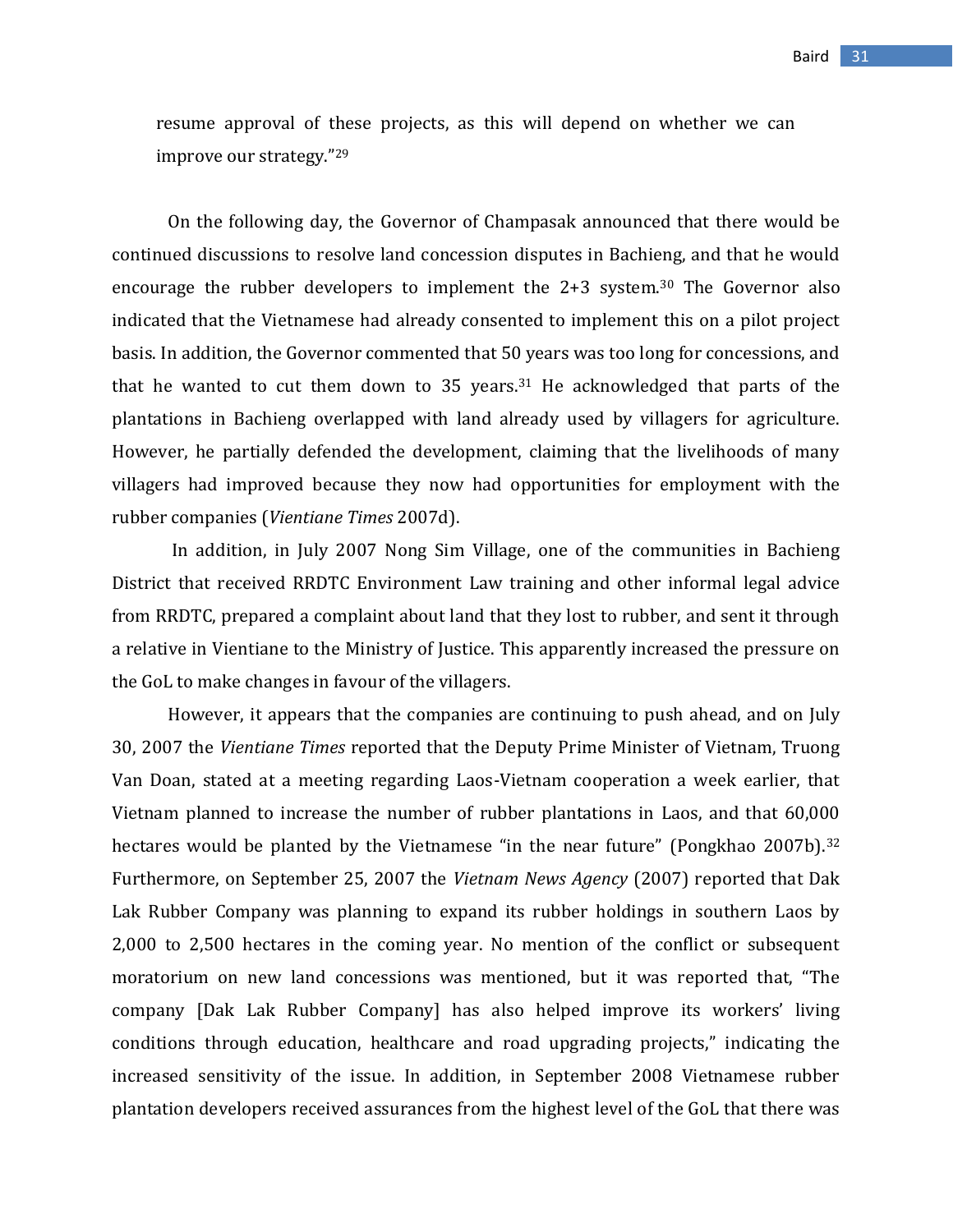still official support for Vietnamese rubber development in Champasak (*Vietnam News Agency* 2008a). Seemingly oblivious to concerns about rubber expansion in Laos, in March 2009, the Vietnam Rubber Group, the largest producer and exporter of rubber in Vietnam, announced that it planned to expand its rubber plantations in Laos from about 10,000 ha to 100,000 ha (*Thanh Nien News* 2009).

However, other senior GoL politicians have continued to express their objections over large land concessions. For example, on June 5, 2008 Kham-ouane Boupha, Minister of the Prime Minister's Office and President of the NLMA, made some interesting comments about the need to strengthen Laos' LFA system.<sup>33</sup> He said that there were chronic problems with land and natural resource management in the country associated with large land concessions for industrial crops, and that local authorities had incorrectly allowed foreign investors to proceed with poorly assessed projects that had led to serious social and environmental impacts in rural areas (*Khaosan Pathet Lao* 2008). A few months later, he was also quoted as stating, "I think that we need to study three things about rubber: one is the economic return, second is the environmental impact and the third relates to social issues...If the rubber project (sic) is not suitable based on these three things then we will not approve land for investment" (*Vientiane Times* 2008h: 1).<sup>34</sup>

The statements by the Prime Minister, the Minister responsible for the NLMA and other senior officials and politicians have helped create political space for lower level government officials to question and criticise rubber development, and they have also been crucial in changing the positions of some local government officials in Bachieng. These comments have signalled that public discourses related to rubber development no longer have to be blindly supportive.

However, while conditions have somewhat improved in Bachieng, the moratorium on new land concessions was only partially effective. Indicative of this, on July 18, 2008 the *Vientiane Times* quoted a member of the National Assembly for Savannakhet Province, Colonel Lamngeun Khampaseuthxaiya, as stating that, "[L]and concessions that covered farming land were still being granted" (*Vientiane Times* 2008b). However, the ways that various provincial governments are dealing with these problems vary.<sup>35</sup>

New problems with rubber plantation concessions have started to emerge in other parts of Laos, such as in Xekong Province where provincial authorities have complained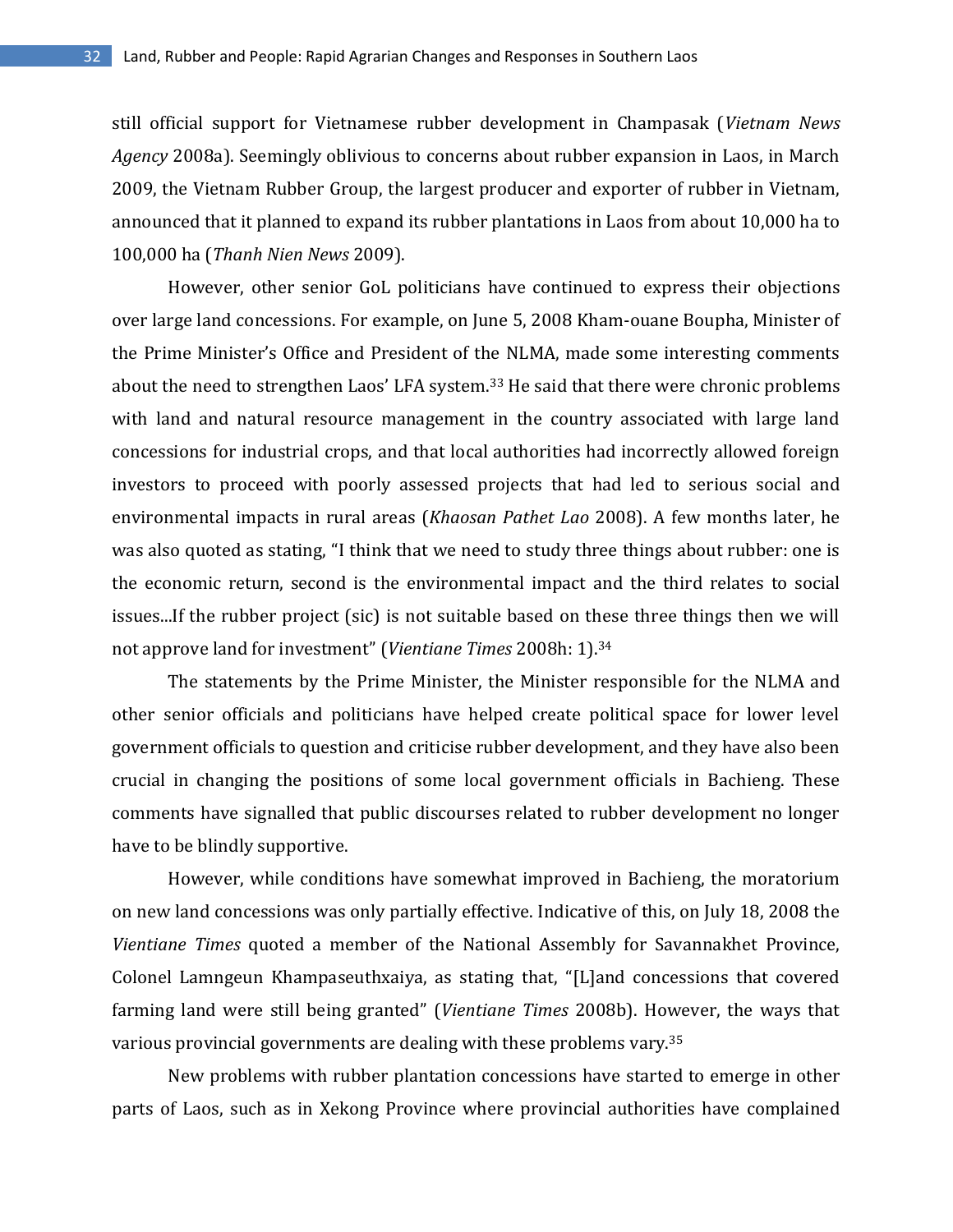about villagers selling their land to rubber companies without the knowledge or approval of the government, and have also suggested that some rubber plantations should not be allowed in order to ensure that there is land available for other potentially more valuable crops (*Vientiane Times* 2008c, e & h; Pongkhao 2009a). In addition, in November 2008, it was reported that Luang Nam Tha Province, in northern Laos, had decided to stop approving new rubber plantations until the socio-economic impacts and profitability of rubber were assessed by the government. Officials expressed the need to retain land for planting other crops for food security purposes, and they also believe that other crops may be more profitable than rubber. "Now nobody knows whether the rubber is good for our economy and poverty reduction so we will stop it to study the impact," said provincial administration office Deputy Head, Mr Bounma Phandavong (*Vientiane Times* 2008h: 1).

Indicating that official opposition to rubber plantations is growing, the *Vientiane Times* (2008j) reported in November 2008 that rubber plantation concessions that cause damage to forests would no longer be approved. Past expansion of rubber plantations was reported to have resulted in the encroachment on environmentally-sensitive protected areas, apparently due to a lack of adequate surveys in advance of project development. According to the Deputy General of the Forestry Department, land with more than 30 cubic metres of standing trees per hectare would not be approved for rubber cultivation. In the same article, the deputy director of the Agriculture and Forestry Division of Champasak Province reported that the government did not want anymore rubber development on the Boloven Plateau, as coffee is believed to be a more profitable crop.

The *Vientiane Times* (2008j) also reported that the rapid expansion of rubber had prompted the Ministry of Agriculture and Forestry to limit rubber expansion to 300,000 hectares. However, the same article stated that many agriculture experts believed that the amount of rubber plantations should be capped at the present level of 200,000 hectares. Most recently, the Lao Ministry of Agriculture and Forestry announced that it is "assessing the efficiency and effectiveness of rubber plantations in Laos to ensure balance and cohesion with the country's prevailing social and environmental conditions." It was also suggested that the amount of rubber allowed to be planted in Laos might be capped at 150,000 hectares (Pongkhao 2009b: 1). This study appears to be in response to serious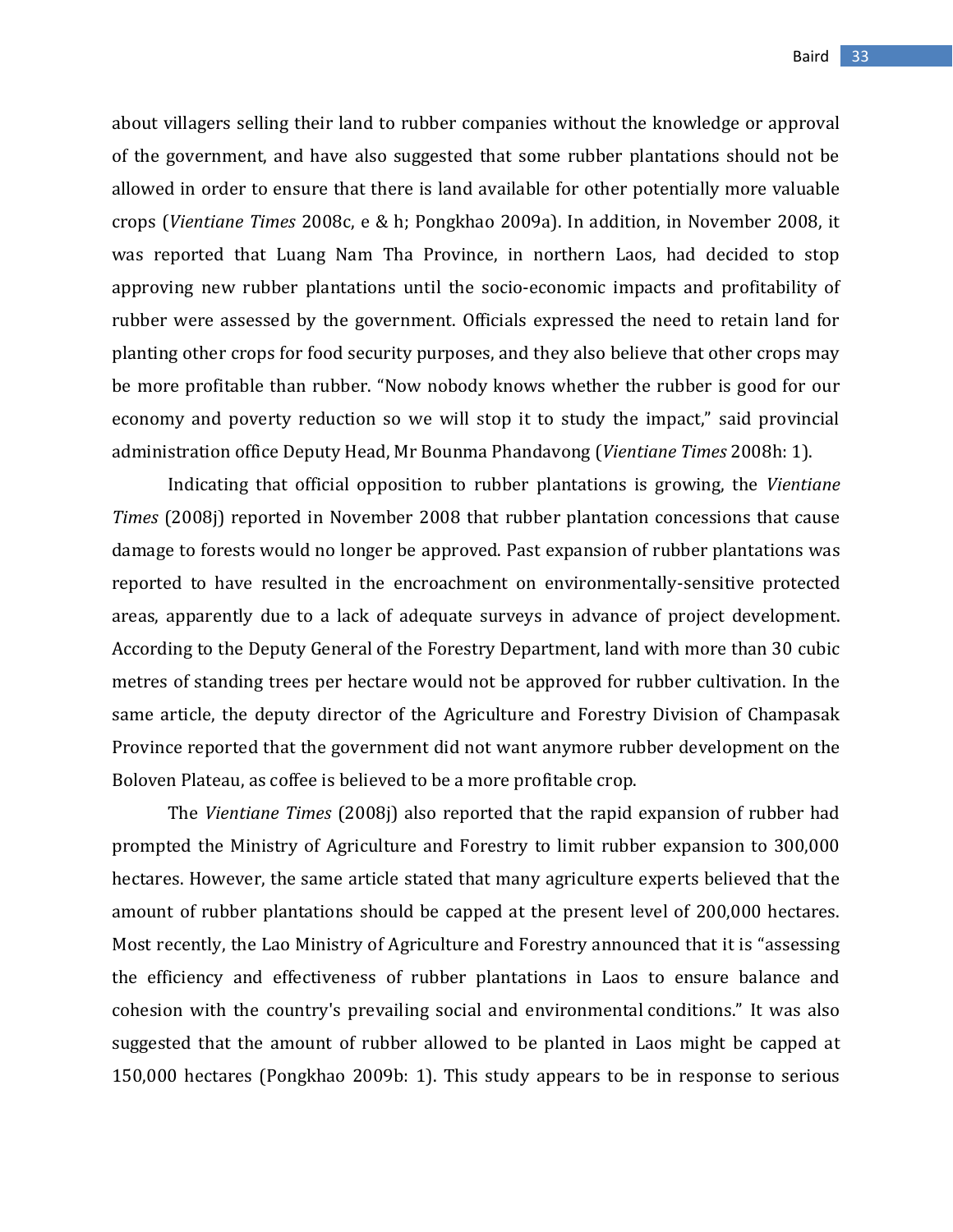concerns voiced by members of the National Assembly as well as government officials working at various levels.

# **Discussion**

There are a number of points that can be drawn from experiences associated with large-scale rubber development and agriculture and livelihood transformation in Bachieng District. The first and most obvious is that rapid landscape and livelihood transition caused by large-scale rubber plantation development can lead to serious problems that deserve careful consideration. So far there has been insufficient effort in surveying land prior to granting concessions. The government also has not had access to good land zoning maps for determining where land might be available, and how much. There was, in fact, no land surveys done in Bachieng prior to the signing of concession agreements, and one of the biggest problems was that the government felt obliged to find land for concession holders even when suitable unoccupied land was not available. More importantly, the surveying that occurred did not allow locals to participate in meaningful ways.

Colin Barlow (1997) provides an overview of the history of agricultural transformation based primarily on rubber development, but his biases against village subsistence agriculture systems are clear from the outset, as indicated by the way he frames agricultural transformation. For example, he includes pre-plantation agricultural within what he calls "a backward economy" (1997: 1589), thus showing that this form is not 'modern', and is thus inferior to more 'developed' forms of agricultural economies. More importantly, Barlow appears unaware of the hardships frequently caused by large plantation development. He does not indicate much sympathy for those whose livelihoods are being forcibly and rapidly transformed by large plantations. This same lack of consideration for farmers who are impacted by land concessions is evident in other economic studies, such as Schumman *et al.* (2006), who, while not explicitly focussed on rubber, still failed to acknowledge the importance of considering the impacts of land concessions on local livelihoods. Instead, Schumman *et al.* (2006) focuses on maximising benefits to the central GoL and ensuring easy access to land by foreign investors. While the funder of the study, the German aid agency GTZ, has dealt with this issue elsewhere, and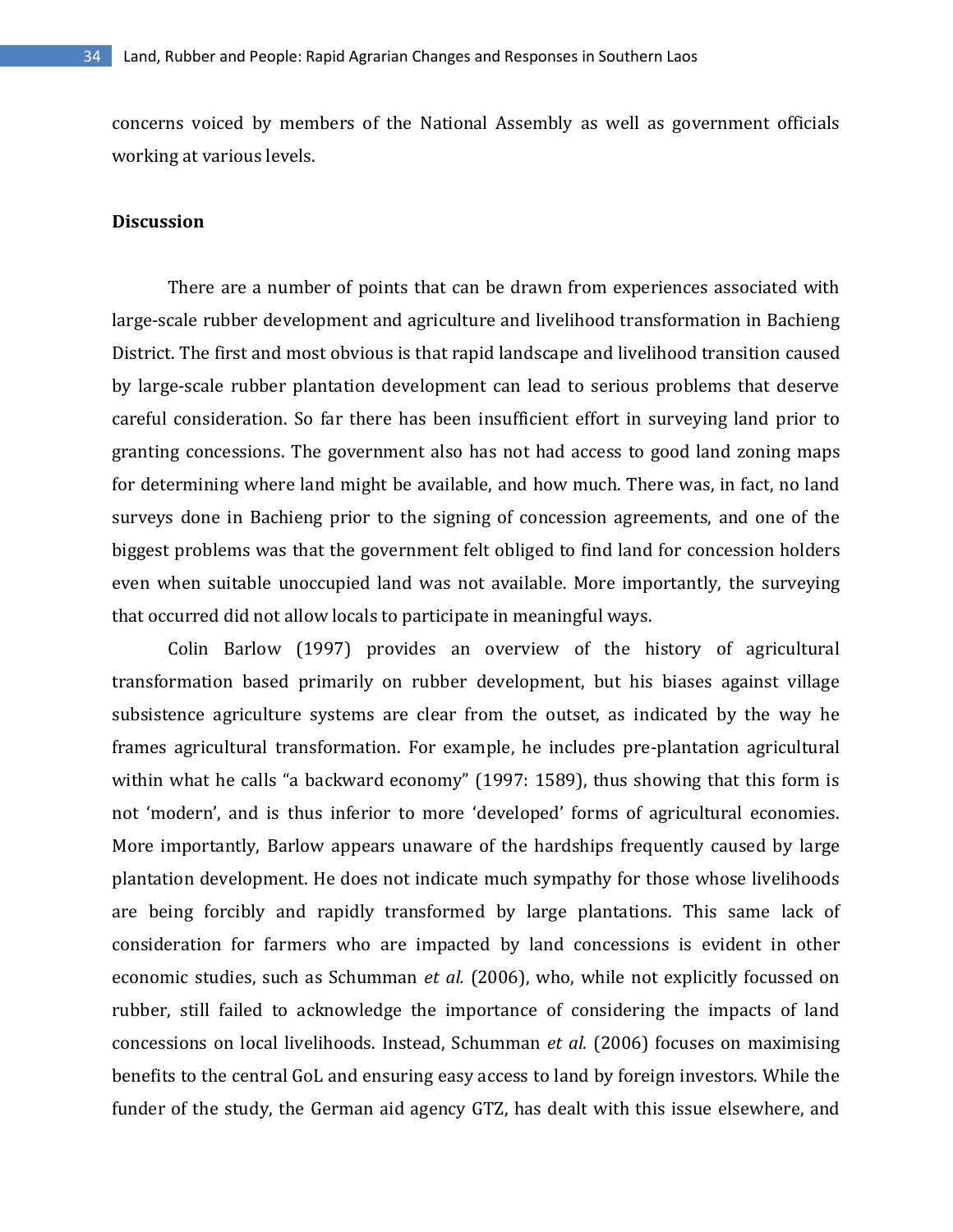has generally tried to support villager interests in relation to land concession issues, the particular approach adopted by Schumman *et al*. (2006) is dangerous, in that it legitimises a modernist discourse that considers the interests of investors and the State, without giving nearly enough emphasis to the concerns of rural people.

Another problem with Barlow's typology of agricultural transformation is that he assumes that the development of plantation agriculture is appropriate and necessary, as does Schumman *et al.* (2006). They remain silent regarding issues that are at the core of rights-based approaches to development, including general equity and gender issues, and issues related to the hardships associated with large-scale plantations development. They do not refer to the negative impacts plantation development usually has on biodiversity. As the *Vientiane Times* (2008g) has reported, "Rubber can also degrade the soil if it is grown in unsuitable areas," and, "Much more needs to be done if long-term repercussions are to be avoided."

It is crucial to carefully consider who makes the decisions to transform; what are the power relations associated with these developments, including who has control over the land, human resources and markets; and how much time, capital and other resources people have to make adjustments. As this case study indicates, large-scale rubber plantation development has many potential pitfalls.

A more appropriate framework for considering the type of plantation development described in this paper was famously laid out in 1944 by Karl Polanyi in *The Great Transformation.* Polanyi argued that the development of the modern state went hand in hand with the development of modern market economies and that these two changes are inexorably linked. Certainly, one can see, in the case of Bachieng, how State power has been used to support market-oriented developers, and vice versa. In addition, Polanyi certainly understood the magnitude of the types of industrial change that come with large-scale rubber plantation development. Opposed to typical liberal accounts of the rise of capitalism, he recognised that capitalist led agricultural change ultimately means the total transformation of previous social orders, and that its sustainability is doubtful due to the destructive impacts on humans and nature. We can see the same in Bachieng today. However, it is also worth mentioning that Polanyi also discussed 'countermovements', including various measures by governments designed to protect the dispossessed. This can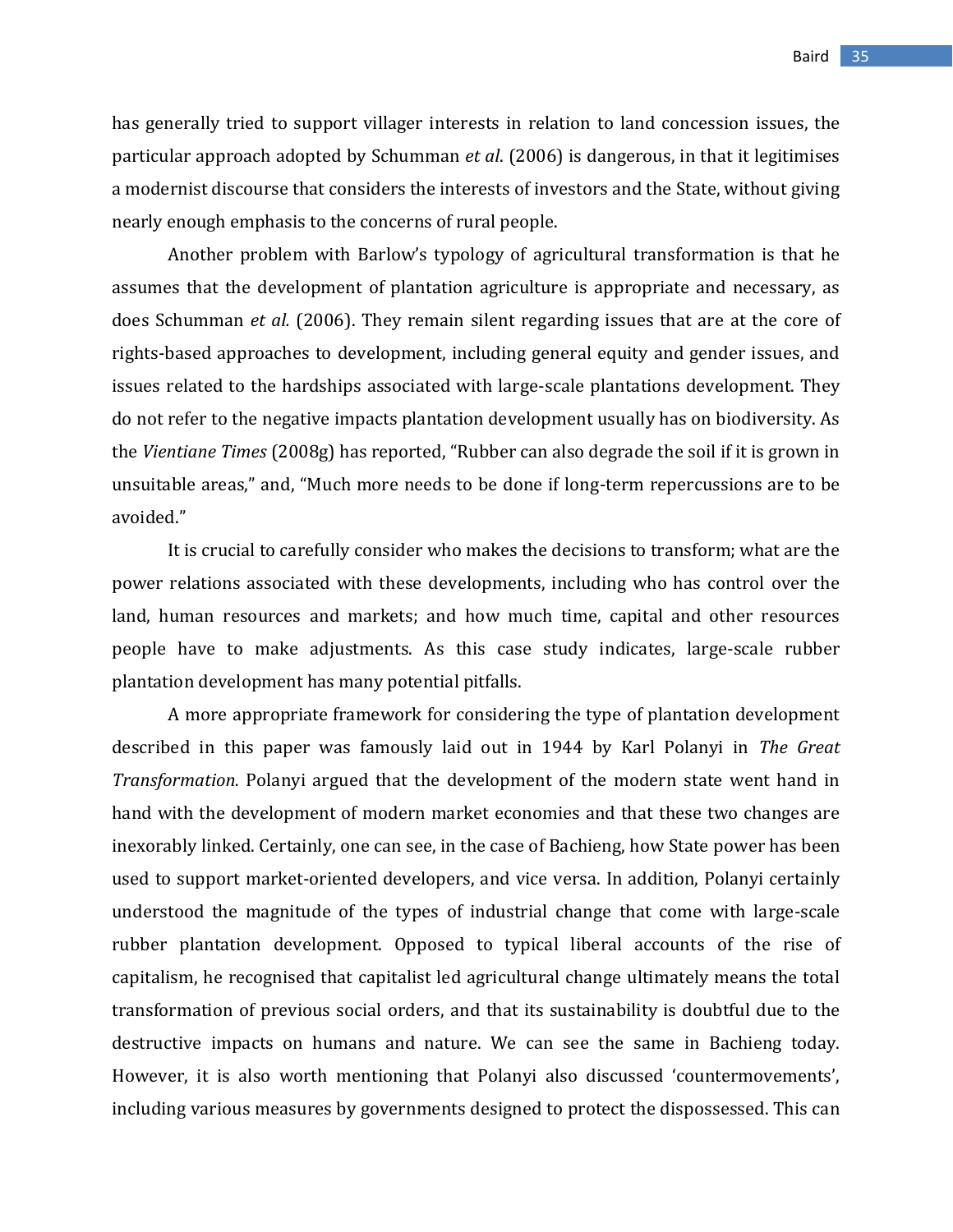also be seen in relation to recent attempts by the GoL to restrict land concessions due to concerns about land alienation.

Another important point that has arisen in this study is that even though LFA was conducted in the 1990s in most of the villages in Bachieng, land tenure systems introduced by the State are likely to be ineffective if participatory processes are not used to empower local people (see Fujita and Phanvilay 2008 for another example from Laos). Legal backing is also necessary in the long-term. Of equal importance, follow-up is required to ensure that processes like LFA remain relevant, and are structured in ways that allow for adjustments in responses to previously unanticipated problems. If these systems are not flexible, they are likely to become irrelevant and be abandoned or ignored when contradictions arise. Our research in Bachieng found that many villagers often could not even remember when LFA was conducted in their communities, or they were unable to recall the original agreedupon land-use plan. The burial or spirit forests of the villages were best known, which is not surprising since these forests have an important cultural value.

This study also shows that developing cooperative research projects to investigate problematic land tenure issues in politically restricted countries such as Laos can—despite various potential obstacles—either directly or indirectly contribute to changes in government policies and practices, even if there are other important factors that have little or nothing to do with advocacy work.

This study also indicates that extending legal training to villagers can bring various positive results, including sensitising local government officials to legal frameworks that provide villagers with substantial rights. Legal training can provide important knowledge for empowering local people to stand up for their rights and feel more confident to negotiate with government and private companies that may or may not be working in the interests of villagers. As one observer noted, "The laws in Laos may not be perfect, but they are at least better than what people have had to face when they don't know anything about the laws and are at the mercy of others to interpret them." However, the fact that GAPE workers were sometimes afraid to disseminate legal material, fearing the government might see this as overly provocative, indicates that much work remains to be done.

This case study also indicates that by working closely with governments and villagers, it is possible for positive results to be achieved, even through sometimes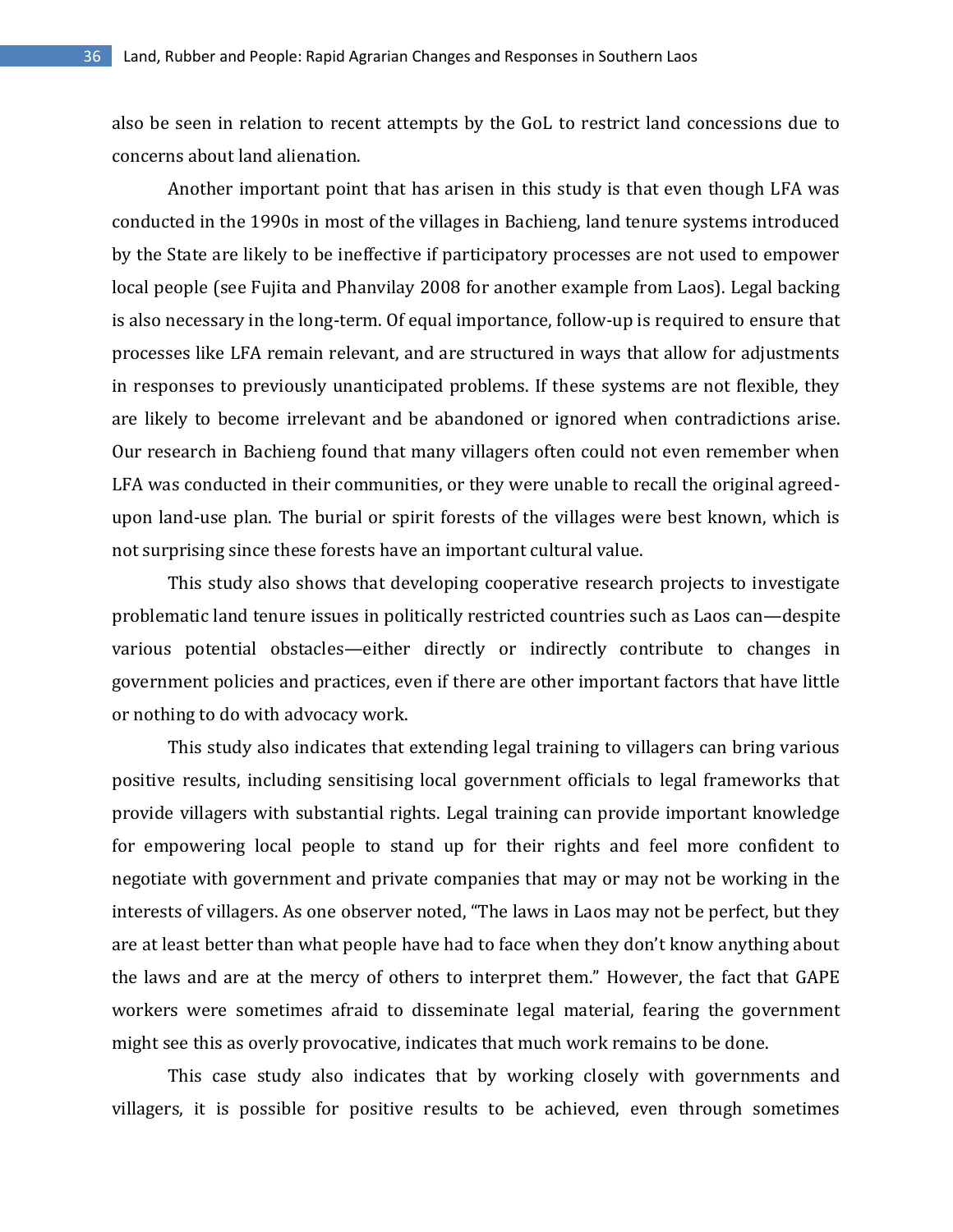unexpected links and connections bring about these changes. Certainly, GAPE could not have predicted that RRDTC's informal legal dissemination work would have been so effective, or that the family ties of villagers at Nong Sim with people in Vientiane would have facilitated the application of a formal complaint to the Ministry of Justice. In turn, this indicates possibilities for villagers to partially alleviate some serious problems in a political environment that is closed to strong criticism of government approved projects.

#### **Conclusions**

Many of the most serious challenges of the rapid transformation in landscapes and livelihoods in Bachieng have still not been rectified, and none of the land taken from locals has so far been returned to the previous owners. Even though the prospects for improved local governance seem somewhat brighter, the results achieved are more likely to benefit villages that have not yet lost their land, compared to those who were early victims of large-scale rubber development. While Jesse Ribot's (1998) point about not overlooking other factors unrelated to land when assessing opportunities and obstacles for accessing resources is fundamentally useful, especially considering that some common property studies have underestimated the importance of some non-land resources, this case study confirms that for most of the people of Bachieng, land tenure is the key issue. This is particularly the case for so-called 'indigenous peoples', since they tend to have more holistic and multidimensional relationships to land, as well as non-land resources that are linked with land, a point emphasised in the recently approved United Nations Declaration on the Rights of Indigenous Peoples (United Nations 2007).

Ducourtieux *et al.* (2005) point out that one of the GoL's most important objectives is to reduce rural poverty, and that land reform measures, including increasing land security for farmers, is seen as an important means for achieving this objective. However, large rubber plantations like those being established in Bachieng are dramatically contradicting stated GoL policy, by actually reducing land security for rural farmers, and causing increased food security problems and associated poverty. The Prime Minister of Laos would appear to be justified in stating that granting large land concessions without appropriate research and safe guards, and considerations for the environment and the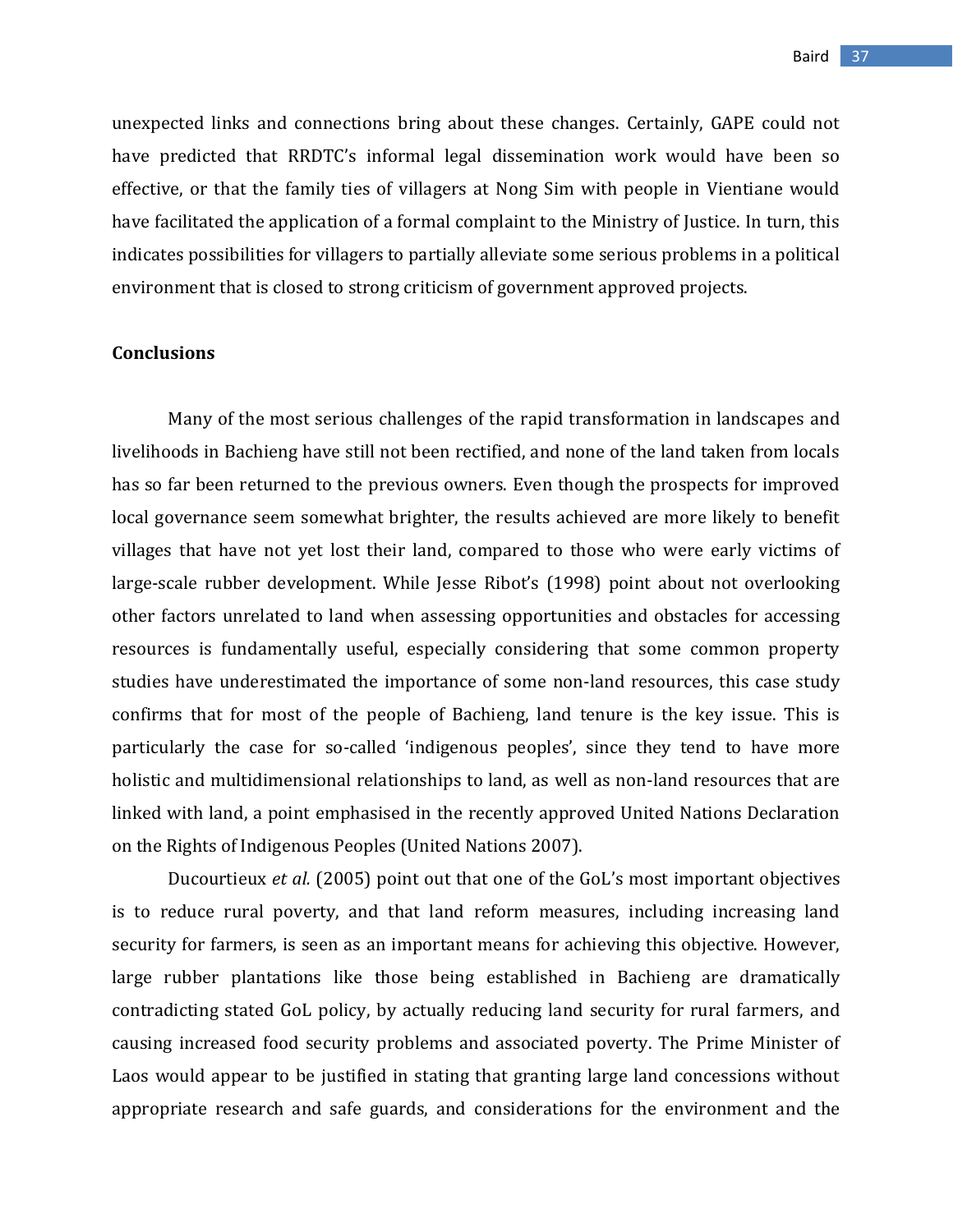poor, is not likely to benefit either the rural poor nor the GoL. Similarly, a forestry official quoted by the *Vientiane Times* (2008g), stated, "[I]t is debatable whether rubber plantations can help to alleviate poverty and boost economic growth." Indeed, it is important to consider whether plantations can alleviate poverty *and* boost economic growth *at the same time*" [emphasis in original]. We cannot assume that the two necessarily go hand in hand, and some might even argue that the two concepts are prone to conflict with each other.

This paper has presented a case study of NGO engagement in important land and resource issues in southern Laos, in an attempt to provide some insights into the kinds of problems that can arise, and the ways that different parties respond to changes. Although there have been many studies conducted in Laos about natural resource management issues, and most recently about rubber, few have attempted to present detailed information about engagements associated with such studies. This is what I have tried to do here. While it is difficult to know how much GAPE's work in Bachieng has ultimately contributed to the overall changes in government discourses and practices, it would appear that significant changes have occurred. Certainly, other factors have also been important. Although we tend to think of NGO initiated projects as being independent and selfcontained entities—or at least that is the way they are frequently presented in project reports—this paper shows how the work of civil society organisations like GAPE tend to be intertwined with other processes. Thus, the results are often unexpected, with big picture changes emerging out of multiple processes, of which the roles of NGOs are only part of, even if they can sometimes be important for triggering or otherwise promoting processes that can take on lives of their own, and eventually lead to positive but incomplete results, as has been the case in Bachieng.

The future of economic land concessions and large rubber plantations in Laos remains uncertain. Indicative of this, the May 2007 moratorium on new large land concessions was rescinded in May 2009 by a Prime Minister's decree on state land leases and concessions. Addressing one serious concern, the new decree emphasised that there needed to be land surveys conducted to identify land categories and suitability before approving new land concessions (*Vientiane Times* 2009b). However, many concerns remain, especially at the community level, and therefore, at the end of June 2009, less than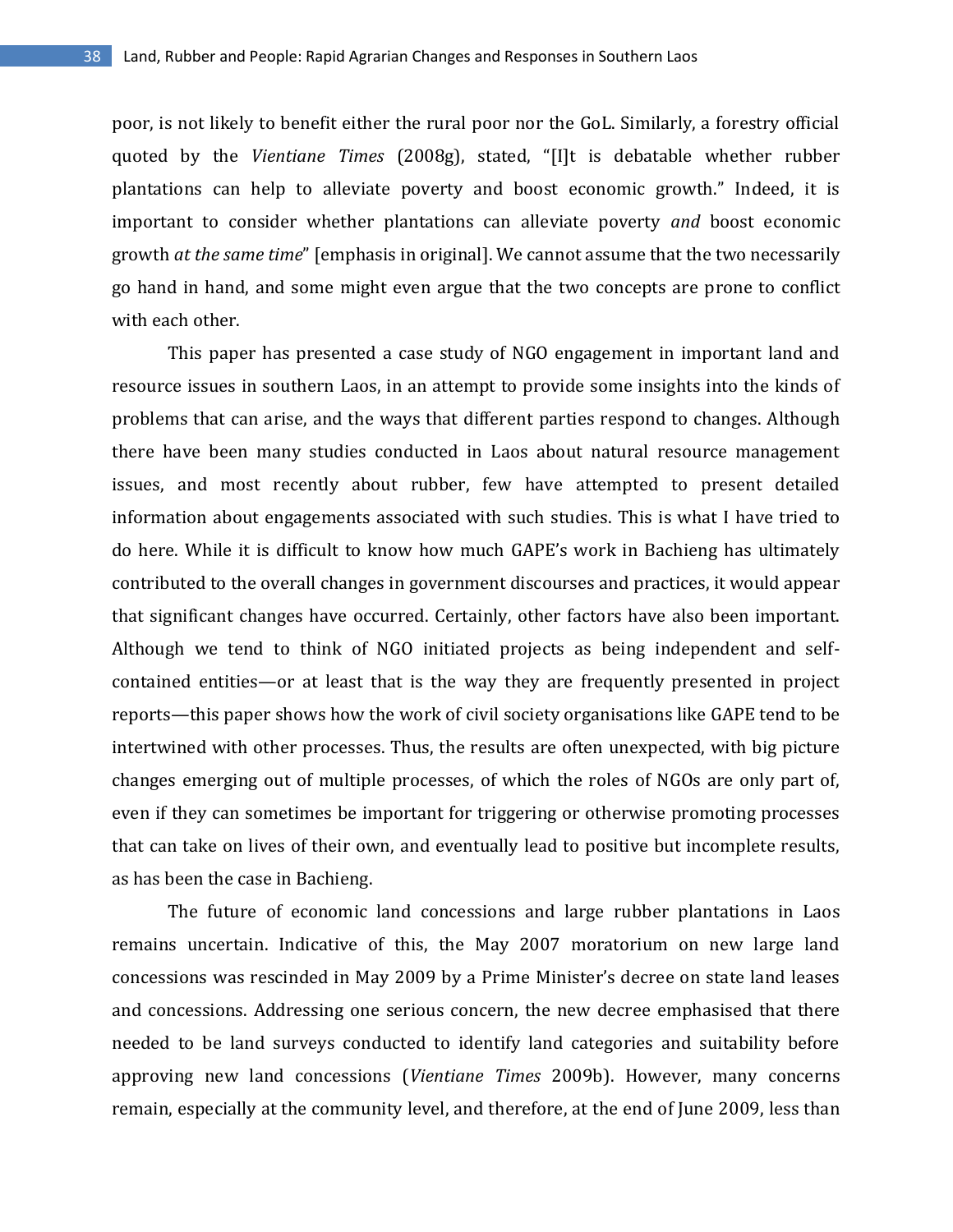two months after concessions were permitted, the GoL again suspended large-area land concessions after deciding that it is not ready to continue with the policy. The GoL's latest backtracking may have been in response to concerns raised by several members of the National Assembly in late June. They urged the government to address land concession problems, saying that "people in their constituencies had complained that the policy had had a negative impact on their livelihoods and on national protected areas" (*Vientiane Times* 2009c). However, the government is still allowing land concessions up to 1,000 ha, and concessions larger than that can be approved under special circumstances. Clearly, the debate regarding economic land concessions and rubber in Laos is far from over.

# **Acknowledgements**

The research results compiled here were largely collected by my Lao colleagues at GAPE, including Bountiem Keophouvong, Dot Laounmuang, Santy Myousaykoumman, Nat Nammavong and Khampanh Keovilaysak. Special thanks are due to Richard Hackman for his initial efforts to compile and analyse the research results, and the comments and other information he has provided. Gerry Duckitt, Ramsey Affifi, Chris Erni, Keith Barney, Mike Dwyer, and Pornpana Kuaycharoen provided useful comments and suggestions on earlier versions of this paper, as did two anonymous reviewers. Thanks are also due to our colleagues at WREA (formerly STEA) Champasak, GDG and RRDTC for their efforts, and to the International Work Group for Indigenous Affairs (IWGIA) for funding support. Finally, we thank the Non-formal Unit of the Education Office of Bachieng District for facilitating the research, and the Champasak provincial Education Division and Governor's Office for approving it.

#### **Abstract**

In recent years Laos has experienced rapid changes in land and resource use and tenure. Of those, the allocation of large-scale economic land concessions for rubber production has been amongst the most significant. While rubber is being developed in various ways in Laos, large rubber concessions in southern Laos have frequently overlapped with agricultural and forest lands of importance to local people, replacing them and thus dramatically affecting agrarian livelihoods.

This article considers the particular circumstances surrounding large Vietnameseowned rubber plantation concessions granted in southern Laos, and their impacts on the largely ethnic minority highland population in Bachiengchaleunsouk District, Champasak Province. In particular, I describe how a non-government organisation (NGO) has attempted to support these communities through partnering with local government to study the impacts of the land rubber concessions and associated agriculture transformation, and raise awareness in communities regarding relevant Lao laws. While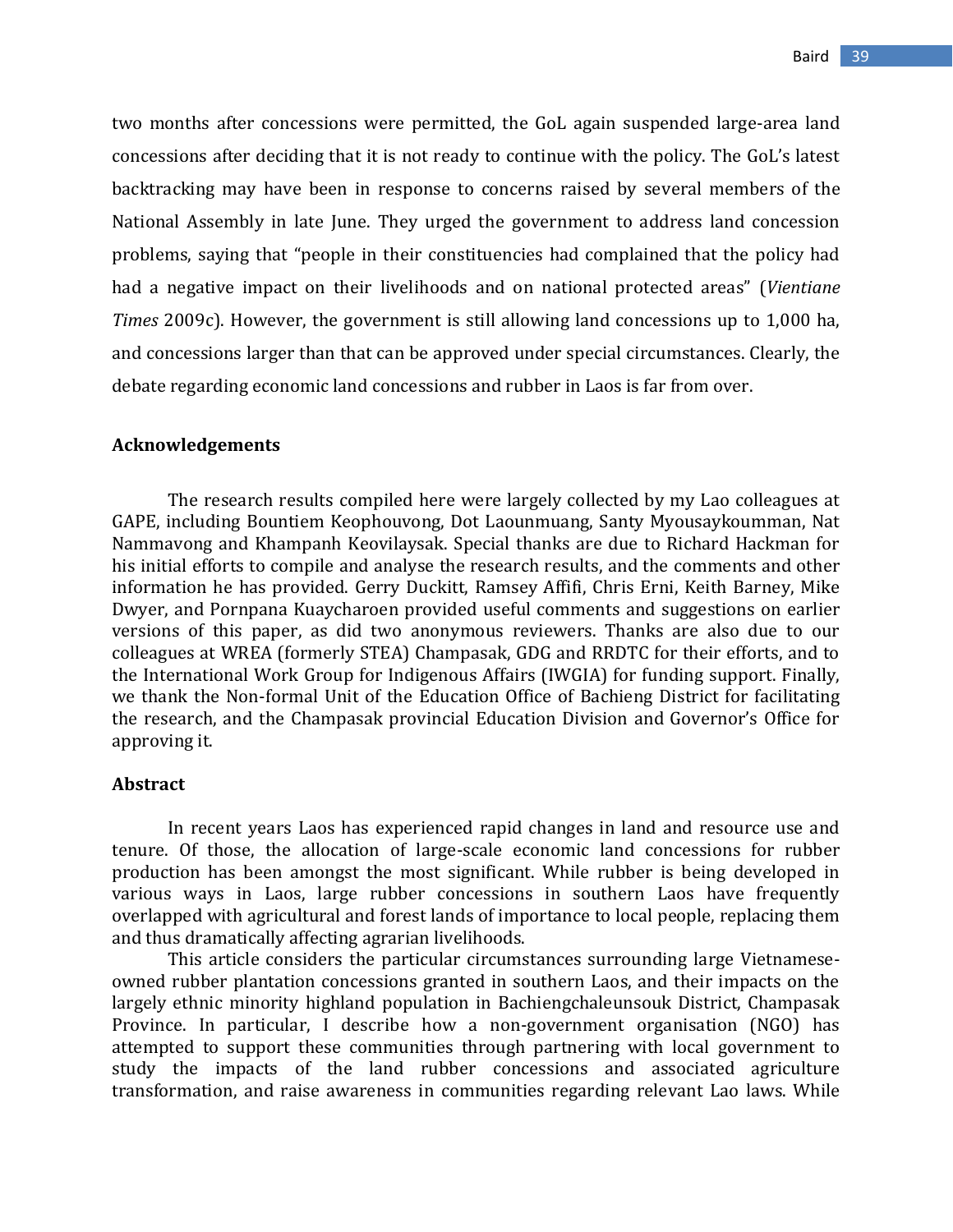the NGO's efforts have not always gone smoothly—and have combined with other circumstances not connected to its work—the end results have been surprisingly encouraging, even if many problems remain unresolved. The circumstances indicate possible ways in which local people affected by large land concessions can be supported in the restrictive context of Laos.

# **Notes**

l

 $2^2$  For example, the Chinese government encourages rubber investments abroad, including in Laos, by offering favourable policy incentives and generous subsidies through the Opium Replacement Special Fund, which is promoted within the context of China's Going Out Strategy (Shi 2008; Rutherford *et al.* 2008; Cohen 2009). Of the US\$26 million China has recently invested in northwestern Laos, US\$20 million has been used to develop rubber plantations. (Haberecht 2009).

3 In China, rubber has also been promoted as a means for reducing swidden agriculture (Ziegler *et al.* 2009).

<sup>4</sup> Whether cheap labour is in fact available in Laos to support the massive expansion of rubber has been a topic of debate. At least in northern Laos, there is not expected to be enough local labour to tap latex once the trees are mature, and it is likely that outside labour (probably from Vietnam) will be required (*Vientiane Times* 2008g). However, the *Vientiane Times* (2008g) quoted the deputy governor of Luang Phrabang Province as saying, "[I]f foreign workers were brought in [for working on rubber plantations], there is the risk of potential social problems, because they may decide not to return to their country of origin." There are many Vietnamese working on Lao rubber plantations in Bachiengchaleunsouk (Bachieng) District, Champasak Province, which is the focus area of this paper.

<sup>5</sup> Laos is politically organised as a one-party state.

 $6$  There is a clause in Article 7 of the Lao labour law that states that "Any labour unit in economic sectors may employ foreign workers when necessary, if no appropriately qualified workers are available in the Lao People's Democratic Republic" (GoL 1994). Therefore, by claiming that certain jobs require foreign labour, even if Lao people could actually do the work, it would be possible to justify hiring more foreign labourers at the expense of local labour.

 $<sup>7</sup>$  Some people have reported that land concession taxes range between US\$2-6 per hectare per year, with each deal</sup> being negotiated separately, without there being any across the board rules. However, legislation is being debated that will standardise rates and fees throughout the country (Florian Rock, *pers. comm.* October 12, 2008). The *Vientiane Times* (2008d) has reported that average rates are US\$6-9.

8 Land located in areas with considerable infrastructure nearby is potentially worth US\$900/hectare/year (*Vientiane Times* 2008f).

9 The final rate for land concessions fees is still being considered, and in August 2008 the *Vientiane Times* (2008d) reported that a rate of between US\$30-80 was being considered, but that the government had asked that the rate be reduced. A senior National Agriculture and Forestry Research Institute (NAFRI) researcher was reported to have recommended that the rate be set at between US\$20-30/hectare/year, which he believed would be in line with rates in neighbouring countries.

<sup>&</sup>lt;sup>1</sup> However, it is important to realise that the people from Hat Nyao are not 'typical', in the sense that they were apparently better "connected with government" and more financially secure than most other villages at the time the community first started cultivating rubber. That made it possible for them to fund their own plantation development rather than rely on contract farming agreements with the Chinese, as is presently the case for other villages in northern Laos. There ethnic Hmong people of Hat Nyao also benefited from informally learning about rubber development from Hmong in southern China (Alton *et al.* 2005).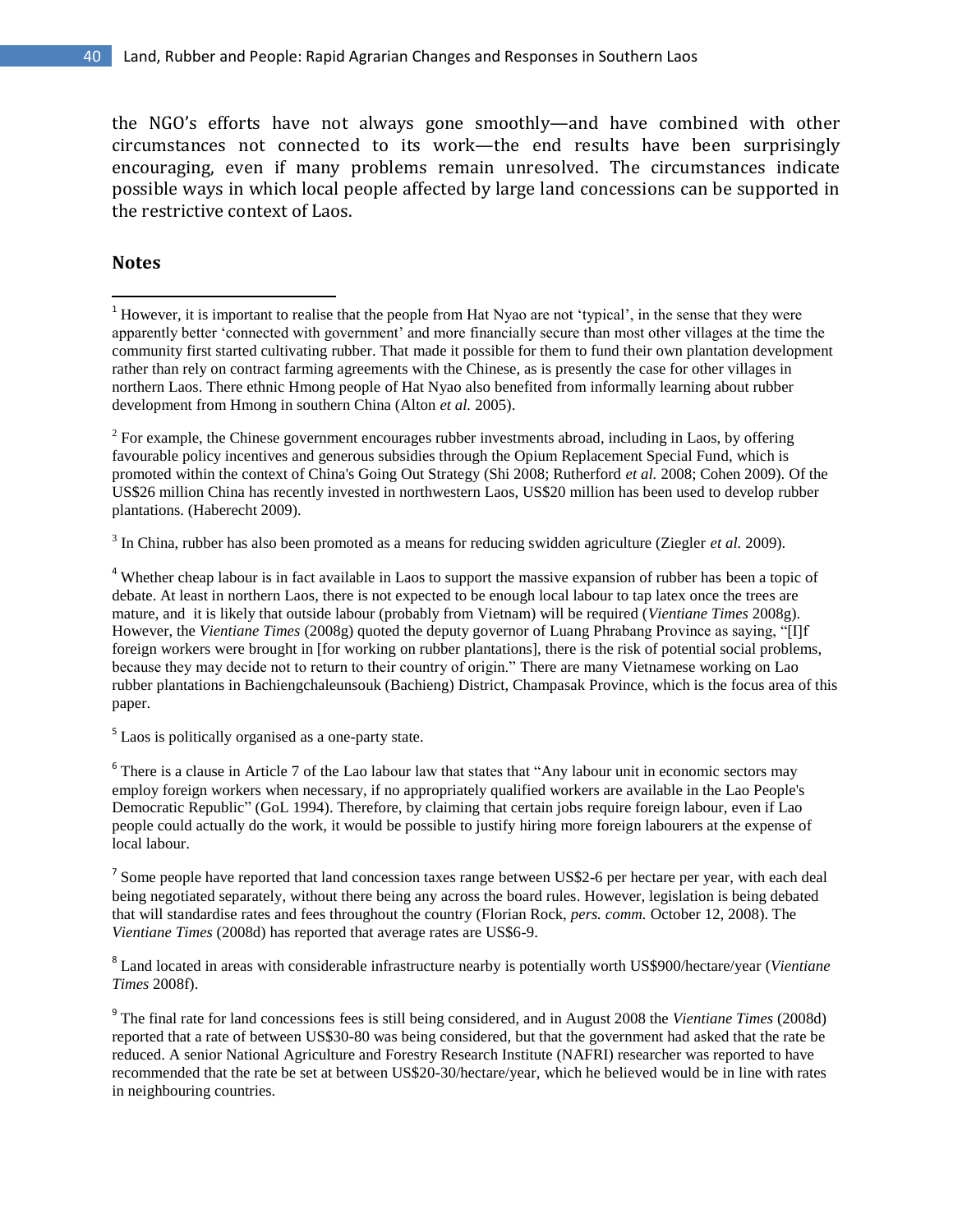<sup>10</sup> Deputy Governor of Attapeu Province, *pers. comm.,* April 2008.

 $11$ <sup>11</sup> This means that two or more villages are administratively reorganised so that there is only one new village administration compared to the two or more that previously existed. However, unlike village consolidation, villages are not physically moved (Baird and Shoemaker 2007).

<sup>12</sup> Provincial Land Management Authority, Champasak Province, *pers. comm.* 2008.

<sup>13</sup> This company was created by the Vietnam General Rubber Corporation (GERUCO), a large state enterprise managing 220,000 ha of rubber plantations in Vietnam. The Viet-Lao Rubber Company was created especially to implement this project (Obein 2007).

<sup>14</sup> Provincial Land Management Authority, Champasak Province, *pers. comm.* 2008.

<sup>15</sup> Provincial Land Management Authority, Champasak Province, *pers. comm.* 2008.

<sup>16</sup> Provincial Land Management Authority, Champasak Province, *pers. comm.* 2008.

<sup>17</sup> TERRA, *pers. comm.* 2008.

 $\overline{\phantom{a}}$ 

<sup>18</sup> Provincial Land Management Authority, Champasak Province, *pers. comm.* 2008.

<sup>19</sup> According to Vongkham, in 2006 a total of 6,719 hectares of rubber had been planted by Dak Lak Company in Champasak, as well as an additional 1,419 hectares in Salavan, 500 ha in Attapeu and 100 ha in Xekong Province, resulting in southern Laos having a total of 8,738 ha planted with rubber.

<sup>20</sup> The Lao PDR/Canada Fund was managed by the Canadian International Development Agency (CIDA) and the Canadian Embassy to Laos in Bangkok, Thailand.

 $21$ <sup>21</sup> The name of the organisation has now changed to the Water Resources and Environment Agency (WREA).

<sup>22</sup> US\$ 1 = approx. 10,000 kip

<sup>23</sup> Glyphosate weed killer is apparently used in some areas, especially to combat imperata grass.

<sup>24</sup> In fact, all land in Laos is officially owned by the state, including land with registered private land titles. That is essentially 'state-private' land. However, forests and pastures are less ambiguously claimed by the state ('statepublic' land).

<sup>25</sup> Anonymous government official, Champasak Province, *pers. comm.* 2009.

<sup>26</sup> However, the Lao legislation on resettlement and compensation suggests that even those without land titles should be eligible for compensation (GoL 2005a).

 $27$  It should, however, be noted that occasionally workers over the age limit have been hired to work on the plantations.

<sup>28</sup> Even this paper could have unpredicted results.

<sup>29</sup> Two months later, in July 2007, Ekaphone Phouthonesy of the *Vientiane Times* (2007c) reported that the GoL was still unsure as to when they might lift the moratorium on granting new land concessions.

<sup>30</sup> However, there is no evidence to suggest this has actually happened.

<sup>31</sup> However, since making that announcement there is no indication that the Vietnamese have agreed to reduce the time of the concession agreement or that the Lao have strongly pressed for changes.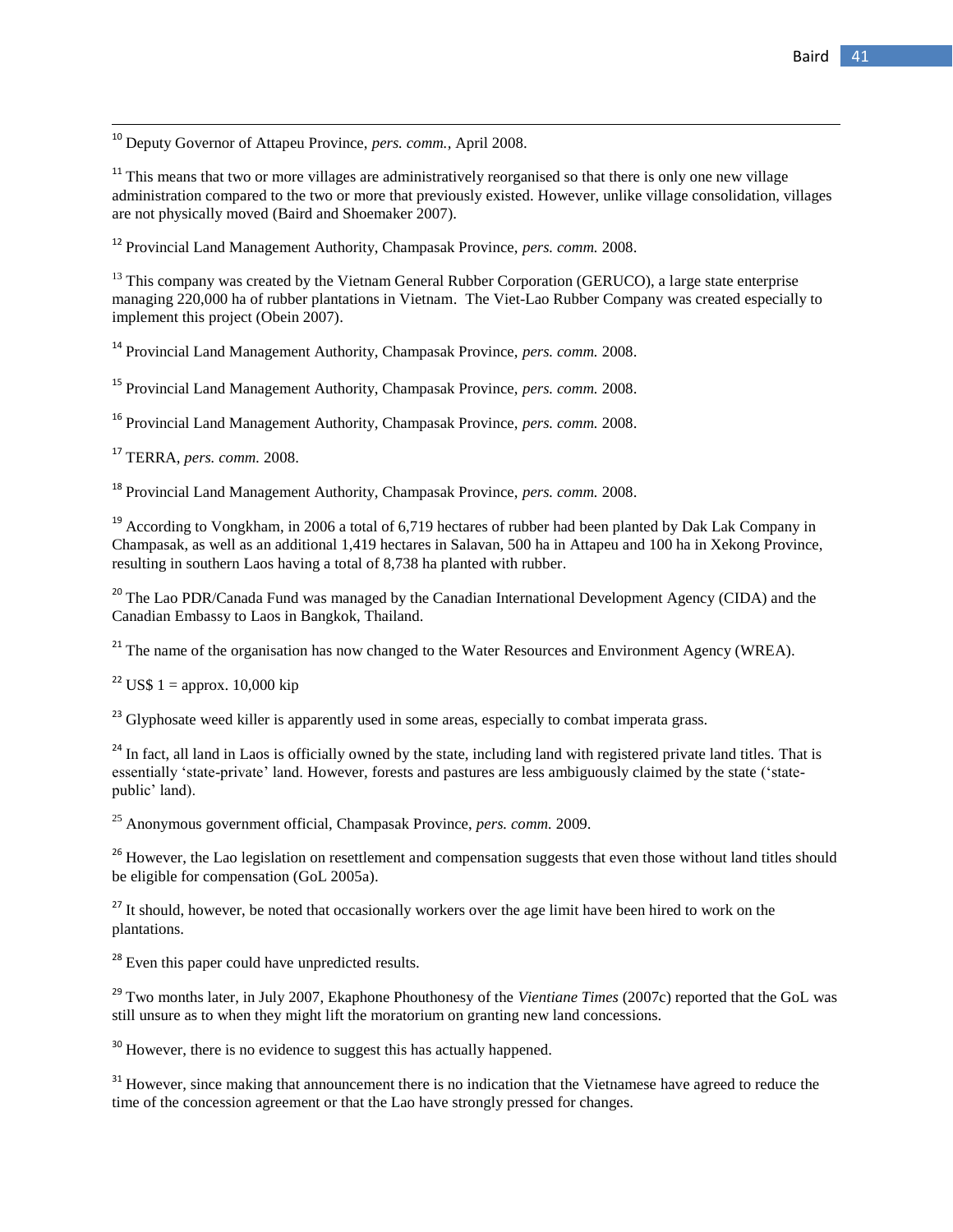$32$  Vongkham (2006) reported that the GoL planned to have a total of 52,840 hectares of rubber planted in the four southern-most provinces of Laos (Champasak, Salavan, Attapeu and Xekong) by 2010.

 $33$  Fujita and Phanvilay (2008: 121) wrote that the, "Development of LFA was supported by various international organizations throughout the 1990s as a means of supporting sustainable community resource management and preventing open-access problems by defining clear resource boundaries and constructing resource management institutions based on local participation and customary practices. An underlying assumption is that clear and secure property rights brought about through LFA will help improve productive use of land in rural areas." However, as Baird and Shoemaker (2007: 876-7) have written, "The original goals of this initiative were to develop a system of land classification according to use, improve natural resource management by demarcating forests for specific purposes, and prevent illegal logging by provincial and district entrepreneurs by providing villagers with new management and use rights. The programme was to be based on a process of participatory land-use planning and at least partially on a Vietnamese model, which had worked well for lowland communities." LFA was introduced to Laos in 1990 on a pilot basis, and was expanded to become a nation-wide programme in 1994. It was, in practice, a top-down tool for reducing swidden agriculture in upland areas by declaring large tracts of land off-limits to swidden agriculture (Baird and Shoemaker 2007).

<sup>34</sup> It is unclear whether Kham-ouan Boupha's opinions were influenced by GAPE's work, but on April 7, 2008 Khampanh Keovilaysak, who works for GAPE and was involved in the research regarding rubber in Bachieng, made a presentation about the Bachieng rubber situation at a national workshop about land concessions organised in Vientiane by the NLMA and International NGOs working on land issues in Laos. Kham-ouan Boupha listened intently during the presentation but made no comments at the time. Overall, the GAPE presentation about the rubber situation in Bachieng was well received.

<sup>35</sup> Mike Dwyer, *pers. comm.* 2008.

#### **References**

- Alton, C., D. Bluhm and S. Sannikone 2005. Para Rubber Study: *Hevea brasiliensis*. Vientiane, Lao -German Program Rural Development in Mountainous Areas of Northern Lao PDR, 72 pp.
- Baird, I.G. and B.P. Shoemaker 2007. Unsettling experiences: Internal resettlement and international aid agencies in the Lao PDR. *Development and Change* 38(5): 865-888.
- Barlow, C. 1997. Growth, structural change and plantation tree crops: the case of rubber. *World Development* 25(10): 1589-1607.
- Barney, K. 2009. Laos and the making of a "relational" resource frontier. *The Geographical Journal* 175(2): 146-159.
- Chamberlain, J.R. 2001. *Participatory Poverty Assessment. Lao People's Democratic Republic.* National Statistics Center and Asian Development Bank, Vientiane, 187 pp.
- Chamberlain, J.R. 2006. Preventing the trafficking of women and children and promoting safe migration in the Greater Mekong Sub-Region. ADB RETA 6190, Vientiane, 44 pp.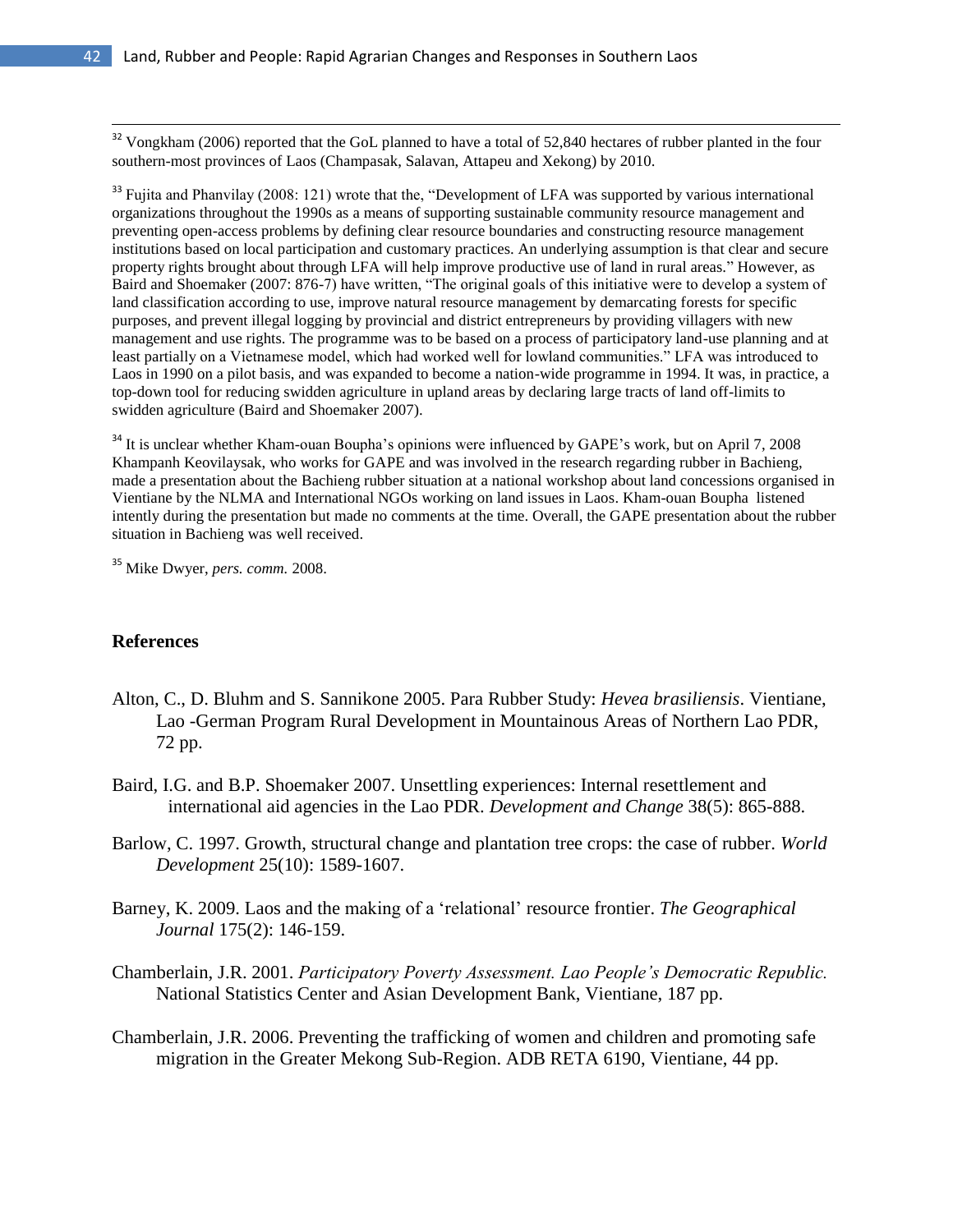- Chamberlain, J.R. 2007. *Participatory Poverty Assessment (2006). Lao People's Democratic Republic.* National Statistics Center and Asian Development Bank, Vientiane, 100 pp.
- *Champamay* 2008. *6 deuan pi 2007 bolisath hounsouan phatthana Kaosouyaotiang Viet-Lao pouk yang phala dai 1.305 hectares* (In Lao) [In the first 6 months of 2007, Kaosouyaotiang Viet-Lao plants 1,305 hectares of rubber], 10-14 March 2008.

Cheang Sokha 2008. Villagers protest land concession. *Phnom Penh Post*, 3 July.

- Chun Sopha and Nguon Sovan 2008. Falling rubber prices put sector's future in question. *Phnom Penh Post*, 24 October.
- Cohen, P.T. 2009 (In Press). The post-opium scenario and rubber in northern Laos: Alternative Western and Chinese models of development. *International Journal of Drug Policy.*
- Diana, A. 2007. Socio-economic dynamics of rubber in the borderlands of Laos. Unpublished field report. Research School of Pacific and Asian Studies, Australian National University, April.
- Ducourtieux, O., J.-R. Laffort and S. Sacklokham 2005. Land policy and farming practices in Laos. *Development and Change* 36(3): 499–526.
- Dwyer, M. 2007. Turning Land into Capital. A Review of recent research on land concessions for investment in the Lao PDR. Part 1 and 2, Vientiane.
- Fujita, Y. and K. Phanvilay 2008. Land and forest allocation in Lao People"s Democratic Republic: Comparison of case studies from community-based natural resource management research. *Society and Natural Resources* 21: 120-133.
- Fullbrook, D. 2007. Contract farming in Lao PDR: Cases and Questions. Produced by the Laos Extension for Agriculture Project (LEAP) for the Government-Donor Sub Working Group on Farmers and Agribusiness, October, 62 pp.
- Gender Development Group [GDG] 2007. Impact to women in the area of land concessions for rubber tree plantations, Bachieng District, Champasak. Report prepared for Global Association for People and the Environment (GAPE), Vientiane.
- Government of Laos [GoL] 1994. Labour Law. Decree No. 24/PR of the President of the Republic, dated 21 April 1994, promulgating law No. 002/NA of 14 March 1994.
- Government of Laos [GoL] 2003. Land Law. Decree No. 4/NA, 14 October 2003.
- Government of Laos [GoL] 2005a. Decree on the Compensation and Resettlement of the Development Project. No. 192/PM, 7 July 2005.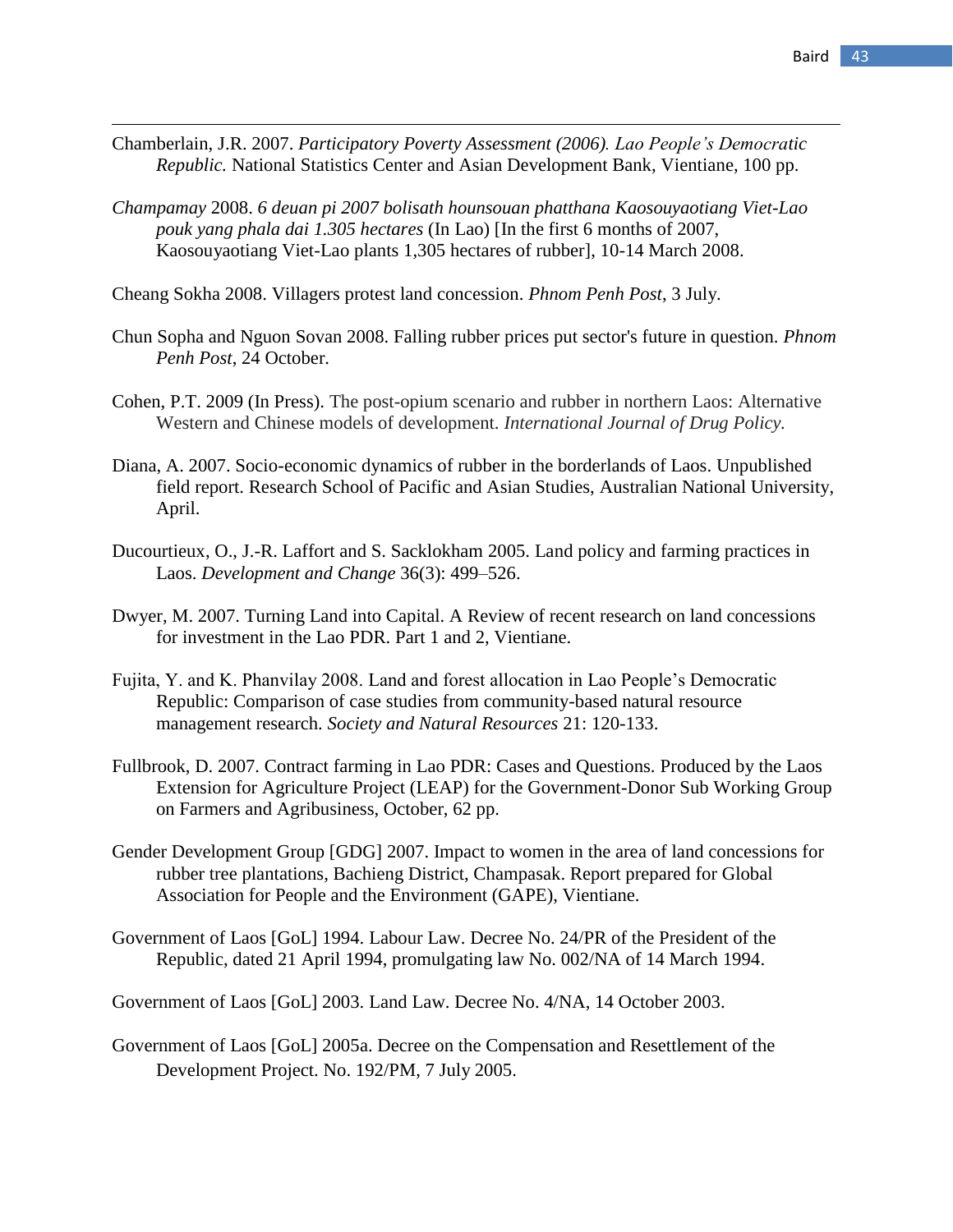- Government of Laos [GoL] 2005b. Regulations for Implementing Decree 192/PM on Compensation and Resettlement of People Affected by Development Projects. No. 2432/STEA, 11 November 2005.
- Haberecht, S. 2009. From Rice to rubber: Development, transformation, and foreign investment in northern Laos – an actor-oriented approach. Diploma Thesis, Faculty of Sociology, University of Bielefeld, 114 pp. +
- Hanssen, C.H. 2007. Lao land concessions, development for the people? Presented at International Conference on Poverty Reduction and Forests: Tenure, Market and Policy Reforms, Regional Community Forestry Training Center for Asia and Pacific (RECOFTC), Bangkok, 3-7 September 2007, 26 pp.
- Hardy, A. 2003. *Red Hills. Migrants and the State in the Highlands of Vietnam*. Nordic Institute of Asian Studies, Copenhagen, 359 pp.
- Harvey, D. 2005. *A Brief History of Neoliberalism.* Oxford University Press, Oxford and New York, 247 pp.
- *Khaosan Pathet Lao* 2008. Development projects affect forest, 6 June.
- Lang, C. 2006. The expansion of industrial tree plantations in Cambodia and Laos, <http://chrislang.org/tag/laos/>, accessed September 10, 2008.
- Luangaramsi, P., R. Leonard and P. Kuaycharoen 2008. Socio-economic and Ecological implications of large scale industrial plantations in the Lao PDR, Case Study on Rubber Plantation. Chiang Mai University, Chiang Mai.
- Mahaphonh, N., P. Ngaosrivathana, M. Phimphachanh, S. Chittasupha, S. Pasay and P. Jones 2007. Study on land conflicts and conflict resolution in Lao PDR Land policy study No. 9 under LLTP II. Lao-German Land Policy Development Project (German Contribution to the Lao Land Titling Project II in Lao PDR), GTZ, Vientiane, 69 pp.
- Manivong, V. and R. A. Cramb 2008. Economics of smallholder rubber production in Northern Laos. *Agroforestry Systems* 74: 113-125.
- *Myanmar Times* 2006. Rubber harvesting system to increase local production, 30 October 5 November.
- NAFRI, 2007. Key issues in smallholder rubber planting in Oudomxai and Luang Prabang Provinces, Lao PDR. Upland Research and Capacity Development Program, NAFRI.
- *Hhan Dan* 2008. Vietnamese enterprise plants over 9,000 hectares of industrial plants in Laos, 27 October.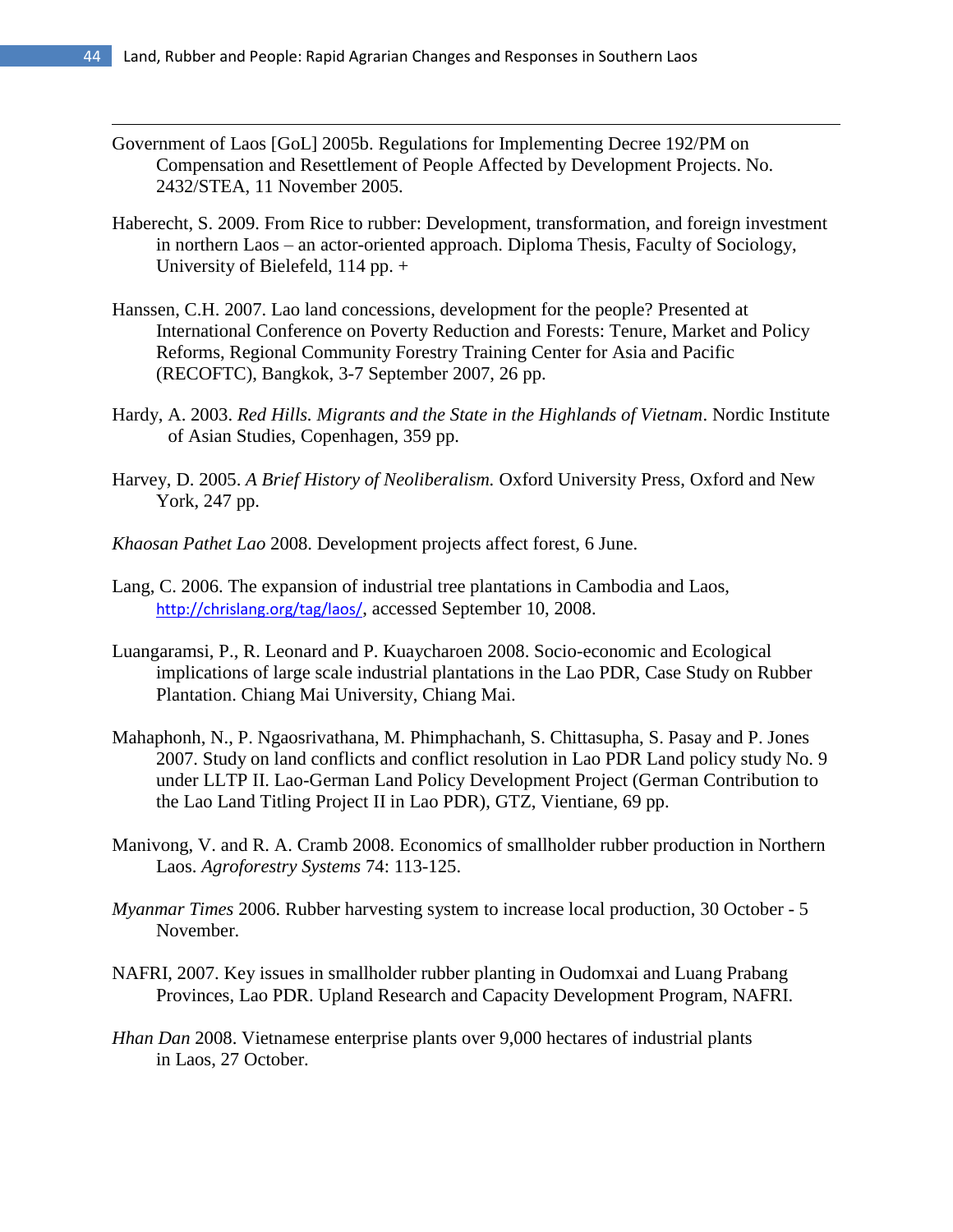Obein, F. 2007. Industrial rubber plantation of the Viet-Lao Rubber Company, Bachiang District, Champasack Province: Assessment of the environmental and social impacts created by the VLRC Industrial Rubber Plantation and proposed environmental and social plans. Produced for Agence Francaise de Développement, Earth Systems Lao, 93 pp.

- Phouthonesy, E. 2007a. Land Authority wants power over land concessions, *Vientiane Times,* 9 April.
- Phouthonesy, E. 2007b. Date for resuming land concessions unsure, *Vientiane Times*, 6 July.
- Polanyi, K. 1944[2001]. *The Great Transformation. The Political and Economic Origins of Our Time.* Beacon Press, Boston, 317 pp.
- Pongkhao, S. 2007a. Rubber investments top notch in Luang Namtha, *Vientiane Times*, 29 June.
- Pongkhao, S. 2007b. Vietnam increases rubber plantation investment in Laos, *Vientiane Times*, 30 July.
- Pongkhao, S. 2009a. Xekong faces land shortfall over rubber, *Vientiane Times*, 9 July.
- Pongkhao, S. 2009b. Ministry assesses effectiveness of rubber plantations, *Vientiane Times,* 17 July.
- Porteous, J.D. and S.E. Smith 2001. *Domicide: The Global Destruction of Home.* McGill"s-Queen"s University Press, Montreal & Kingston, London and Ithaca, 235 pp.
- Ribot, J. 1998. Theorizing access: Forest profits along Senegal"s charcoal commodity chain. *Development and Change* 29: 307-341.
- Rigg, J. 2005. *Living with transition in Laos. Market integration in Southeast Asia*. Routledge, Oxon and New York, 235 pp.
- Rutherford, J., K. Lazarus, and S. Kelley 2008. Rethinking Investments in Natural Resources: China"s Emerging Role in the Mekong Region. Heinrich Böll Stiftung Cambodia, WWF Denmark and International Institute for Sustainable Development, Phnom Penh, 62 pp.
- Salemink, O. 2003. *The Ethnography of Vietnam's Central Highlanders: A Historical Contextualization, 1850-1990*. RoutledgeCurzon, London, 383 pp.
- Schipani, S. 2007. Ecotourism as alternative to upland rubber. *Juth Pakai* 8:5-17.
- Schumann, G, P. Ngaosrivathana, B. Soulivanh, S. Kenpraseuth, K. Onmanivong, K. Vongphansipraseuth, and C. Bounkhong 2006. Study on state land leases and concessions in Lao PDR. Land policy study No. 4 under LLTP II. Lao-German Land Policy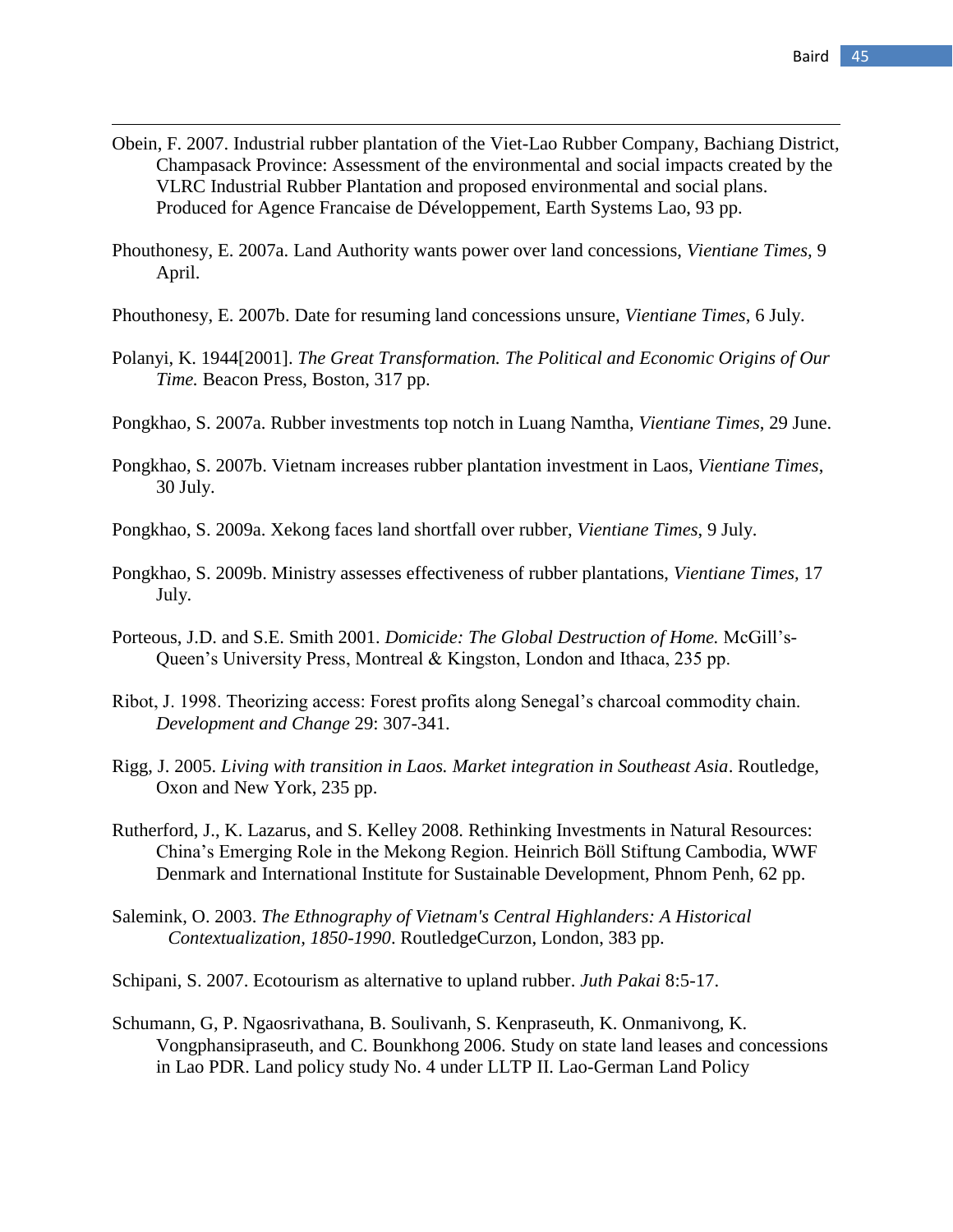$\overline{\phantom{a}}$ 

Development Project (German Contribution to the Lao Land Titling Project II in Lao PDR), GTZ, Vientiane, 100 pp.)

- Scott, J.C. 1985. *Weapons of the Weak: Everyday Forms of Peasant Resistance*. Yale University Press, New Haven, 389 pp.
- Shi, W. 2008. Rubber boom in Luang Nam Tha: A transnational perspective. GTZ RDMA, Vientiane, 75 pp.
- Slocomb, M. 2007. *Colons and Coolies. The Development of Cambodia's Rubber Plantations*. White Lotus Press, Bangkok, 180 pp.
- STEA Champasak 2007. *Kan long seuksa lae kep kam kho moun dan singvetlome 5 ban Muang Bachieng lae 4 Ban Muang Pathoumphone* [Research and data environment collection in 5 village in Bachieng District and 4 village in Pathoumphone District] (In Lao), 12/6/ - 17/7/2007, Pakse, July, 23 pp. +
- Stuart-Fox, M. 2005. *Politics and Reform in the Lao People's Democratic Republic.* Asia Research Centre, Working Paper No. 126, Murdoch University, Perth, 61 pp.
- United Nations 2007. United Nations Declaration on the Rights of Indigenous Peoples, General Assembly Resolution 61/295, adopted on 13 September 2007.
- *Thanh Nien News* 2007 Vietnam firm grows industrial crops in Laos, Cambodia, 20 March.
- *Thanh Nien News* 2008. Central Highland plantations leave villagers in limbo, 21 August.
- *Thanh Nien News* 2009. Vietnam set to grow rubbers on Cambodia, Laos estates, 23 March.
- Tran, B.T. 1985. *The Red Earth. A Vietnamese Memoir of Life on a Colonial Rubber Plantation*. Ohio University Press, Athens, 188 pp.
- Van Staaveren, J. 1993. *Interdiction in Southern Laos 1960-1968: The United States Air Force in Southeast Asia*. Center for Air Force History, Washington, D.C., 360 pp.
- *Vientiane Times* 2007a. Vietnam boosts rubber investment in Laos, 19 February.
- *Vientiane Times* 2007b. Reducing poverty, or perpetuating it? 23 April.
- *Vientiane Times* 2007c. Govt suspends land concessions, 9 May.
- *Vientiane Times* 2007d. Discussions over rubber dispute to continue in Champasak, 10 May.
- *Vientiane Times* 2008a. Asean prepares for free trade in rubber products, 28 February.

*Vientiane Times* 2008b. Progress made on issue of land concession, 18 July.